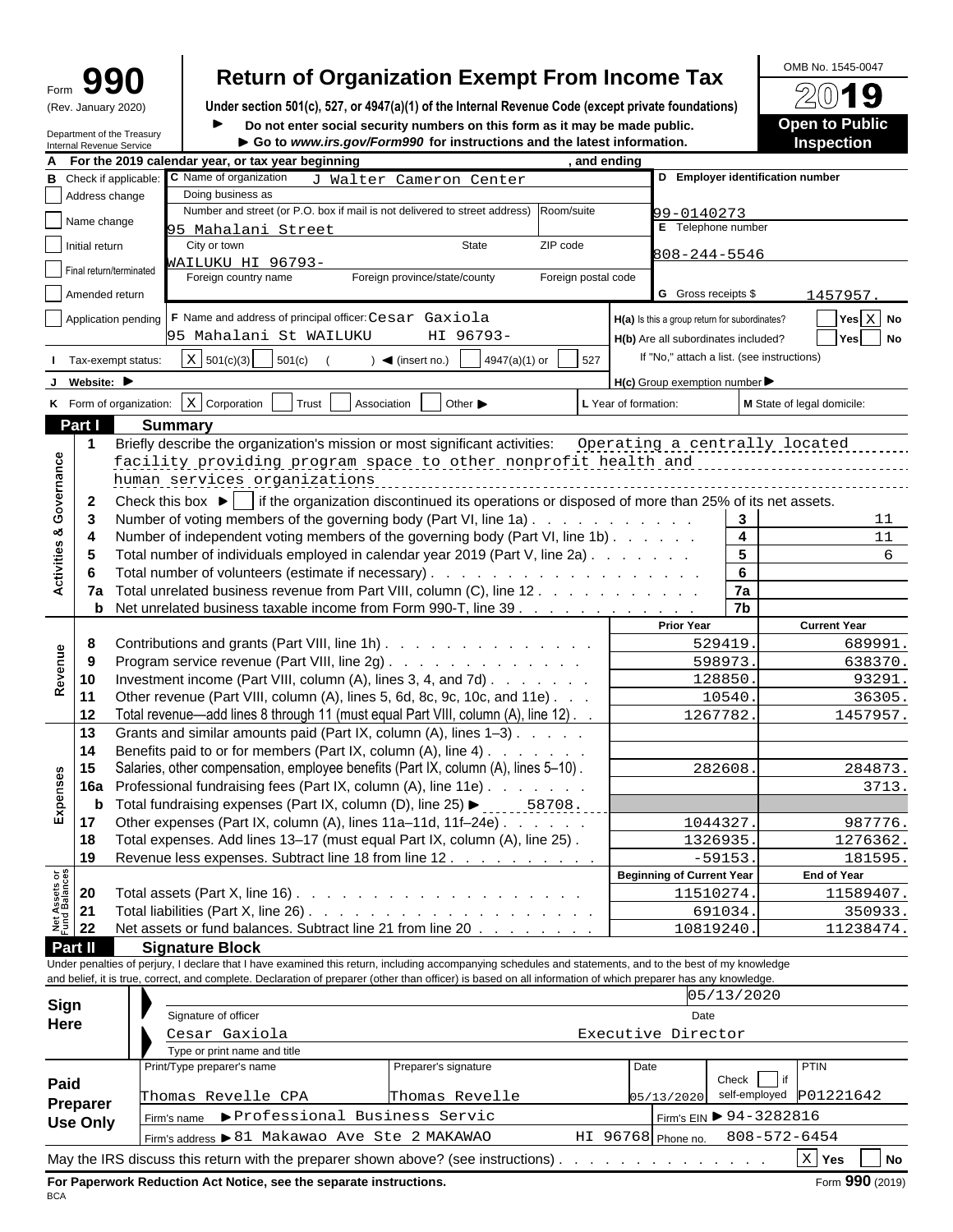|              | Form 990 (2019) | J Walter Cameron Center                                                                                                        |               | 99-0140273<br>Page 2 |
|--------------|-----------------|--------------------------------------------------------------------------------------------------------------------------------|---------------|----------------------|
|              | <b>Part III</b> | <b>Statement of Program Service Accomplishments</b>                                                                            |               |                      |
|              |                 | Check if Schedule O contains a response or note to any line in this Part III                                                   |               |                      |
|              |                 | Briefly describe the organization's mission:                                                                                   |               |                      |
|              |                 | Serves to incubate support and accelerate social good in our measurement control of the support of the serves                  |               |                      |
|              |                 |                                                                                                                                |               |                      |
|              |                 |                                                                                                                                |               |                      |
|              |                 |                                                                                                                                |               |                      |
| $\mathbf{2}$ |                 | Did the organization undertake any significant program services during the year which were not listed on                       |               |                      |
|              |                 |                                                                                                                                |               |                      |
|              |                 | If "Yes," describe these new services on Schedule O.                                                                           |               |                      |
| 3            |                 | Did the organization cease conducting, or make significant changes in how it conducts, any program                             |               |                      |
|              |                 |                                                                                                                                |               | X No                 |
|              |                 | If "Yes," describe these changes on Schedule O.                                                                                |               |                      |
| 4            |                 | Describe the organization's program service accomplishments for each of its three largest program services, as measured by     |               |                      |
|              |                 | expenses. Section 501(c)(3) and 501(c)(4) organizations are required to report the amount of grants and allocations to others, |               |                      |
|              |                 | the total expenses, and revenue, if any, for each program service reported.                                                    |               |                      |
|              |                 |                                                                                                                                |               |                      |
|              | 4a (Code:       | ) (Expenses \$<br>. <u>.</u>                                                                                                   | ) (Revenue \$ | $\frac{638370}{}$    |
|              |                 | Resident agencies serve more than 200 clients daily at the Cameron                                                             |               |                      |
|              |                 | Center meeting facilities at Cameron Center are used by 250 community                                                          |               |                      |
|              |                 | organizations including ball teams ethnic clubs and the blood bank                                                             |               |                      |
|              |                 |                                                                                                                                |               |                      |
|              |                 |                                                                                                                                |               |                      |
|              |                 |                                                                                                                                |               |                      |
|              |                 |                                                                                                                                |               |                      |
|              |                 |                                                                                                                                |               |                      |
|              |                 |                                                                                                                                |               |                      |
|              |                 |                                                                                                                                |               |                      |
|              |                 |                                                                                                                                |               |                      |
|              |                 |                                                                                                                                |               |                      |
| 4b           | (Code:          | ) (Expenses \$<br>----------------<br>.                                                                                        | ) (Revenue \$ | ----------------     |
|              |                 |                                                                                                                                |               |                      |
|              |                 |                                                                                                                                |               |                      |
|              |                 |                                                                                                                                |               |                      |
|              |                 |                                                                                                                                |               |                      |
|              |                 |                                                                                                                                |               |                      |
|              |                 |                                                                                                                                |               |                      |
|              |                 |                                                                                                                                |               |                      |
|              |                 |                                                                                                                                |               |                      |
|              |                 |                                                                                                                                |               |                      |
|              |                 |                                                                                                                                |               |                      |
|              |                 |                                                                                                                                |               |                      |
|              | 4c (Code:       | ) (Expenses \$                                                                                                                 | ) (Revenue \$ |                      |
|              |                 | ----------------                                                                                                               |               |                      |
|              |                 |                                                                                                                                |               |                      |
|              |                 |                                                                                                                                |               |                      |
|              |                 |                                                                                                                                |               |                      |
|              |                 |                                                                                                                                |               |                      |
|              |                 |                                                                                                                                |               |                      |
|              |                 |                                                                                                                                |               |                      |
|              |                 |                                                                                                                                |               |                      |
|              |                 |                                                                                                                                |               |                      |
|              |                 |                                                                                                                                |               |                      |
|              |                 |                                                                                                                                |               |                      |
|              |                 |                                                                                                                                |               |                      |
|              |                 | 4d Other program services (Describe on Schedule O.)                                                                            |               |                      |
|              | (Expenses \$    | ) (Revenue \$<br>including grants of \$                                                                                        |               |                      |
|              |                 | 934086.<br>Total program service expenses                                                                                      |               |                      |
|              |                 |                                                                                                                                |               |                      |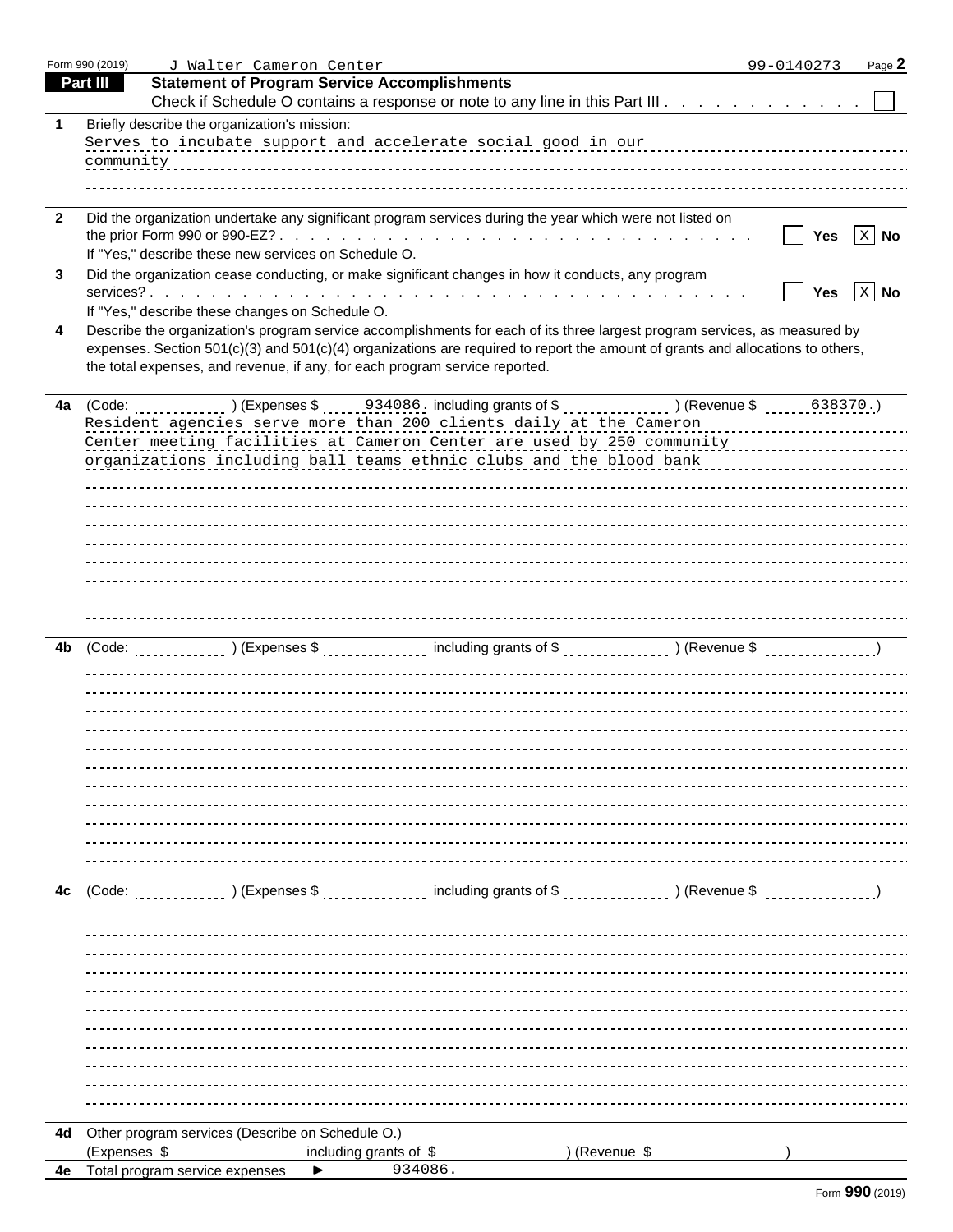Form 990 (2019) J Walter Cameron Center **1990 (2019)** Page **3** 

| Part IV | <b>Checklist of Required Schedules</b>                                                                                       |                               |        |                           |  |
|---------|------------------------------------------------------------------------------------------------------------------------------|-------------------------------|--------|---------------------------|--|
|         |                                                                                                                              |                               | Yes No |                           |  |
|         | 1 Is the organization described in section 501(c)(3) or 4947(a)(1) (other than a private foundation)? If "Yes,"              |                               |        |                           |  |
|         |                                                                                                                              |                               | X      |                           |  |
|         | 2 Is the organization required to complete Schedule B, Schedule of Contributors (see instructions)?                          | $2 \times$                    |        |                           |  |
|         | 3 Did the organization engage in direct or indirect political campaign activities on behalf of or in opposition to           |                               |        |                           |  |
|         | candidates for public office? If "Yes," complete Schedule C, Part I.                                                         | $\overline{\mathbf{3}}$       |        | X                         |  |
|         | 4 Section 501(c)(3) organizations. Did the organization engage in lobbying activities, or have a section 501(h)              |                               |        |                           |  |
|         |                                                                                                                              | $\overline{4}$                |        | $\boldsymbol{\mathrm{X}}$ |  |
|         | 5 Is the organization a section $501(c)(4)$ , $501(c)(5)$ , or $501(c)(6)$ organization that receives membership dues,       |                               |        |                           |  |
|         | assessments, or similar amounts as defined in Revenue Procedure 98-19? If "Yes," complete Schedule C, Part III               | 5 <sub>5</sub>                |        | $\boldsymbol{\mathrm{X}}$ |  |
|         |                                                                                                                              |                               |        |                           |  |
|         | 6 Did the organization maintain any donor advised funds or any similar funds or accounts for which donors                    |                               |        |                           |  |
|         | have the right to provide advice on the distribution or investment of amounts in such funds or accounts? If                  |                               |        |                           |  |
|         |                                                                                                                              | $6\overline{6}$               |        | X                         |  |
|         | 7 Did the organization receive or hold a conservation easement, including easements to preserve open space,                  |                               |        |                           |  |
|         | the environment, historic land areas, or historic structures? If "Yes," complete Schedule D, Part II                         | $\overline{7}$                |        | X                         |  |
|         | 8 Did the organization maintain collections of works of art, historical treasures, or other similar assets? If "Yes,"        |                               |        |                           |  |
|         |                                                                                                                              | 8                             |        | $\boldsymbol{\mathrm{X}}$ |  |
|         | 9 Did the organization report an amount in Part X, line 21, for escrow or custodial account liability, serve as a            |                               |        |                           |  |
|         | custodian for amounts not listed in Part X; or provide credit counseling, debt management, credit repair, or debt            |                               |        |                           |  |
|         |                                                                                                                              | $\overline{9}$                |        | $\boldsymbol{\mathrm{X}}$ |  |
|         | 10 Did the organization, directly or through a related organization, hold assets in donor-restricted endowments              |                               |        |                           |  |
|         |                                                                                                                              | 10 <sup>1</sup>               |        | X                         |  |
|         |                                                                                                                              |                               |        |                           |  |
|         | 11 If the organization's answer to any of the following questions is "Yes," then complete Schedule D, Parts VI,              |                               |        |                           |  |
|         | VII, VIII, IX, or X as applicable.                                                                                           |                               |        |                           |  |
|         | a Did the organization report an amount for land, buildings, and equipment in Part X, line 10? If "Yes," complete            |                               |        |                           |  |
|         |                                                                                                                              | 11a $\mathbf{x}$              |        |                           |  |
|         | <b>b</b> Did the organization report an amount for investments—other securities in Part X, line 12, that is 5% or more       |                               |        |                           |  |
|         | of its total assets reported in Part X, line 16? If "Yes," complete Schedule D, Part VII.                                    | 11b                           |        | $\boldsymbol{\mathrm{X}}$ |  |
|         | c Did the organization report an amount for investments—program related in Part X, line 13, that is 5% or more               |                               |        |                           |  |
|         | of its total assets reported in Part X, line 16? If "Yes," complete Schedule D, Part VIII.                                   | 11c                           |        | $\mathbf{X}$              |  |
|         | d Did the organization report an amount for other assets in Part X, line 15, that is 5% or more of its total assets          |                               |        |                           |  |
|         |                                                                                                                              | 11d                           |        |                           |  |
|         |                                                                                                                              |                               |        | X                         |  |
|         | e Did the organization report an amount for other liabilities in Part X, line 25? If "Yes," complete Schedule D, Part X      | 11e $X$                       |        |                           |  |
|         | f Did the organization's separate or consolidated financial statements for the tax year include a footnote that addresses    |                               |        |                           |  |
|         | the organization's liability for uncertain tax positions under FIN 48 (ASC 740)? If "Yes," complete Schedule D, Part X       | 11f                           |        | X                         |  |
|         | 12a Did the organization obtain separate, independent audited financial statements for the tax year? If "Yes," complete      |                               |        |                           |  |
|         |                                                                                                                              | 12a $\boldsymbol{\mathsf{X}}$ |        |                           |  |
|         | <b>b</b> Was the organization included in consolidated, independent audited financial statements for the tax year? If "Yes," |                               |        |                           |  |
|         | and if the organization answered "No" to line 12a, then completing Schedule D, Parts XI and XII is optional                  | 12 <sub>b</sub>               |        | X                         |  |
|         | 13 Is the organization a school described in section $170(b)(1)(A)(ii)?$ If "Yes," complete Schedule E.                      | 13                            |        | $\mathbf X$               |  |
|         | 14a Did the organization maintain an office, employees, or agents outside of the United States?                              | 14a                           |        | $\mathbf X$               |  |
|         |                                                                                                                              |                               |        |                           |  |
|         | <b>b</b> Did the organization have aggregate revenues or expenses of more than \$10,000 from grantmaking,                    |                               |        |                           |  |
|         | fundraising, business, investment, and program service activities outside the United States, or aggregate                    |                               |        |                           |  |
|         | foreign investments valued at \$100,000 or more? If "Yes," complete Schedule F, Parts I and IV                               | 14 <sub>b</sub>               |        | $\boldsymbol{\mathrm{X}}$ |  |
|         | 15 Did the organization report on Part IX, column (A), line 3, more than \$5,000 of grants or other assistance to or         |                               |        |                           |  |
|         |                                                                                                                              | 15                            |        | $\mathbf{x}$              |  |
|         | 16 Did the organization report on Part IX, column (A), line 3, more than \$5,000 of aggregate grants or other                |                               |        |                           |  |
|         | assistance to or for foreign individuals? If "Yes," complete Schedule F, Parts III and IV                                    | 16                            |        | $\mathbf{x}$              |  |
|         | 17 Did the organization report a total of more than \$15,000 of expenses for professional fundraising services               |                               |        |                           |  |
|         | on Part IX, column (A), lines 6 and 11e? If "Yes," complete Schedule G, Part I (see instructions).                           | 17                            |        | X                         |  |
|         | 18 Did the organization report more than \$15,000 total of fundraising event gross income and contributions on               |                               |        |                           |  |
|         |                                                                                                                              | 18                            |        |                           |  |
|         |                                                                                                                              |                               |        | X                         |  |
|         | 19 Did the organization report more than \$15,000 of gross income from gaming activities on Part VIII, line 9a?              |                               |        |                           |  |
|         |                                                                                                                              | 19                            |        | $\mathbf x$               |  |
|         | 20a Did the organization operate one or more hospital facilities? If "Yes," complete Schedule H                              | 20a                           |        | $\mathbf X$               |  |
|         | <b>b</b> If "Yes" to line 20a, did the organization attach a copy of its audited financial statements to this return?        | 20 <sub>b</sub>               |        |                           |  |
|         | 21 Did the organization report more than \$5,000 of grants or other assistance to any domestic organization or               |                               |        |                           |  |
|         | domestic government on Part IX, column (A), line 1? If "Yes," complete Schedule I, Parts I and II                            | 21                            |        |                           |  |

Form **990** (2019)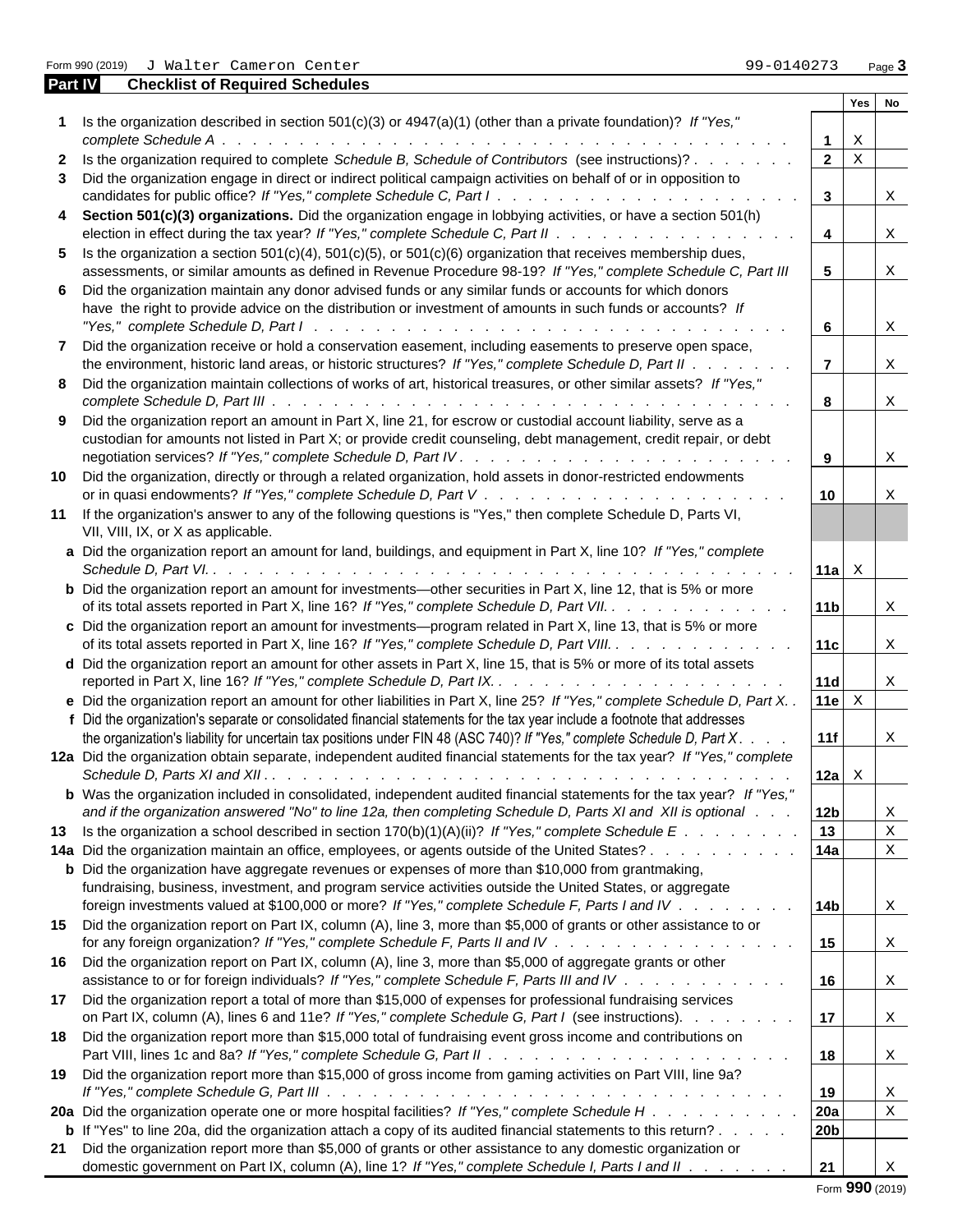|                                                                                                                                                                                                                                                                                                     |                 | No<br>Yes   |
|-----------------------------------------------------------------------------------------------------------------------------------------------------------------------------------------------------------------------------------------------------------------------------------------------------|-----------------|-------------|
| 22 Did the organization report more than \$5,000 of grants or other assistance to or for domestic individuals on                                                                                                                                                                                    | 22              | X           |
| 23 Did the organization answer "Yes" to Part VII, Section A, line 3, 4, or 5 about compensation of the                                                                                                                                                                                              |                 |             |
| organization's current and former officers, directors, trustees, key employees, and highest compensated                                                                                                                                                                                             |                 |             |
| employees? If "Yes," complete Schedule J.<br>and the companies of the companies of the companies of the companies of the companies of the companies of the                                                                                                                                          | 23              | X           |
| 24a Did the organization have a tax-exempt bond issue with an outstanding principal amount of more than                                                                                                                                                                                             |                 |             |
| \$100,000 as of the last day of the year, that was issued after December 31, 2002? If "Yes," answer lines                                                                                                                                                                                           |                 |             |
| 24b through 24d and complete Schedule K. If "No," go to line 25a.<br>design and contract the contract of the contract of the contract of the contract of the contract of the contract of the contract of the contract of the contract of the contract of the contract of the contract of the contra | <b>24a</b>      | X           |
| <b>b</b> Did the organization invest any proceeds of tax-exempt bonds beyond a temporary period exception?                                                                                                                                                                                          | 24 <sub>b</sub> |             |
|                                                                                                                                                                                                                                                                                                     |                 |             |
| c Did the organization maintain an escrow account other than a refunding escrow at any time during the year                                                                                                                                                                                         |                 |             |
|                                                                                                                                                                                                                                                                                                     | <b>24c</b>      |             |
| d Did the organization act as an "on behalf of" issuer for bonds outstanding at any time during the year?                                                                                                                                                                                           | 24d             |             |
| 25a Section 501(c)(3), 501(c)(4), and 501(c)(29) organizations. Did the organization engage in an excess benefit                                                                                                                                                                                    |                 |             |
| transaction with a disqualified person during the year? If "Yes," complete Schedule L, Part I                                                                                                                                                                                                       | <b>25a</b>      | Χ           |
| <b>b</b> Is the organization aware that it engaged in an excess benefit transaction with a disqualified person in a                                                                                                                                                                                 |                 |             |
| prior year, and that the transaction has not been reported on any of the organization's prior Forms 990 or                                                                                                                                                                                          |                 |             |
| 990-EZ? If "Yes," complete Schedule L, Part I.<br>.                                                                                                                                                                                                                                                 | 25 <sub>b</sub> | X           |
| 26 Did the organization report any amount on Part X, line 5 or 22, for receivables from or payables to any current                                                                                                                                                                                  |                 |             |
| or former officer, director, trustee, key employee, creator or founder, substantial contributor, or 35%                                                                                                                                                                                             |                 |             |
| controlled entity or family member of any of these persons? If "Yes," complete Schedule L, Part II .                                                                                                                                                                                                | 26              | $\mathbf X$ |
| 27 Did the organization provide a grant or other assistance to any current or former officer, director, trustee, key                                                                                                                                                                                |                 |             |
|                                                                                                                                                                                                                                                                                                     |                 |             |
| employee, creator or founder, substantial contributor or employee thereof, a grant selection committee                                                                                                                                                                                              |                 |             |
| member, or to a 35% controlled entity (including an employee thereof) or family member of any of these                                                                                                                                                                                              |                 |             |
|                                                                                                                                                                                                                                                                                                     | 27              | X           |
| 28 Was the organization a party to a business transaction with one of the following parties (see Schedule L,                                                                                                                                                                                        |                 |             |
| Part IV instructions, for applicable filing thresholds, conditions, and exceptions):                                                                                                                                                                                                                |                 |             |
| a A current or former officer, director, trustee, key employee, creator or founder, or substantial contributor? If                                                                                                                                                                                  |                 |             |
| If"Yes," complete Schedule L, Part IV.<br>a constitution of the constitution of the constitution of the constitution of the constitution of the constitution of the constitution of the constitution of the constitution of the constitution of the constitution of the                             | $28a$ X         |             |
| <b>b</b> A family member of any individual described in line 28a? If "Yes," complete Schedule L, Part IV                                                                                                                                                                                            | 28 <sub>b</sub> | $\mathbf X$ |
| c A 35% controlled entity of one or more individuals and/or organizations described in lines 28a or 28b? If                                                                                                                                                                                         |                 |             |
| If"Yes," complete Schedule L, Part IV.<br>the contract of the contract of the contract of the contract of the contract of the contract of the contract of                                                                                                                                           | 28c             | X           |
| 29 Did the organization receive more than \$25,000 in non-cash contributions? If "Yes," complete Schedule M.                                                                                                                                                                                        | 29              | $\mathbf X$ |
| 30 Did the organization receive contributions of art, historical treasures, or other similar assets, or qualified                                                                                                                                                                                   |                 |             |
|                                                                                                                                                                                                                                                                                                     |                 |             |
| conservation contributions? If "Yes," complete Schedule M.                                                                                                                                                                                                                                          | 30              | $\mathbf X$ |
| Did the organization liquidate, terminate, or dissolve and cease operations? If "Yes," complete Schedule N, Part I<br>31                                                                                                                                                                            | 31              | $\mathbf X$ |
| 32 Did the organization sell, exchange, dispose of, or transfer more than 25% of its net assets?                                                                                                                                                                                                    |                 |             |
|                                                                                                                                                                                                                                                                                                     | 32              | $\Delta$    |
| 33 Did the organization own 100% of an entity disregarded as separate from the organization under Regulations                                                                                                                                                                                       |                 |             |
| sections 301.7701-2 and 301.7701-3? If "Yes," complete Schedule R, Part I 33                                                                                                                                                                                                                        |                 | $\mathbf X$ |
| 34 Was the organization related to any tax-exempt or taxable entity? If "Yes," complete Schedule R, Part II,                                                                                                                                                                                        |                 |             |
|                                                                                                                                                                                                                                                                                                     | 34              | X           |
| 35a Did the organization have a controlled entity within the meaning of section 512(b)(13)?                                                                                                                                                                                                         | 35a             | $\mathbf X$ |
|                                                                                                                                                                                                                                                                                                     |                 |             |
| <b>b</b> If "Yes" to line 35a, did the organization receive any payment from or engage in any transaction with a controlled                                                                                                                                                                         |                 |             |
| entity within the meaning of section 512(b)(13)? If "Yes," complete Schedule R, Part V, line 2                                                                                                                                                                                                      | 35 <sub>b</sub> |             |
| 36 Section 501(c)(3) organizations. Did the organization make any transfers to an exempt non-charitable related                                                                                                                                                                                     |                 |             |
|                                                                                                                                                                                                                                                                                                     | 36              | $\mathbf x$ |
| 37 Did the organization conduct more than 5% of its activities through an entity that is not a related organization                                                                                                                                                                                 |                 |             |
| and that is treated as a partnership for federal income tax purposes? If "Yes," complete Schedule R, Part VI.                                                                                                                                                                                       | 37              | $\mathbf X$ |
| 38 Did the organization complete Schedule O and provide explanations in Schedule O for Part VI, lines 11b and                                                                                                                                                                                       |                 |             |
|                                                                                                                                                                                                                                                                                                     | $38 \quad X$    |             |
|                                                                                                                                                                                                                                                                                                     |                 |             |
| Part V<br><b>Statements Regarding Other IRS Filings and Tax Compliance</b>                                                                                                                                                                                                                          |                 |             |
| Check if Schedule O contains a response or note to any line in this Part V                                                                                                                                                                                                                          |                 |             |
|                                                                                                                                                                                                                                                                                                     |                 | Yes No      |
| 1a Enter the number reported in Box 3 of Form 1096. Enter -0- if not applicable<br>1a                                                                                                                                                                                                               |                 |             |
| 1 <sub>b</sub><br><b>b</b> Enter the number of Forms W-2G included in line 1a. Enter -0- if not applicable                                                                                                                                                                                          |                 |             |
| c Did the organization comply with backup withholding rules for reportable payments to vendors and reportable                                                                                                                                                                                       |                 |             |
|                                                                                                                                                                                                                                                                                                     | 1 <sub>c</sub>  |             |
|                                                                                                                                                                                                                                                                                                     |                 |             |

**Part IV Checklist of Required Schedules** *(continued)*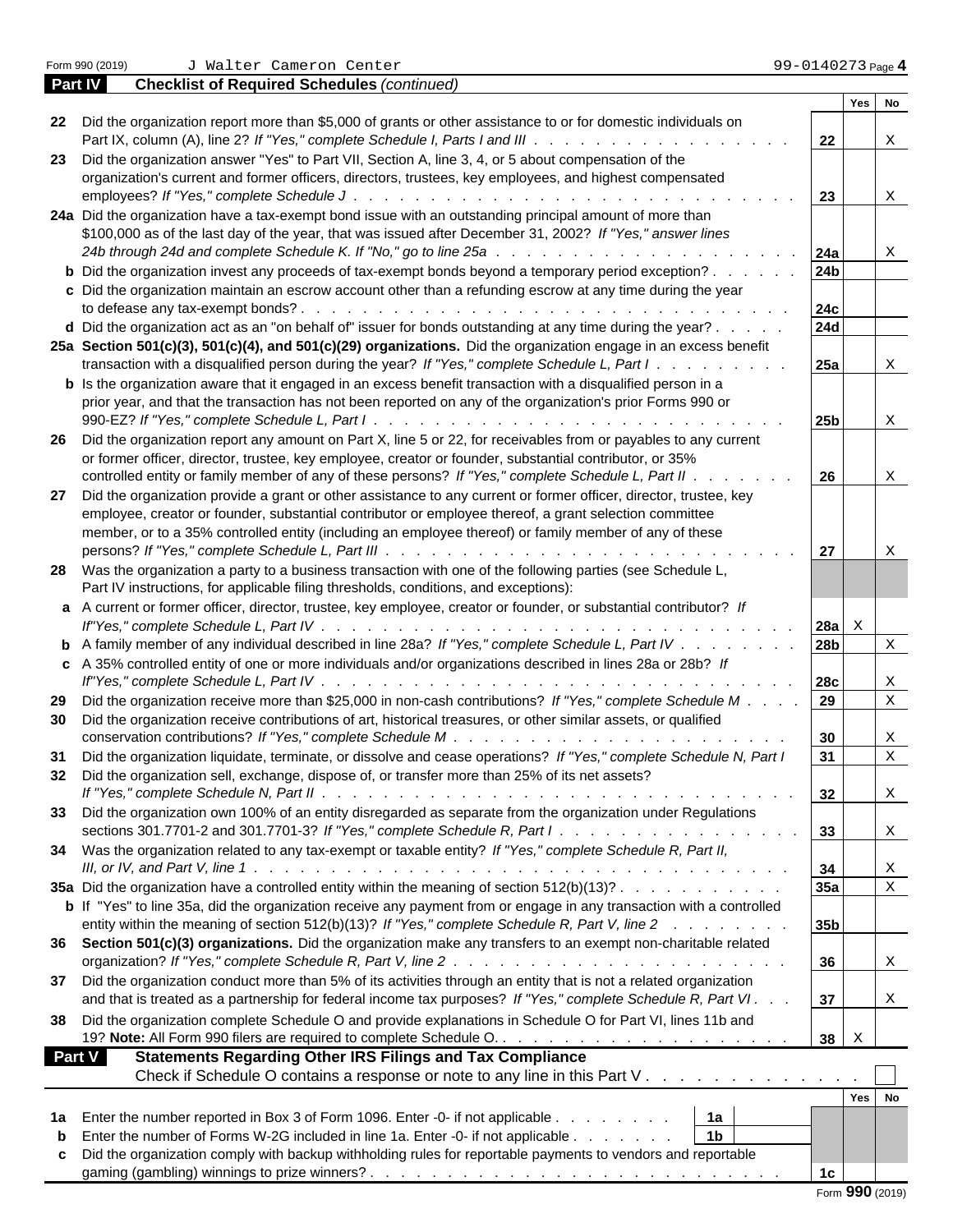Form 990 (2019) J Walter Cameron Center 99-0140273 <sub>Page</sub> <mark>5</mark> **Part V Statements Regarding Other IRS Filings and Tax Compliance** *(continued)* **Yes No 2a** Enter the number of employees reported on Form W-3, Transmittal of Wage and Tax Statements, filed for the calendar year ending with or within the year covered by this return . **2a b** If at least one is reported on line 2a, did the organization file all required federal employment tax returns? . . . . | 2b | X **Note:** If the sum of lines 1a and 2a is greater than 250, you may be required to *e-file.* (see instructions) **3a** Did the organization have unrelated business gross income of \$1,000 or more during the year? . . . . . . . . . . 3a | | X **b** If "Yes," has it filed a Form 990-T for this year? *If "No" to line 3b, provide an explanation on Schedule O* . . . . **3b 4a** At any time during the calendar year, did the organization have an interest in, or a signature or other authority over, a financial account in a foreign country (such as a bank account, securities account, or other financial account)? **4a b** If "Yes," enter the name of the foreign country See instructions for filing requirements for FinCEN Form 114, Report of Foreign Bank and Financial Accounts (FBAR). **5a** Was the organization a party to a prohibited tax shelter transaction at any time during the tax year? . . . . . . **5a b** Did any taxable party notify the organization that it was or is a party to a prohibited tax shelter transaction? . . .  $\begin{vmatrix} 5b \end{vmatrix} \begin{vmatrix} x \\ y \end{vmatrix}$ **c** If "Yes" to line 5a or 5b, did the organization file Form 8886-T? . . . . . . . . . . . . . . . . . . . . . **5c 6a** Does the organization have annual gross receipts that are normally greater than \$100,000, and did the organization solicit any contributions that were not tax deductible as charitable contributions? . . . . . . . . . **6a b** If "Yes," did the organization include with every solicitation an express statement that such contributions or gifts were not tax deductible? . . . . . . . . . . . . . . . . . . . . . . . . . . . . . . . . . . **6b 7 Organizations that may receive deductible contributions under section 170(c). a** Did the organization receive a payment in excess of \$75 made partly as a contribution and partly for goods and services provided to the payor? . . . . . . . . . . . . . . . . . . . . . . . . . . . . . . . **7a b** If "Yes," did the organization notify the donor of the value of the goods or services provided? . . . . . . . . . . 7b **c** Did the organization sell, exchange, or otherwise dispose of tangible personal property for which it was required to file Form 8282? . . . . . . . . . . . . . . . . . . . . . . . . . . . . . . . . . . . **7c d** If "Yes," indicate the number of Forms 8282 filed during the year . . . . . . . . . . . . . . 7d **e** Did the organization receive any funds, directly or indirectly, to pay premiums on a personal benefit contract? . . **7e f** Did the organization, during the year, pay premiums, directly or indirectly, on a personal benefit contract? . . . . **7f** |  $\mathbf{X}$ **g** If the organization received a contribution of qualified intellectual property, did the organization file Form 8899 as required? . **7g** |  $\mathbf{x}$ **h** If the organization received a contribution of cars, boats, airplanes, or other vehicles, did the organization file a Form 1098-C? **7h**  $\vert x \vert$ **8 Sponsoring organizations maintaining donor advised funds.** Did a donor advised fund maintained by the sponsoring organization have excess business holdings at any time during the year? . . . . . . . . . . . . . **8** |  $\vert$  X **9 Sponsoring organizations maintaining donor advised funds. a** Did the sponsoring organization make any taxable distributions under section 4966? . . . . . . . . . . . . . 9a | | X **b** Did the sponsoring organization make a distribution to a donor, donor advisor, or related person? . . . . . . . . 9b | | X **10 Section 501(c)(7) organizations.** Enter: **a** Initiation fees and capital contributions included on Part VIII, line 12 . . . . . . . . . . . 10a **b** Gross receipts, included on Form 990, Part VIII, line 12, for public use of club facilities . . . **10b 11 Section 501(c)(12) organizations.** Enter: **a** Gross income from members or shareholders . . . . . . . . . . . . . . . . . . . **11a b** Gross income from other sources (Do not net amounts due or paid to other sources against amounts due or received from them.) . . . . . . . . . . . . . . . . . . . **11b 12a Section 4947(a)(1) non-exempt charitable trusts.** Is the organization filing Form 990 in lieu of Form 1041? . . **12a b** If "Yes," enter the amount of tax-exempt interest received or accrued during the year . . . . **12b 13 Section 501(c)(29) qualified nonprofit health insurance issuers. a** Is the organization licensed to issue qualified health plans in more than one state? . . . . . . . . . . . . . . . 13a **Note:** See the instructions for additional information the organization must report on Schedule O. **b** Enter the amount of reserves the organization is required to maintain by the states in which the organization is licensed to issue qualified health plans . . . . . . . . . . . . . . **13b c** Enter the amount of reserves on hand . . . . . . . . . . . . . . . . . . . . . . **13c 14a** Did the organization receive any payments for indoor tanning services during the tax year? . . . . . . . . . . . 14a **b** If "Yes," has it filed a Form 720 to report these payments? *If "No," provide an explanation on Schedule O* . . . . **14b 15** Is the organization subject to the section 4960 tax on payment(s) of more than \$1,000,000 in remuneration or excess parachute payment(s) during the year . . . . . . . . . . . . . . . . . . . . . . . . . . . **15** If "Yes," see instructions and file Form 4720, Schedule N. **16** Is the organization an educational institution subject to the section 4968 excise tax on net investment income? . . **16** If "Yes," complete Form 4720, Schedule O. 6 | | | X X X X X X X X X X X X X X X X X X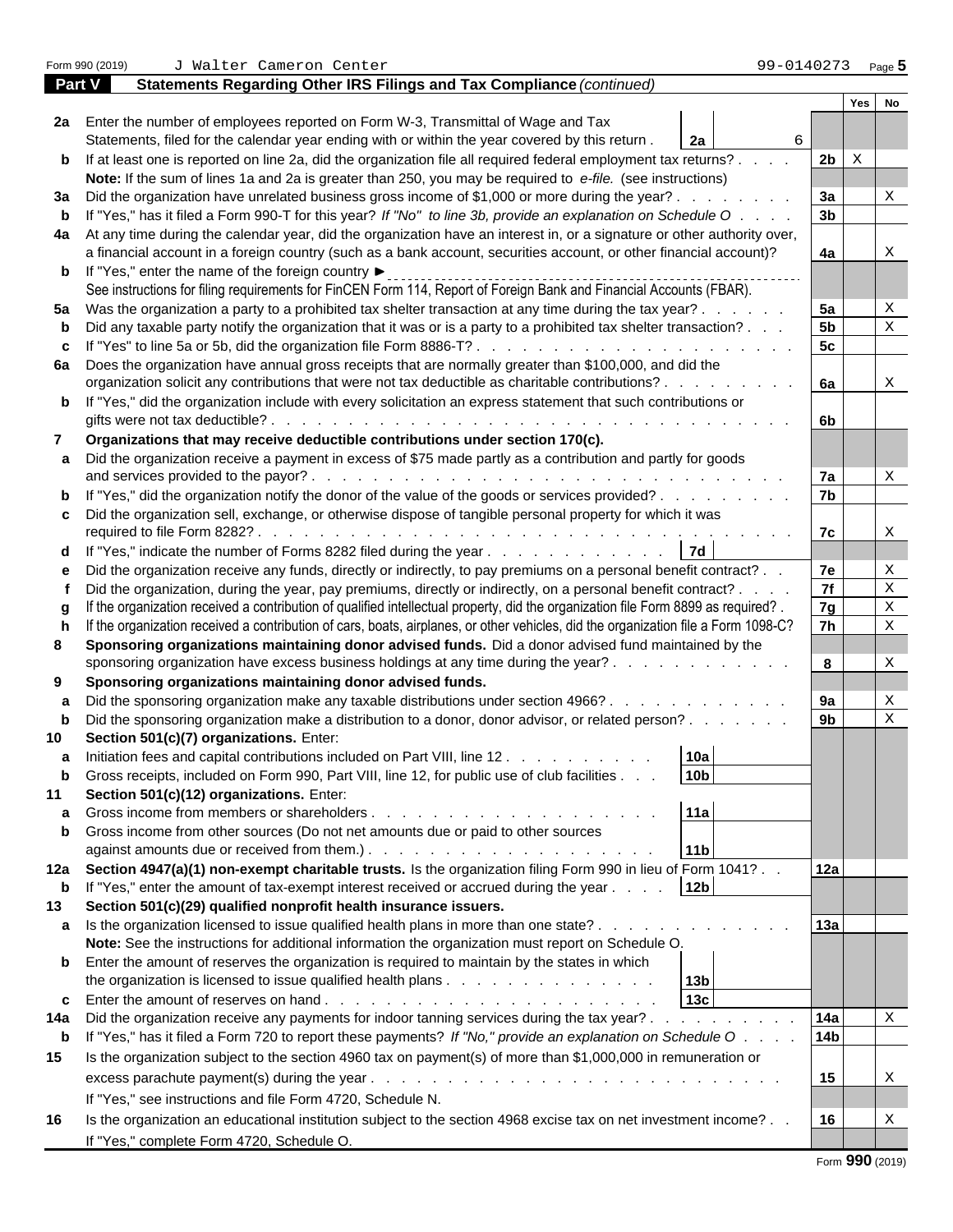|  |  | Form 990 (2019) |
|--|--|-----------------|
|--|--|-----------------|

**Part VI Governance, Management, and Disclosure** *For each "Yes" response to lines 2 through 7b below, and for a "No" response to line 8a, 8b, or 10b below, describe the circumstances, processes, or changes on Schedule O. See instructions.* Check if Schedule O contains a response or note to any line in this Part VI .  $\ldots$  . . . . . . . . . . . .  $\mathbb{X}$ X

|    | Section A. Governing Body and Management                                                                                                      |                                            |             |                           |  |
|----|-----------------------------------------------------------------------------------------------------------------------------------------------|--------------------------------------------|-------------|---------------------------|--|
|    |                                                                                                                                               |                                            | Yes No      |                           |  |
|    | 1a Enter the number of voting members of the governing body at the end of the tax year.<br>1a                                                 |                                            |             |                           |  |
|    | If there are material differences in voting rights among members of the governing body, or                                                    |                                            |             |                           |  |
|    | if the governing body delegated broad authority to an executive committee or similar                                                          |                                            |             |                           |  |
|    | committee, explain on Schedule O.                                                                                                             |                                            |             |                           |  |
|    | <b>b</b> Enter the number of voting members included on line 1a, above, who are independent.<br>11<br>1b.                                     |                                            |             |                           |  |
|    | 2 Did any officer, director, trustee, or key employee have a family relationship or a business relationship with                              |                                            |             |                           |  |
|    |                                                                                                                                               | $\overline{2}$                             |             | X                         |  |
| 3  | Did the organization delegate control over management duties customarily performed by or under the direct                                     |                                            |             |                           |  |
|    | supervision of officers, directors, trustees, or key employees to a management company or other person?                                       | $\mathbf{3}$                               |             | X                         |  |
|    | Did the organization make any significant changes to its governing documents since the prior Form 990 was filed?.                             | $\overline{\mathbf{4}}$                    |             | $\mathbf X$               |  |
|    |                                                                                                                                               |                                            |             |                           |  |
|    | Did the organization become aware during the year of a significant diversion of the organization's assets?.                                   | 5 <sub>5</sub>                             |             | $\mathbf X$               |  |
|    |                                                                                                                                               | $6\overline{6}$                            |             | $\mathbf X$               |  |
|    | 7a Did the organization have members, stockholders, or other persons who had the power to elect or appoint                                    |                                            |             |                           |  |
|    |                                                                                                                                               | 7a                                         |             | X                         |  |
|    | <b>b</b> Are any governance decisions of the organization reserved to (or subject to approval by) members,                                    |                                            |             |                           |  |
|    |                                                                                                                                               | 7 <sub>b</sub>                             |             | X                         |  |
|    | 8 Did the organization contemporaneously document the meetings held or written actions undertaken during                                      |                                            |             |                           |  |
|    | the year by the following:                                                                                                                    |                                            |             |                           |  |
|    | <b>a</b> The governing body?.                                                                                                                 | 8a $\vert$ $\boldsymbol{\mathsf{x}}$       |             |                           |  |
|    |                                                                                                                                               | 8 <sub>b</sub>                             | $\mathbf X$ |                           |  |
|    | Is there any officer, director, trustee, or key employee listed in Part VII, Section A, who cannot be reached                                 |                                            |             |                           |  |
|    | at the organization's mailing address? If "Yes," provide the names and addresses on Schedule O                                                | 9                                          |             | $\boldsymbol{\mathrm{X}}$ |  |
|    | Section B. Policies (This Section B requests information about policies not required by the Internal Revenue Code.)                           |                                            |             |                           |  |
|    |                                                                                                                                               |                                            | Yes No      |                           |  |
|    | <b>10a</b> Did the organization have local chapters, branches, or affiliates?                                                                 | 10a                                        |             | $\mathbf X$               |  |
|    | <b>b</b> If "Yes," did the organization have written policies and procedures governing the activities of such chapters,                       |                                            |             |                           |  |
|    | affiliates, and branches to ensure their operations are consistent with the organization's exempt purposes?.                                  | 10 <sub>b</sub>                            |             |                           |  |
|    | 11a Has the organization provided a complete copy of this Form 990 to all members of its governing body before filing the form?. .            | 11a $\mathbf{x}$                           |             |                           |  |
|    | <b>b</b> Describe in Schedule O the process, if any, used by the organization to review this Form 990.                                        |                                            |             |                           |  |
|    | 12a Did the organization have a written conflict of interest policy? If "No," go to line 13. .                                                | 12a $\mathbf{x}$                           |             |                           |  |
|    | <b>b</b> Were officers, directors, or trustees, and key employees required to disclose annually interests that could give rise to conflicts?. | $12b \times$                               |             |                           |  |
|    | c Did the organization regularly and consistently monitor and enforce compliance with the policy? If "Yes,"                                   |                                            |             |                           |  |
|    |                                                                                                                                               | $12c \, \overline{\phantom{a}} \times$     |             |                           |  |
|    |                                                                                                                                               |                                            |             |                           |  |
|    |                                                                                                                                               | $13 \mid X$                                |             |                           |  |
| 14 | Did the organization have a written document retention and destruction policy?                                                                | $14 \mid x$                                |             |                           |  |
|    | 15 Did the process for determining compensation of the following persons include a review and approval by                                     |                                            |             |                           |  |
|    | independent persons, comparability data, and contemporaneous substantiation of the deliberation and decision?                                 |                                            |             |                           |  |
|    | a The organization's CEO, Executive Director, or top management official.                                                                     | 15a $\vert$ $\boldsymbol{\mathsf{x}}\vert$ |             |                           |  |
|    |                                                                                                                                               | 15 <sub>b</sub>                            |             | X                         |  |
|    | If "Yes" to line 15a or 15b, describe the process in Schedule O (see instructions).                                                           |                                            |             |                           |  |
|    | 16a Did the organization invest in, contribute assets to, or participate in a joint venture or similar arrangement                            |                                            |             |                           |  |
|    |                                                                                                                                               | 16a                                        |             | X                         |  |
|    | <b>b</b> If "Yes," did the organization follow a written policy or procedure requiring the organization to evaluate its                       |                                            |             |                           |  |
|    | participation in joint venture arrangements under applicable federal tax law, and take steps to safeguard                                     |                                            |             |                           |  |
|    |                                                                                                                                               | 16b                                        |             |                           |  |
|    | <b>Section C. Disclosure</b>                                                                                                                  |                                            |             |                           |  |
| 17 |                                                                                                                                               |                                            |             |                           |  |
| 18 | Section 6104 requires an organization to make its Forms 1023 (1024 or 1024-A, if applicable), 990, and 990-T (Section 501(c)                  |                                            |             |                           |  |
|    | (3) sonly) available for public inspection. Indicate how you made these available. Check all that apply.                                      |                                            |             |                           |  |
|    | Another's website<br>Upon request<br>Other (explain on Schedule O)<br>X Own website                                                           |                                            |             |                           |  |
| 19 | Describe on Schedule O whether (and if so, how) the organization made its governing documents, conflict of interest policy,                   |                                            |             |                           |  |
|    | and financial statements available to the public during the tax year.                                                                         |                                            |             |                           |  |
|    | State the name, address, and telephone number of the person who possesses the organization's books and records ▶                              |                                            |             |                           |  |
| 20 |                                                                                                                                               |                                            |             |                           |  |
|    |                                                                                                                                               |                                            |             |                           |  |
|    | 95 Mahalani St WAILUKU HI 96793-                                                                                                              |                                            |             |                           |  |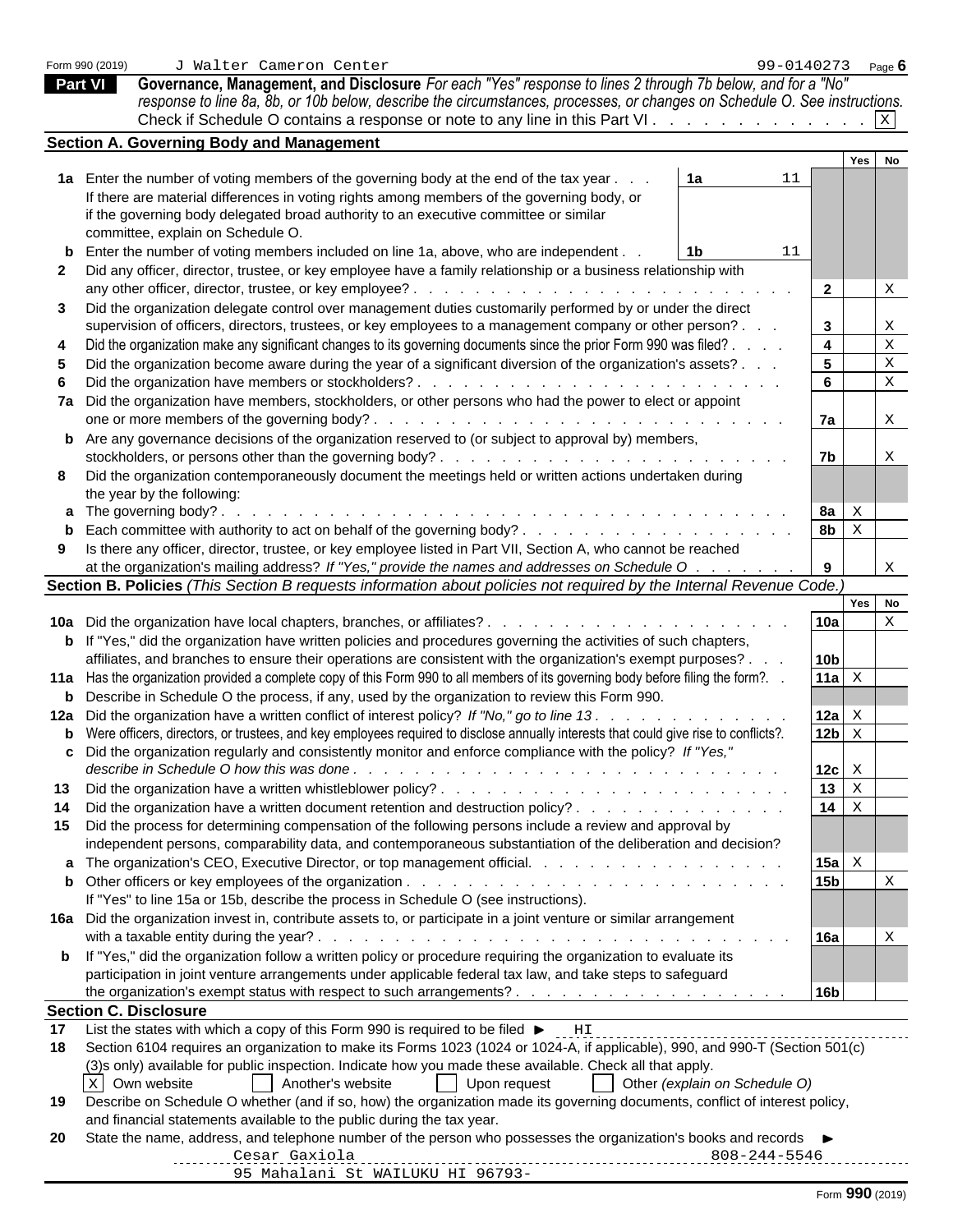| Form 990 (2019)   | Walter Cameron Center "                                                                                                        | 99-0140273 <sub>Page</sub> 7 |
|-------------------|--------------------------------------------------------------------------------------------------------------------------------|------------------------------|
| Part VII          | <b>Compensation of Officers, Directors, Trustees, Key Employees, Highest Compensated</b>                                       |                              |
|                   | <b>Employees, and Independent Contractors</b><br>Check if Schedule O contains a response or note to any line in this Part VII. |                              |
| <b>Section A.</b> | <b>Officers, Directors, Trustees, Key Employees, and Highest Compensated Employees</b>                                         |                              |

**1a** Complete this table for all persons required to be listed. Report compensation for the calendar year ending with or within the organization's tax year.

List all of the organization's **current** officers, directors, trustees (whether individuals or organizations), regardless of amount of compensation. Enter -0- in columns (D), (E), and (F) if no compensation was paid.

List all of the organization's **current** key employees, if any. See instructions for definition of "key employee."

List the organization's five **current** highest compensated employees (other than an officer, director, trustee, or key employee) who received reportable compensation (Box 5 of Form W-2 and/or Box 7 of Form 1099-MISC) of more than \$100,000 from the organization and any related organizations.

List all of the organization's **former** officers, key employees, and highest compensated employees who received more than \$100,000 of reportable compensation from the organization and any related organizations.

List all of the organization's **former directors or trustees** that received, in the capacity as a former director or trustee of the organization, more than \$10,000 of reportable compensation from the organization and any related organizations.

See instructions for the order in which to list the persons above.

Check this box if neither the organization nor any related organization compensated any current officer, director, or trustee.

|                       |                                                                                         |                                                    |                          | (C)      |                                                                                                |                                            |                                                  |                                                                       |
|-----------------------|-----------------------------------------------------------------------------------------|----------------------------------------------------|--------------------------|----------|------------------------------------------------------------------------------------------------|--------------------------------------------|--------------------------------------------------|-----------------------------------------------------------------------|
| (A)<br>Name and title | (B)<br>Average<br>hours                                                                 |                                                    |                          | Position | (do not check more than one<br>box, unless person is both an<br>officer and a director/trustee | (D)<br>Reportable<br>compensation          | (E)<br>Reportable<br>compensation                | (F)<br><b>Estimated amount</b><br>of other                            |
|                       | per week<br>(list any<br>hours for<br>related<br>organizations<br>below<br>dotted line) | Individual<br>nr directo<br>$\Rightarrow$<br>ustee | Institutional<br>trustee | ΟÆ       | Highest comper<br>employee<br>Rey employee<br>$\bar{a}$                                        | from the<br>organization<br>W-2/1099-MISC) | from related<br>organizations<br>(W-2/1099-MISC) | compensation<br>from the<br>organization and<br>related organizations |
| $(1)$ A Lyons         |                                                                                         |                                                    |                          |          |                                                                                                |                                            |                                                  |                                                                       |
| President             |                                                                                         | X                                                  |                          |          |                                                                                                |                                            |                                                  |                                                                       |
| <u>(2) M Silva</u>    |                                                                                         |                                                    |                          |          |                                                                                                |                                            |                                                  |                                                                       |
| Vice President        |                                                                                         | X                                                  |                          |          |                                                                                                |                                            |                                                  |                                                                       |
| (3) R Kawahara        |                                                                                         |                                                    |                          |          |                                                                                                |                                            |                                                  |                                                                       |
| Treasurer             | .                                                                                       | X                                                  |                          |          |                                                                                                |                                            |                                                  |                                                                       |
| $(4)$ F Cameron       |                                                                                         |                                                    |                          |          |                                                                                                |                                            |                                                  |                                                                       |
| Secretary             | -------------                                                                           | $\boldsymbol{\mathrm{X}}$                          |                          |          |                                                                                                |                                            |                                                  |                                                                       |
| (5) D Beuthel         |                                                                                         |                                                    |                          |          |                                                                                                |                                            |                                                  |                                                                       |
| Director              |                                                                                         | X                                                  |                          |          |                                                                                                |                                            |                                                  |                                                                       |
| $(6)$ P Horikawa      |                                                                                         |                                                    |                          |          |                                                                                                |                                            |                                                  |                                                                       |
| Director              |                                                                                         | X                                                  |                          |          |                                                                                                |                                            |                                                  |                                                                       |
|                       |                                                                                         |                                                    |                          |          |                                                                                                |                                            |                                                  |                                                                       |
| Director              | .                                                                                       | X                                                  |                          |          |                                                                                                |                                            |                                                  |                                                                       |
| (8) A Krieg           |                                                                                         |                                                    |                          |          |                                                                                                |                                            |                                                  |                                                                       |
| Director              |                                                                                         | X                                                  |                          |          |                                                                                                |                                            |                                                  |                                                                       |
| (9) A McBarnet        |                                                                                         |                                                    |                          |          |                                                                                                |                                            |                                                  |                                                                       |
| Director              |                                                                                         | $\boldsymbol{\mathrm{X}}$                          |                          |          |                                                                                                |                                            |                                                  |                                                                       |
| (10) L Matanane       |                                                                                         |                                                    |                          |          |                                                                                                |                                            |                                                  |                                                                       |
| Director              |                                                                                         | $\boldsymbol{\mathrm{X}}$                          |                          |          |                                                                                                |                                            |                                                  |                                                                       |
| (11) W Suzuki         | -------------                                                                           |                                                    |                          |          |                                                                                                |                                            |                                                  |                                                                       |
| Director              |                                                                                         | X                                                  |                          |          |                                                                                                |                                            |                                                  |                                                                       |
| (12) P Saka           |                                                                                         |                                                    |                          |          |                                                                                                |                                            |                                                  |                                                                       |
| Director              |                                                                                         | X                                                  |                          |          |                                                                                                |                                            |                                                  |                                                                       |
| (13) K Bisquera       |                                                                                         |                                                    |                          |          |                                                                                                |                                            |                                                  |                                                                       |
| Director              |                                                                                         | X                                                  |                          |          |                                                                                                |                                            |                                                  |                                                                       |
| (14) S Sodetani       | ------------                                                                            |                                                    |                          |          |                                                                                                |                                            |                                                  |                                                                       |
| Director              |                                                                                         | X                                                  |                          |          |                                                                                                |                                            |                                                  |                                                                       |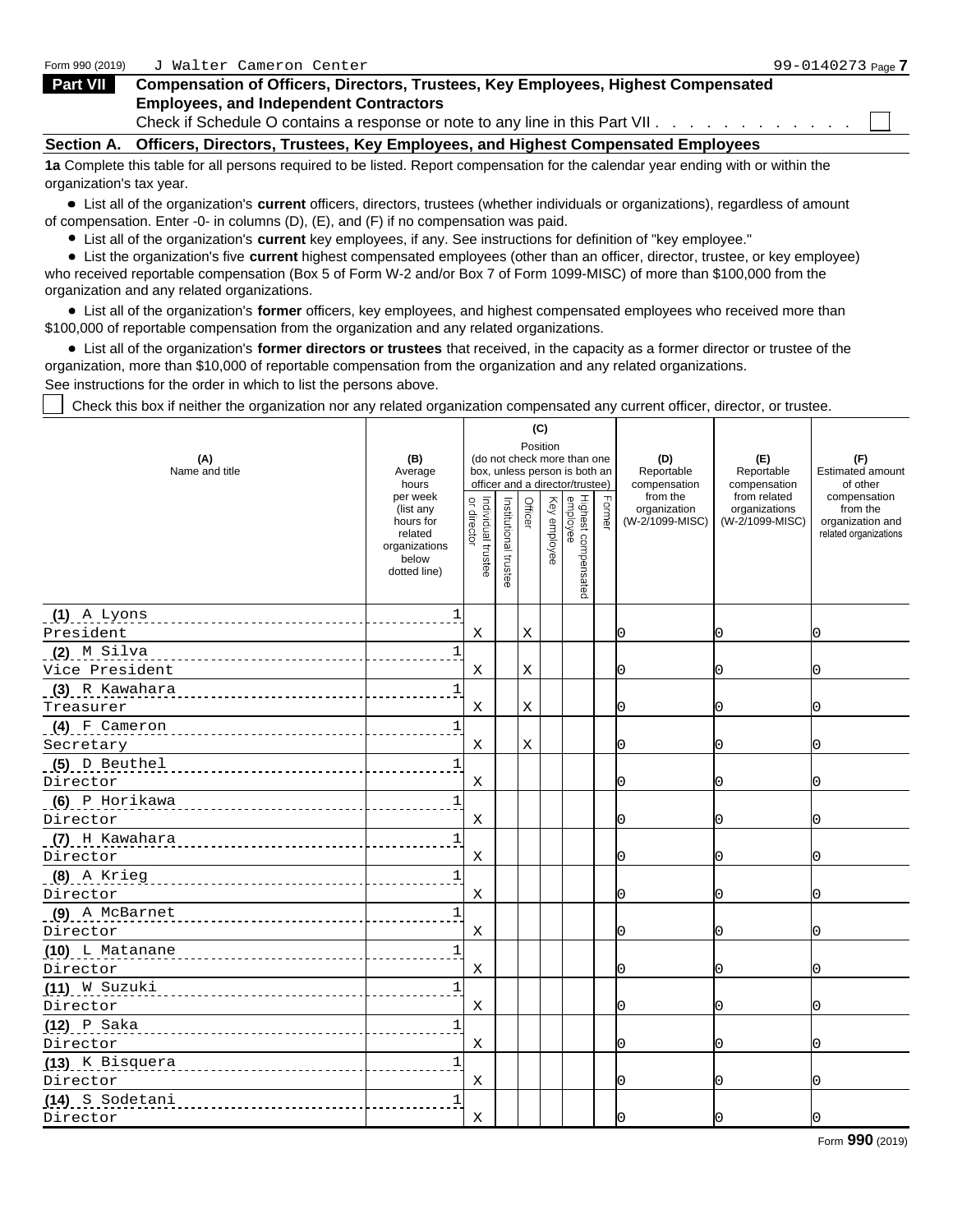| ndent contractors (including but not limited to those listed above<br>$\lambda$ who received<br>Tota<br>ાતા number of indepen $\hat{\ }$<br>$\sim$<br>∵above<br>VVIIL<br><b>וסטסועס</b> |  |
|-----------------------------------------------------------------------------------------------------------------------------------------------------------------------------------------|--|
| e than \$100.000 of compensation from the organization<br>more                                                                                                                          |  |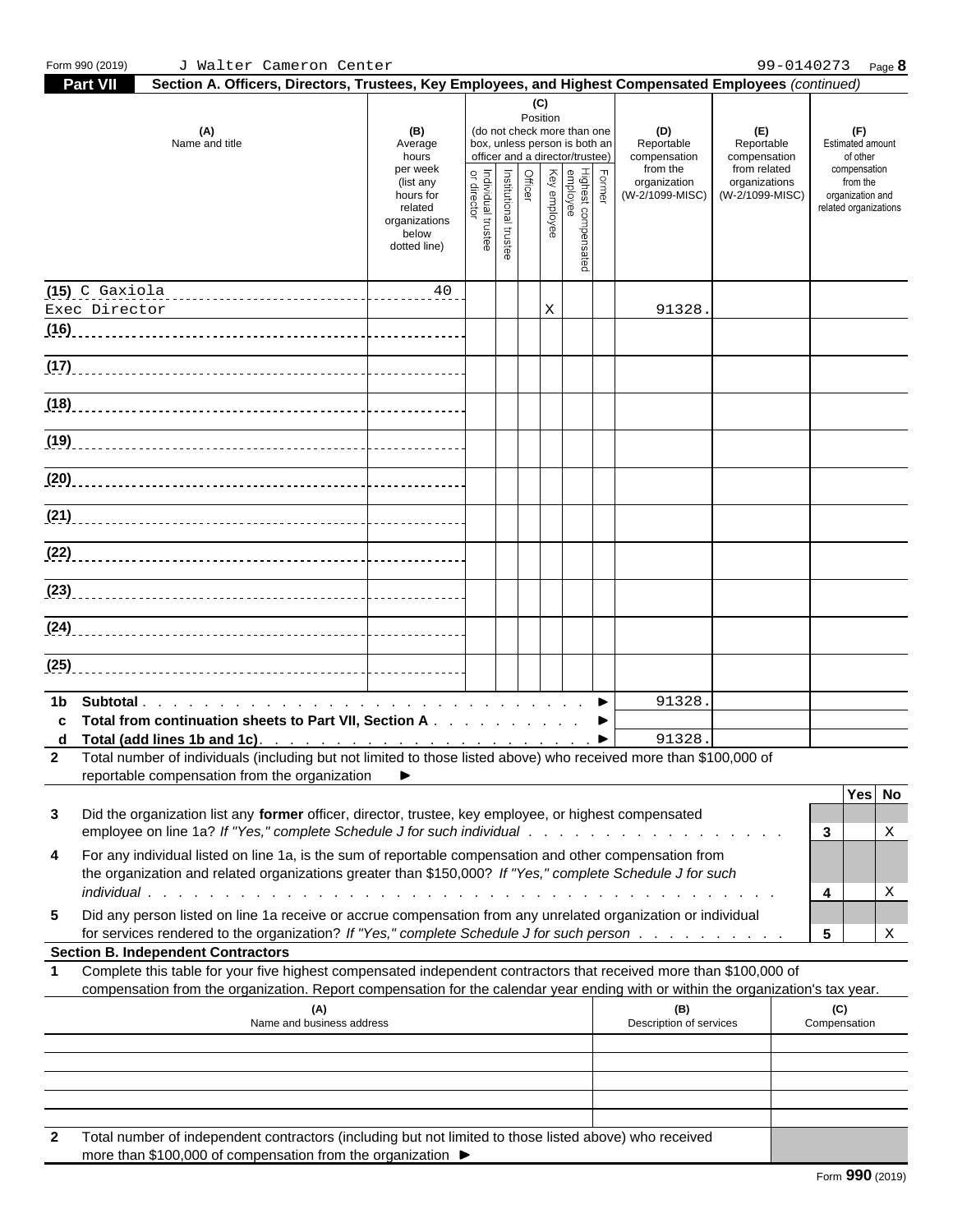| Form 990 (2019)                                                  |             | J Walter Cameron Center                                                                    |                      |                          |                                                       | 99-0140273 Page 9                                             |
|------------------------------------------------------------------|-------------|--------------------------------------------------------------------------------------------|----------------------|--------------------------|-------------------------------------------------------|---------------------------------------------------------------|
| <b>Part VIII</b>                                                 |             | <b>Statement of Revenue</b>                                                                |                      |                          |                                                       |                                                               |
|                                                                  |             |                                                                                            |                      |                          |                                                       |                                                               |
|                                                                  |             |                                                                                            | (A)<br>Total revenue | (B)<br>Related or exempt | (C)<br>Unrelated<br>function revenue business revenue | (D)<br>Revenue excluded<br>from tax under<br>sections 512-514 |
|                                                                  | 1a          | 1a<br>Federated campaigns                                                                  |                      |                          |                                                       |                                                               |
|                                                                  |             | 1 <sub>b</sub><br><b>b</b> Membership dues                                                 |                      |                          |                                                       |                                                               |
|                                                                  |             | 1c<br><b>c</b> Fundraising events                                                          |                      |                          |                                                       |                                                               |
| <b>Contributions, Gifts, Grants</b><br>and Other Similar Amounts |             | 1 <sub>d</sub><br>d Related organizations                                                  |                      |                          |                                                       |                                                               |
|                                                                  |             | 1e<br>e Government grants (contributions)                                                  |                      |                          |                                                       |                                                               |
|                                                                  |             | f All other contributions, gifts, grants, and                                              |                      |                          |                                                       |                                                               |
|                                                                  |             | similar amounts not included above.<br>1f<br>689991.                                       |                      |                          |                                                       |                                                               |
|                                                                  |             | g Noncash contributions included in                                                        |                      |                          |                                                       |                                                               |
|                                                                  |             | lines 1a-1f. 1g $\frac{1}{s}$<br>8591.                                                     |                      |                          |                                                       |                                                               |
|                                                                  |             |                                                                                            | 689991               |                          |                                                       |                                                               |
|                                                                  |             | <b>Business Code</b>                                                                       |                      |                          |                                                       |                                                               |
| Service<br>:nue                                                  |             | 531120<br>2a Maint and Operating.                                                          | 638370               | 638370                   |                                                       |                                                               |
|                                                                  | h           |                                                                                            |                      |                          |                                                       |                                                               |
|                                                                  | $\mathbf c$ |                                                                                            |                      |                          |                                                       |                                                               |
|                                                                  |             |                                                                                            |                      |                          |                                                       |                                                               |
| Program 9                                                        |             |                                                                                            |                      |                          |                                                       |                                                               |
|                                                                  |             | f All other program service revenue                                                        |                      |                          |                                                       |                                                               |
|                                                                  |             |                                                                                            | 638370.              |                          |                                                       |                                                               |
| $3^{\circ}$                                                      |             | Investment income (including dividends, interest, and                                      |                      |                          |                                                       |                                                               |
|                                                                  |             | other similar amounts). $\ldots$ $\ldots$ $\ldots$ $\ldots$ $\ldots$ $\ldots$              | 93291                | 93291                    |                                                       |                                                               |
| 4                                                                |             | Income from investment of tax-exempt bond proceeds ▶                                       |                      |                          |                                                       |                                                               |
| 5                                                                |             |                                                                                            |                      |                          |                                                       |                                                               |
|                                                                  |             | (i) Real<br>(ii) Personal                                                                  |                      |                          |                                                       |                                                               |
|                                                                  |             | 6a<br><b>6a</b> Gross rents                                                                |                      |                          |                                                       |                                                               |
|                                                                  |             | 6 <b>b</b><br><b>b</b> Less: rental expenses.                                              |                      |                          |                                                       |                                                               |
|                                                                  |             | 6c<br>c Rental income or (loss)                                                            |                      |                          |                                                       |                                                               |
|                                                                  |             | <b>d</b> Net rental income or (loss) $\ldots$ $\ldots$ $\ldots$ $\ldots$ $\ldots$ $\ldots$ |                      |                          |                                                       |                                                               |
|                                                                  |             | (i) Securities<br>(ii) Other<br>7a Gross amount from                                       |                      |                          |                                                       |                                                               |
|                                                                  |             | sales of assets                                                                            |                      |                          |                                                       |                                                               |
|                                                                  |             | other than inventory.<br>7a                                                                |                      |                          |                                                       |                                                               |
|                                                                  |             | <b>b</b> Less: cost or other basis                                                         |                      |                          |                                                       |                                                               |
|                                                                  |             | and sales expenses.<br>7b                                                                  |                      |                          |                                                       |                                                               |
|                                                                  |             | 7c <br><b>c</b> Gain or (loss) $\ldots$                                                    |                      |                          |                                                       |                                                               |
| <b>Re</b>                                                        |             |                                                                                            |                      |                          |                                                       |                                                               |
| Other                                                            |             | 8a Gross income from fundraising                                                           |                      |                          |                                                       |                                                               |
|                                                                  |             |                                                                                            |                      |                          |                                                       |                                                               |
|                                                                  |             | events (not including \$<br>of contributions reported on line 1c).                         |                      |                          |                                                       |                                                               |
|                                                                  |             | See Part IV, line 18. $\ldots$ $\ldots$ $\ldots$   8a                                      |                      |                          |                                                       |                                                               |
|                                                                  |             | 8 <sub>b</sub><br><b>b</b> Less: direct expenses                                           |                      |                          |                                                       |                                                               |
|                                                                  |             | c Net income or (loss) from fundraising events ▶                                           |                      |                          |                                                       |                                                               |
|                                                                  |             | 9a Gross income from gaming activities.                                                    |                      |                          |                                                       |                                                               |
|                                                                  |             | │ 9a │<br>See Part IV, line 19.                                                            |                      |                          |                                                       |                                                               |
|                                                                  |             | 9 <sub>b</sub><br><b>b</b> Less: direct expenses                                           |                      |                          |                                                       |                                                               |
|                                                                  |             | c Net income or (loss) from gaming activities ▶                                            |                      |                          |                                                       |                                                               |
|                                                                  |             | 10a Gross sales of inventory, less                                                         |                      |                          |                                                       |                                                               |
|                                                                  |             | returns and allowances $\vert$ 10a                                                         |                      |                          |                                                       |                                                               |
|                                                                  |             | 10 <sub>b</sub><br><b>b</b> Less: cost of goods sold                                       |                      |                          |                                                       |                                                               |
|                                                                  |             | c Net income or (loss) from sales of inventory $\blacktriangleright$                       |                      |                          |                                                       |                                                               |
|                                                                  |             | <b>Business Code</b>                                                                       |                      |                          |                                                       |                                                               |
|                                                                  |             | 11a Miscellaneous<br>999999                                                                | 36305.               | 36305                    |                                                       |                                                               |
|                                                                  | b           |                                                                                            |                      |                          |                                                       |                                                               |
|                                                                  | C           |                                                                                            |                      |                          |                                                       |                                                               |
|                                                                  |             | <b>d</b> All other revenue $\ldots$ $\ldots$ $\ldots$ $\ldots$                             |                      |                          |                                                       |                                                               |
| Miscellaneous<br>Revenue                                         |             | e Total. Add lines 11a-11d ▶                                                               | 36305.               |                          |                                                       |                                                               |
|                                                                  |             | 12 Total revenue. See instructions. ▶                                                      | 1457957.             | 767966.                  |                                                       |                                                               |
|                                                                  |             |                                                                                            |                      |                          |                                                       |                                                               |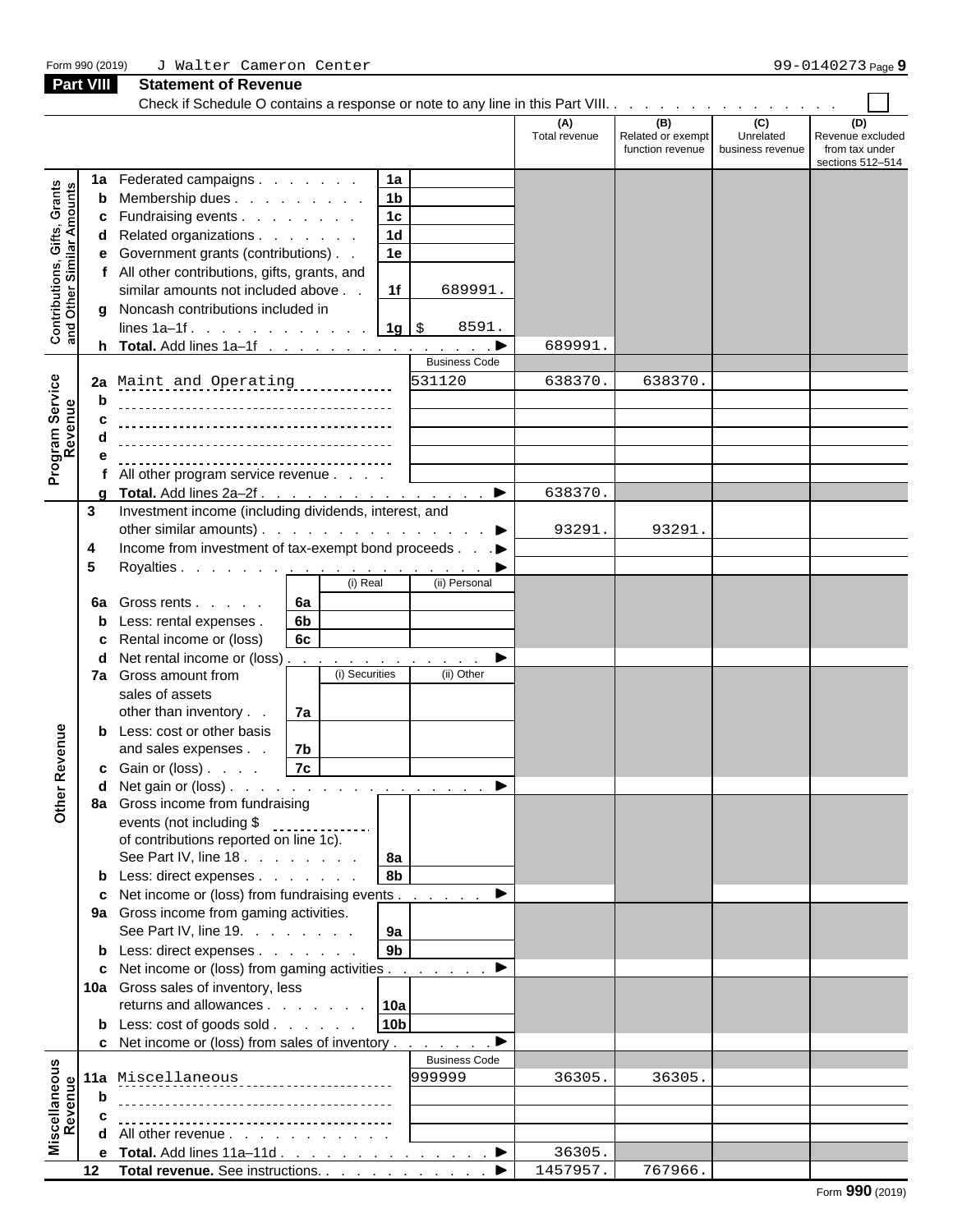**Part IX Statement of Functional Expenses**

#### *Section 501(c)(3) and 501(c)(4) organizations must complete all columns. All other organizations must complete column (A).* Check if Schedule O contains a response or note to any line in this Part IX . . **(A) (B) (C) (D)** Total expenses Program service Management and Fundraising<br> *Rb, 9b, and 10b of Part VIII.*<br>
expenses expenses expenses expenses expenses expenses expenses expenses expenses **8b, 9b, and 10b of Part VIII.** expenses expenses general expenses expenses expenses expenses expenses **1** Grants and other assistance to domestic organizations domestic governments. See Part IV, line 21 . . . . **2** Grants and other assistance to domestic individuals. See Part IV, line 22 . . . . **3** Grants and other assistance to foreign organizations, foreign governments, and foreign individuals. See Part IV, lines 15 and  $16. \ldots$ . **4** Benefits paid to or for members . . . . . . . . . **5** Compensation of current officers, directors, trustees, and key employees . . . . . . . . . . . **6** Compensation not included above to disqualified persons (as defined under section 4958(f)(1)) and persons described in section  $4958(c)(3)(B)$ . . . . . **7** Other salaries and wages . . . . . . . . . . . . . | 284873. | 87467. | 162785 **8** Pension plan accruals and contributions (include section 401(k) and 403(b) employer contributions). . **9** Other employee benefits . . . . . . . . . . . . **10** Payroll taxes . . . . . . . . . . . . . . . . . **11** Fees for services (nonemployees): **a** Management . . . . . . . . . . . . . . . . . **b** Legal . . . . . . . . . . . . . . . . . . . . **c** Accounting . . . . . . . . . . . . . . . . . . <u>24987.</u> 24987. **d** Lobbying . . . . . . . . . . . . . . . . . . **e** Professional fundraising services. See Part IV, line 17. . . **f** Investment management fees . . . . . . . . . | 16566. | | 16566. **g** Other. (If line 11g amount exceeds 10% of line 25, column (A) amount, list line 11g expenses on Schedule O.) . . . . . . . . **12** Advertising and promotion . . . . . . . . . . . **13** Office expenses . . . . . . . . . . . . . . . 14 Information technology . . . . . . . . . . . . . **15** Royalties . . . . . . . . . . . . . . . . . . **16** Occupancy . . . . . . . . . . . . . . . . . <u>| 493795. 447093. 33136</u> **17** Travel . . . . . . . . . . . . . . . . . . . **18** Payments of travel or entertainment expenses for any federal, state, or local public officials . . . . **19** Conferences, conventions, and meetings . . . . . **20** Interest . . . . . . . . . . . . . . . . . . . 21 Payments to affiliates . . . . . . . . . . . . . **22** Depreciation, depletion, and amortization . . . . . . | 358918. **23** Insurance . . . . . . . . . . . . . . . . . . **24** Other expenses. Itemize expenses not covered above (List miscellaneous expenses on line 24e. If line 24e amount exceeds 10% of line 25, column (A) amount, list line 24e expenses on Schedule O.) **a**  SEE STMT 2505. **b c**  $\qquad \qquad \ldots$  **c**  $\qquad \qquad \ldots$  **c**  $\qquad \qquad \ldots$  **c d e** All other expenses **discussed to the contract of the CO** is a set of the contract of the contract of the contract of the contract of the contract of the contract of the contract of the contract of the contract of the c **25 Total functional expenses.** Add lines 1 through 24e .  $\vert$  1276362. 934086. 283568. **26 Joint costs.** Complete this line only if the organization reported in column (B) joint costs from a combined educational campaign and fundraising solicitation. Check here  $\blacktriangleright$   $\blacktriangleright$  if following SOP 98-2 (ASC 958-720). 284873. 87467. 162785. 34621. 9572. 9572. 5573. 5573. 24987. 24987. 3713. 3713. 16566. 16566. 20429. 7388. 10279. 2762. 493795. 447093. 33136. 13566. 4502. 4502. 5799. 5799. 358918. 358918.  $32458.$  26266. 6192. 1854. 3912. 5148. 1758. 551. 533. 674. 1276362. 934086. 283568. 58708.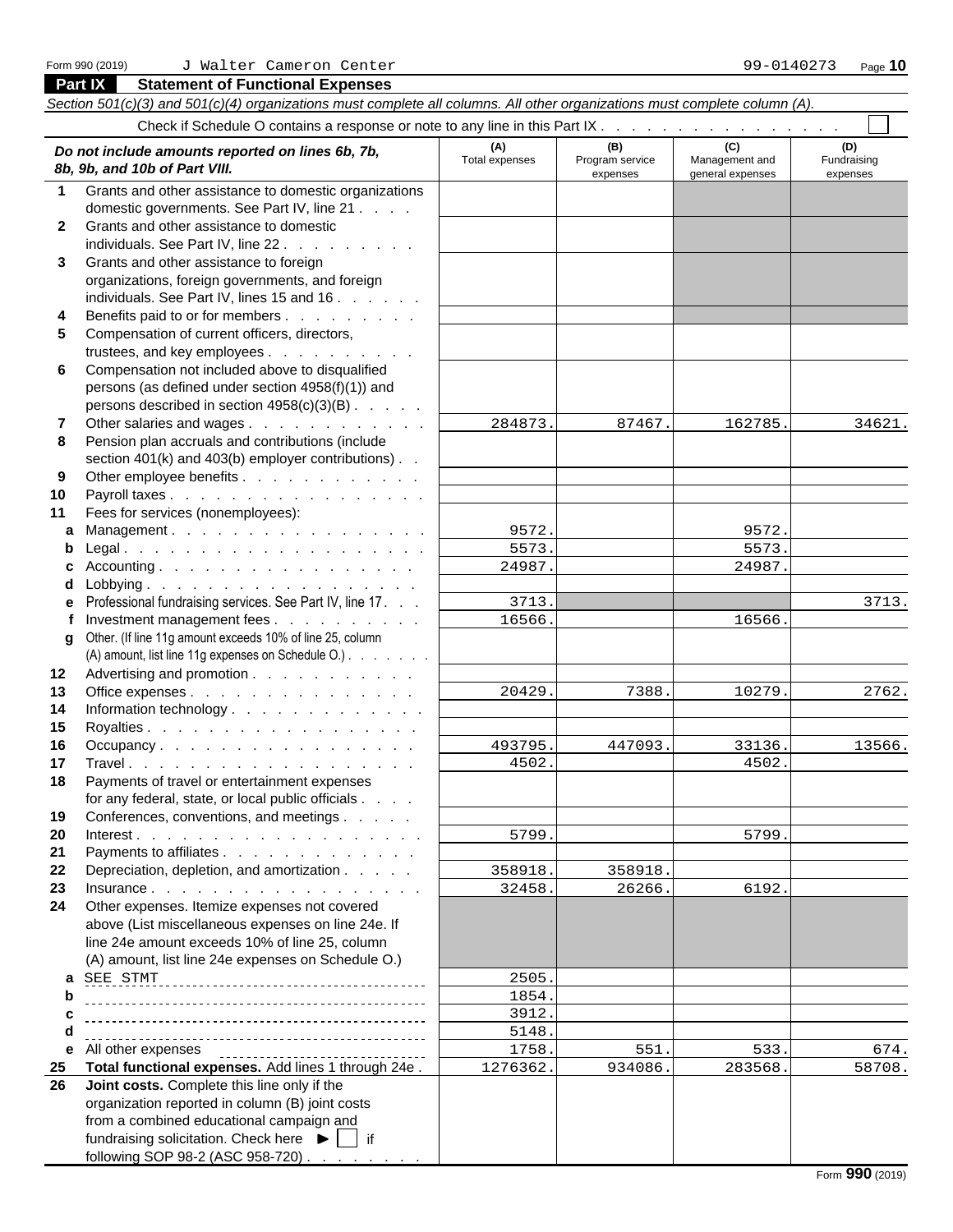| Form 990 (2019) |  |  |  |
|-----------------|--|--|--|
|-----------------|--|--|--|

Check if Schedule O contains a response or note to any line in this Part  $X_1, \ldots, \ldots, \ldots, \ldots, \ldots$ **(A) (B)** Beginning of year | End of year **1** Cash—non-interest-bearing . . . . . . . . . . . . . . . . . . **1 2** Savings and temporary cash investments . . . . . . . . . . . . 112040. **2**  $\vert$  76475  $112040.$  2 76475. 499317. 3 208000. **3** Pledges and grants receivable, net . . . . . . . . . . . . . . . . | 499317. | **3** | 208000. **4** Accounts receivable, net . . . . . . . . . . . . . . . . . . . **4**  $5726.$  4 23409. **5** Loans and other receivables from any current or former officer, director, trustee, key employee, creator or founder, substantial contributor, or 35% controlled entity or family member of any of these persons . . . . . . **5 6** Loans and other receivables from other disqualified persons (as defined under section 4958(f)(1)), and persons described in section 4958(c)(3)(B) **6** Assets **7** Notes and loans receivable, net . . . . . . . . . . . . . . . . **7 8** Inventories for sale or use . . . . . . . . . . . . . . . . . . . **8 9** Prepaid expenses and deferred charges . . . . . . . . . . . . . . 25593. **9**  $\vert$  4778.  $25593.$  **9**  $4778.$ **10a** Land, buildings, and equipment: cost or other basis. Complete Part VI of Schedule D **10a** 14984828. **b** Less: accumulated depreciation . . . . . 10b | 5653635. | 9016329. | 10c | 9331193. 5653635. 9016329. **10c** 9331193. **11** Investments—publicly traded securities . . . . . . . . . . . . . . . 1851269. 11 | 1945552.  $1851269.$  11 1945552. **12** Investments—other securities. See Part IV, line 11 . . . . . . . . . . | **13** Investments—program-related. See Part IV, line 11 . . . . . . . . . **13 14** Intangible assets . . . . . . . . . . . . . . . . . . . . . . **14 15** Other assets. See Part IV, line 11 . . . . . . . . . . . . . . . . **15 16 Total assets.** Add lines 1 through 15 (must equal line 33)  $\ldots$ ,  $\ldots$  1510274. 16 16 11589407.  $11510274.$  16 11589407. **17** Accounts payable and accrued expenses . . . . . . . . . . . . . . 347736. 17 | 41410.  $347736.$  **17**  $41410.$ **18** Grants payable . . . . . . . . . . . . . . . . . . . . . . . **18 19** Deferred revenue . . . . . . . . . . . . . . . . . . . . . . **19**  $77559.$  19 58127. **20** Tax-exempt bond liabilities . . . . . . . . . . . . . . . . . . **20 21** Escrow or custodial account liability. Complete Part IV of Schedule D . . **21 22** Loans and other payables to any current or former officer, director, Liabilities trustee, key employee, creator or founder, substantial contributor, or 35% controlled entity or family member of any of these persons . . . . . . **22 23** Secured mortgages and notes payable to unrelated third parties . . . . 200000. 23 | 23 | 200000.  $200000$ . **23** 200000. **24** Disecured notes and loans payable to unrelated third parties . . . . . . | **25** Other liabilities (including federal income tax, payables to related third parties, and other liabilities not included on lines 17–24). Complete Part X of Schedule D . . . . . . . . . . . . . . . . . . . . . **25**  $65739.$  **25** 51396. **26 Total liabilities.** Add lines 17 through 25. . . . . . . . . . . . . . . . 691034. 26 350933.  $691034.$  26 350933. Net Assets or Fund Balances **Organizations that follow FASB ASC 958, check here** |  $\times$  |  $\mathbf{x}$  , and the contract of the contract of the contract of the contract of the contract of the contract of the contract of the contract of the contract of the contract of the contract of the contract of the contract of **and complete lines 27, 28, 32, and 33. 27** Net assets without donor restrictions . . . . . . . . . . . . . . . 9414676. 27 | 10086459. 9414676. **27** 10086459. **28** Net assets with donor restrictions . . . . . . . . . . . . . . . . . 1404564. **28** 1152015. 1404564. 1152015. **Organizations that do not follow FASB ASC 958, check here and complete lines 29 through 33. 29** Capital stock or trust principal, or current funds . . . . . . . . . . . . | **30** Paid-in or capital surplus, or land, building, or equipment fund . . . .  $\qquad$  | **31** Retained earnings, endowment, accumulated income, or other funds . . **31**  $10819240.$  32 11238474. **32** Total net assets or fund balances . . . . . . . . . . . . . . . . . | 10819240. | **32** | 11238474. 11589407. **33** Total liabilities and net assets/fund balances . . . . . . . . . . . . | 11510274. 33

**Part X Balance Sheet**

Form **990** (2019)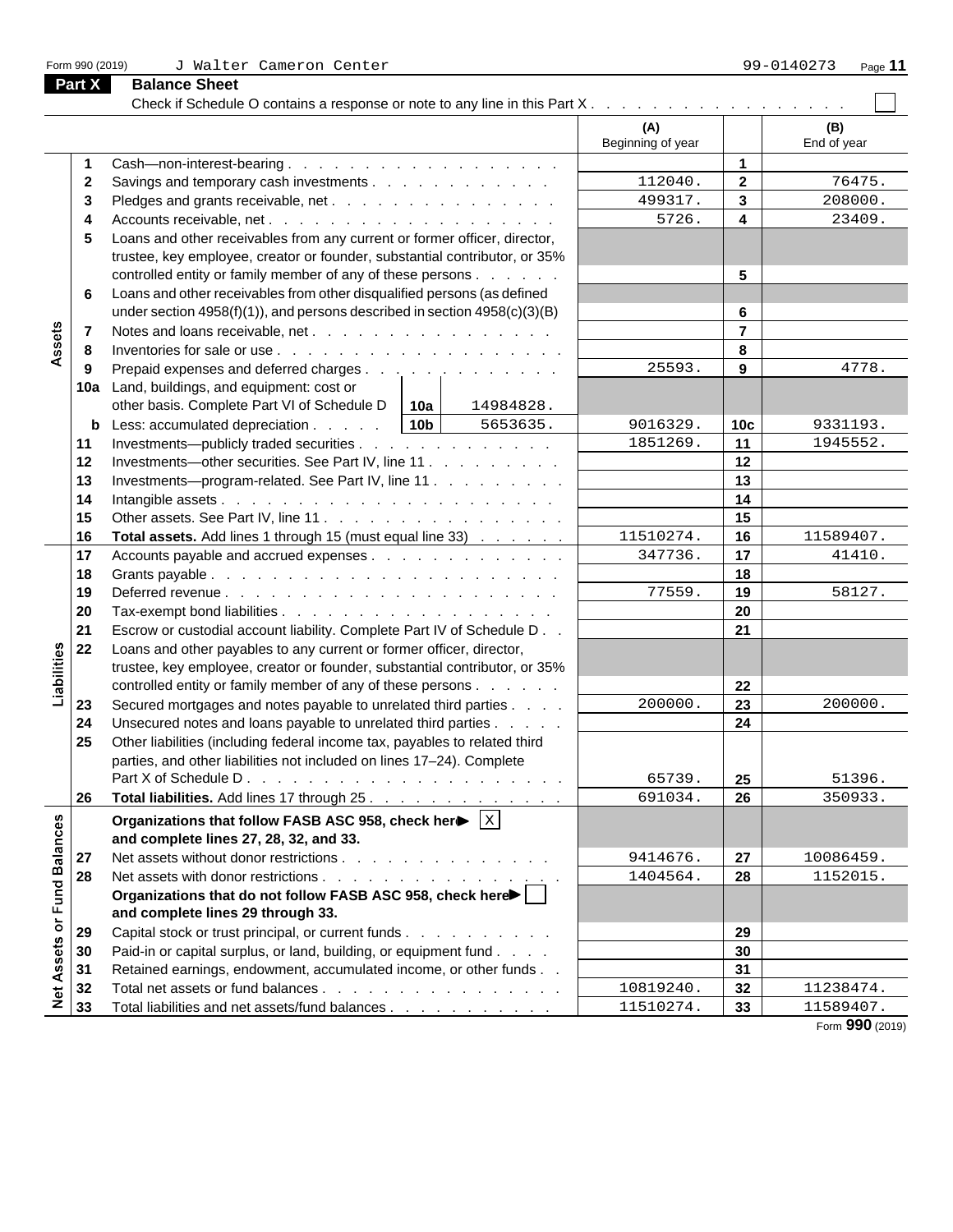|              | Form 990 (2019) J Walter Cameron Center                                                                                                                                                                                                                                                                                                                                                                                                                                                                                                                                                                                                                                                                                                                                                                                                                                                                                                                       | 99-0140273      | Page 12                                |  |  |  |
|--------------|---------------------------------------------------------------------------------------------------------------------------------------------------------------------------------------------------------------------------------------------------------------------------------------------------------------------------------------------------------------------------------------------------------------------------------------------------------------------------------------------------------------------------------------------------------------------------------------------------------------------------------------------------------------------------------------------------------------------------------------------------------------------------------------------------------------------------------------------------------------------------------------------------------------------------------------------------------------|-----------------|----------------------------------------|--|--|--|
|              | <b>Part XI</b> Reconciliation of Net Assets                                                                                                                                                                                                                                                                                                                                                                                                                                                                                                                                                                                                                                                                                                                                                                                                                                                                                                                   |                 |                                        |  |  |  |
|              | Check if Schedule O contains a response or note to any line in this Part XI.                                                                                                                                                                                                                                                                                                                                                                                                                                                                                                                                                                                                                                                                                                                                                                                                                                                                                  |                 | $\,$ x                                 |  |  |  |
|              |                                                                                                                                                                                                                                                                                                                                                                                                                                                                                                                                                                                                                                                                                                                                                                                                                                                                                                                                                               | $\overline{1}$  | 1457957.                               |  |  |  |
| $\mathbf{2}$ |                                                                                                                                                                                                                                                                                                                                                                                                                                                                                                                                                                                                                                                                                                                                                                                                                                                                                                                                                               | $\overline{2}$  | 1276362.                               |  |  |  |
|              |                                                                                                                                                                                                                                                                                                                                                                                                                                                                                                                                                                                                                                                                                                                                                                                                                                                                                                                                                               | 3 <sup>1</sup>  | 181595.                                |  |  |  |
|              | Net assets or fund balances at beginning of year (must equal Part X, line 32, column (A))                                                                                                                                                                                                                                                                                                                                                                                                                                                                                                                                                                                                                                                                                                                                                                                                                                                                     | $\overline{4}$  | 10819240.                              |  |  |  |
|              |                                                                                                                                                                                                                                                                                                                                                                                                                                                                                                                                                                                                                                                                                                                                                                                                                                                                                                                                                               | $5\overline{)}$ | 237640.                                |  |  |  |
|              |                                                                                                                                                                                                                                                                                                                                                                                                                                                                                                                                                                                                                                                                                                                                                                                                                                                                                                                                                               | 6               |                                        |  |  |  |
|              |                                                                                                                                                                                                                                                                                                                                                                                                                                                                                                                                                                                                                                                                                                                                                                                                                                                                                                                                                               | $\overline{7}$  |                                        |  |  |  |
|              |                                                                                                                                                                                                                                                                                                                                                                                                                                                                                                                                                                                                                                                                                                                                                                                                                                                                                                                                                               | 8               |                                        |  |  |  |
|              | Other changes in net assets or fund balances (explain on Schedule O)                                                                                                                                                                                                                                                                                                                                                                                                                                                                                                                                                                                                                                                                                                                                                                                                                                                                                          | 9               | $-1$ .                                 |  |  |  |
| 10           | Net assets or fund balances at end of year. Combine lines 3 through 9 (must equal Part X, line 32,                                                                                                                                                                                                                                                                                                                                                                                                                                                                                                                                                                                                                                                                                                                                                                                                                                                            |                 |                                        |  |  |  |
|              |                                                                                                                                                                                                                                                                                                                                                                                                                                                                                                                                                                                                                                                                                                                                                                                                                                                                                                                                                               | 10              | 11238474.                              |  |  |  |
|              | <b>Financial Statements and Reporting</b><br><b>Part XII</b>                                                                                                                                                                                                                                                                                                                                                                                                                                                                                                                                                                                                                                                                                                                                                                                                                                                                                                  |                 |                                        |  |  |  |
|              | Check if Schedule O contains a response or note to any line in this Part XII.                                                                                                                                                                                                                                                                                                                                                                                                                                                                                                                                                                                                                                                                                                                                                                                                                                                                                 |                 |                                        |  |  |  |
|              | Other<br>Accounting method used to prepare the Form 990:<br>  X   Accrual<br>□ I Cash<br>If the organization changed its method of accounting from a prior year or checked "Other," explain in<br>Schedule O.<br>2a Were the organization's financial statements compiled or reviewed by an independent accountant?.<br>If "Yes," check a box below to indicate whether the financial statements for the year were compiled or<br>reviewed on a separate basis, consolidated basis, or both:<br>Separate basis<br>Consolidated basis<br>Both consolidated and separate basis<br><b>b</b> Were the organization's financial statements audited by an independent accountant?<br>and a state of the state of the<br>If "Yes," check a box below to indicate whether the financial statements for the year were audited on a<br>separate basis, consolidated basis, or both:<br>$x$ Separate basis<br>Consolidated basis<br>Both consolidated and separate basis |                 | 2a<br>$2b \, \overline{\phantom{a}} x$ |  |  |  |
|              | c If "Yes" to line 2a or 2b, does the organization have a committee that assumes responsibility for oversight of<br>the audit, review, or compilation of its financial statements and selection of an independent accountant? .<br>If the organization changed either its oversight process or selection process during the tax year, explain on<br>Schedule O.                                                                                                                                                                                                                                                                                                                                                                                                                                                                                                                                                                                               |                 | $2c \mid X$                            |  |  |  |
|              | 3a As a result of a federal award, was the organization required to undergo an audit or audits as set forth in                                                                                                                                                                                                                                                                                                                                                                                                                                                                                                                                                                                                                                                                                                                                                                                                                                                |                 | 3a<br>X                                |  |  |  |
|              | <b>b</b> If "Yes," did the organization undergo the required audit or audits? If the organization did not undergo the                                                                                                                                                                                                                                                                                                                                                                                                                                                                                                                                                                                                                                                                                                                                                                                                                                         |                 |                                        |  |  |  |
|              | required audit or audits, explain why on Schedule O and describe any steps taken to undergo such audits.                                                                                                                                                                                                                                                                                                                                                                                                                                                                                                                                                                                                                                                                                                                                                                                                                                                      |                 | 3 <sub>b</sub>                         |  |  |  |
|              |                                                                                                                                                                                                                                                                                                                                                                                                                                                                                                                                                                                                                                                                                                                                                                                                                                                                                                                                                               |                 | Form 990 (2019)                        |  |  |  |

|  | Form 990 (2019) |
|--|-----------------|
|  |                 |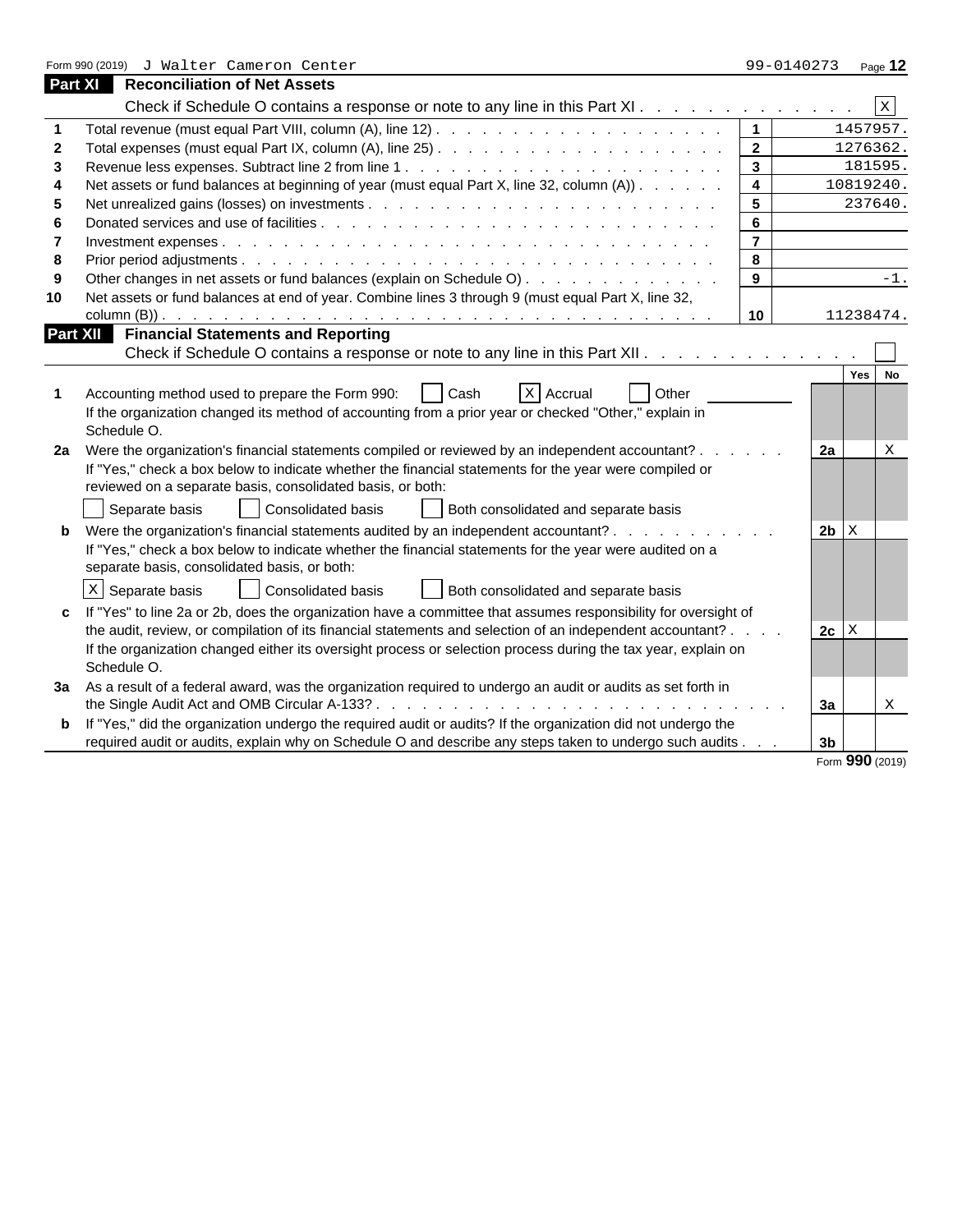### **SCHEDULE A** OMB No. 1545-0047 **(Form 990 or 990-EZ) Public Charity Status and Public Support**

**Complete if the organization is a section 501(c)(3) organization or a section 4947(a)(1) nonexempt charitable trust.** 

| Department of the Treasury                                                                                 |                                                            | Attach to Form 990 or Form 990-EZ.<br>► Go to www.irs.gov/Form990 for instructions and the latest information. |     |                                                                                                                                                                                                                                                                 | <b>Open to Public</b>               |
|------------------------------------------------------------------------------------------------------------|------------------------------------------------------------|----------------------------------------------------------------------------------------------------------------|-----|-----------------------------------------------------------------------------------------------------------------------------------------------------------------------------------------------------------------------------------------------------------------|-------------------------------------|
| <b>Internal Revenue Service</b>                                                                            |                                                            |                                                                                                                |     |                                                                                                                                                                                                                                                                 | <b>Inspection</b>                   |
| Name of the organization<br>J Walter Cameron Center                                                        |                                                            |                                                                                                                |     | <b>Employer identification number</b><br>99-0140273                                                                                                                                                                                                             |                                     |
| Part I                                                                                                     |                                                            |                                                                                                                |     | Reason for Public Charity Status (All organizations must complete this part.) See instructions.                                                                                                                                                                 |                                     |
| The organization is not a private foundation because it is: (For lines 1 through 12, check only one box.)  |                                                            |                                                                                                                |     |                                                                                                                                                                                                                                                                 |                                     |
| -1                                                                                                         |                                                            | A church, convention of churches, or association of churches described in section 170(b)(1)(A)(i).             |     |                                                                                                                                                                                                                                                                 |                                     |
| 2 <sup>1</sup>                                                                                             |                                                            | A school described in section 170(b)(1)(A)(ii). (Attach Schedule E (Form 990 or 990-EZ).)                      |     |                                                                                                                                                                                                                                                                 |                                     |
| 3     A hospital or a cooperative hospital service organization described in section $170(b)(1)(A)(iii)$ . |                                                            |                                                                                                                |     |                                                                                                                                                                                                                                                                 |                                     |
| hospital's name, city, and state:                                                                          |                                                            |                                                                                                                |     | A medical research organization operated in conjunction with a hospital described in section 170(b)(1)(A)(iii). Enter the                                                                                                                                       |                                     |
| section 170(b)(1)(A)(iv). (Complete Part II.)                                                              |                                                            |                                                                                                                |     | 5   An organization operated for the benefit of a college or university owned or operated by a governmental unit described in                                                                                                                                   |                                     |
| 6   A federal, state, or local government or governmental unit described in section 170(b)(1)(A)(v).       |                                                            |                                                                                                                |     |                                                                                                                                                                                                                                                                 |                                     |
|                                                                                                            | described in section 170(b)(1)(A)(vi). (Complete Part II.) |                                                                                                                |     | An organization that normally receives a substantial part of its support from a governmental unit or from the general public                                                                                                                                    |                                     |
| 8                                                                                                          |                                                            | A community trust described in section 170(b)(1)(A)(vi). (Complete Part II.)                                   |     |                                                                                                                                                                                                                                                                 |                                     |
| 9 <sub>1</sub>                                                                                             |                                                            |                                                                                                                |     | An agricultural research organization described in section 170(b)(1)(A)(ix) operated in conjunction with a land-grant college<br>or university or a non-land-grant college of agriculture (see instructions). Enter the name, city, and state of the college or |                                     |
| university:                                                                                                |                                                            |                                                                                                                |     |                                                                                                                                                                                                                                                                 |                                     |
|                                                                                                            |                                                            |                                                                                                                |     | receipts from activities related to its exempt functions—subject to certain exceptions, and (2) no more than 33 1/3% of its<br>support from gross investment income and unrelated business taxable income (less section 511 tax) from businesses                |                                     |
|                                                                                                            |                                                            | acquired by the organization after June 30, 1975. See section 509(a)(2). (Complete Part III.)                  |     |                                                                                                                                                                                                                                                                 |                                     |
| 11   An organization organized and operated exclusively to test for public safety. See section 509(a)(4).  |                                                            |                                                                                                                |     |                                                                                                                                                                                                                                                                 |                                     |
| $12-1$                                                                                                     |                                                            |                                                                                                                |     | An organization organized and operated exclusively for the benefit of, to perform the functions of, or to carry out the purposes                                                                                                                                |                                     |
|                                                                                                            |                                                            |                                                                                                                |     | of one or more publicly supported organizations described in section 509(a)(1) or section 509(a)(2). See section 509(a)(3).<br>Check the box in lines 12a through 12d that describes the type of supporting organization and complete lines 12e, 12f, and 12g.  |                                     |
|                                                                                                            |                                                            |                                                                                                                |     | Type I. A supporting organization operated, supervised, or controlled by its supported organization(s), typically by giving                                                                                                                                     |                                     |
|                                                                                                            |                                                            | organization. You must complete Part IV, Sections A and B.                                                     |     | the supported organization(s) the power to regularly appoint or elect a majority of the directors or trustees of the supporting                                                                                                                                 |                                     |
| $\mathbf b$                                                                                                |                                                            |                                                                                                                |     | Type II. A supporting organization supervised or controlled in connection with its supported organization(s), by having                                                                                                                                         |                                     |
|                                                                                                            |                                                            |                                                                                                                |     | control or management of the supporting organization vested in the same persons that control or manage the supported                                                                                                                                            |                                     |
| $\mathbf{c}$                                                                                               |                                                            | organization(s). You must complete Part IV, Sections A and C.                                                  |     | Type III functionally integrated. A supporting organization operated in connection with, and functionally integrated with,                                                                                                                                      |                                     |
|                                                                                                            |                                                            |                                                                                                                |     | its supported organization(s) (see instructions). You must complete Part IV, Sections A, D, and E.                                                                                                                                                              |                                     |
| d i                                                                                                        |                                                            |                                                                                                                |     | Type III non-functionally integrated. A supporting organization operated in connection with its supported organization(s)                                                                                                                                       |                                     |
|                                                                                                            |                                                            | requirement (see instructions). You must complete Part IV, Sections A and D, and Part V.                       |     | that is not functionally integrated. The organization generally must satisfy a distribution requirement and an attentiveness                                                                                                                                    |                                     |
|                                                                                                            |                                                            |                                                                                                                |     | Check this box if the organization received a written determination from the IRS that it is a Type I, Type II, Type III                                                                                                                                         |                                     |
|                                                                                                            |                                                            | functionally integrated, or Type III non-functionally integrated supporting organization.                      |     |                                                                                                                                                                                                                                                                 |                                     |
| Enter the number of supported organizations.                                                               |                                                            | Provide the following information about the supported organization(s).                                         |     |                                                                                                                                                                                                                                                                 |                                     |
| (i) Name of supported organization                                                                         | (ii) $EIN$                                                 | (iii) Type of organization                                                                                     |     | (iv) Is the organization<br>(v) Amount of monetary                                                                                                                                                                                                              | (vi) Amount of                      |
|                                                                                                            |                                                            | (described on lines 1-10<br>above (see instructions))                                                          |     | isted in your governing<br>support (see<br>document?<br>instructions)                                                                                                                                                                                           | other support (see<br>instructions) |
|                                                                                                            |                                                            |                                                                                                                |     |                                                                                                                                                                                                                                                                 |                                     |
|                                                                                                            |                                                            |                                                                                                                | Yes | No                                                                                                                                                                                                                                                              |                                     |
| (A)                                                                                                        |                                                            |                                                                                                                |     |                                                                                                                                                                                                                                                                 |                                     |
| (B)                                                                                                        |                                                            |                                                                                                                |     |                                                                                                                                                                                                                                                                 |                                     |
| (C)                                                                                                        |                                                            |                                                                                                                |     |                                                                                                                                                                                                                                                                 |                                     |
| (D)                                                                                                        |                                                            |                                                                                                                |     |                                                                                                                                                                                                                                                                 |                                     |
|                                                                                                            |                                                            |                                                                                                                |     |                                                                                                                                                                                                                                                                 |                                     |
| (E)                                                                                                        |                                                            |                                                                                                                |     |                                                                                                                                                                                                                                                                 |                                     |
|                                                                                                            |                                                            |                                                                                                                |     |                                                                                                                                                                                                                                                                 |                                     |

**For Paperwork Reduction Act Notice, see the Instructions for Form 990 or 990-EZ. Schedule A (Form 990 or 990-EZ) 2019 BCA BCA** 

**Total**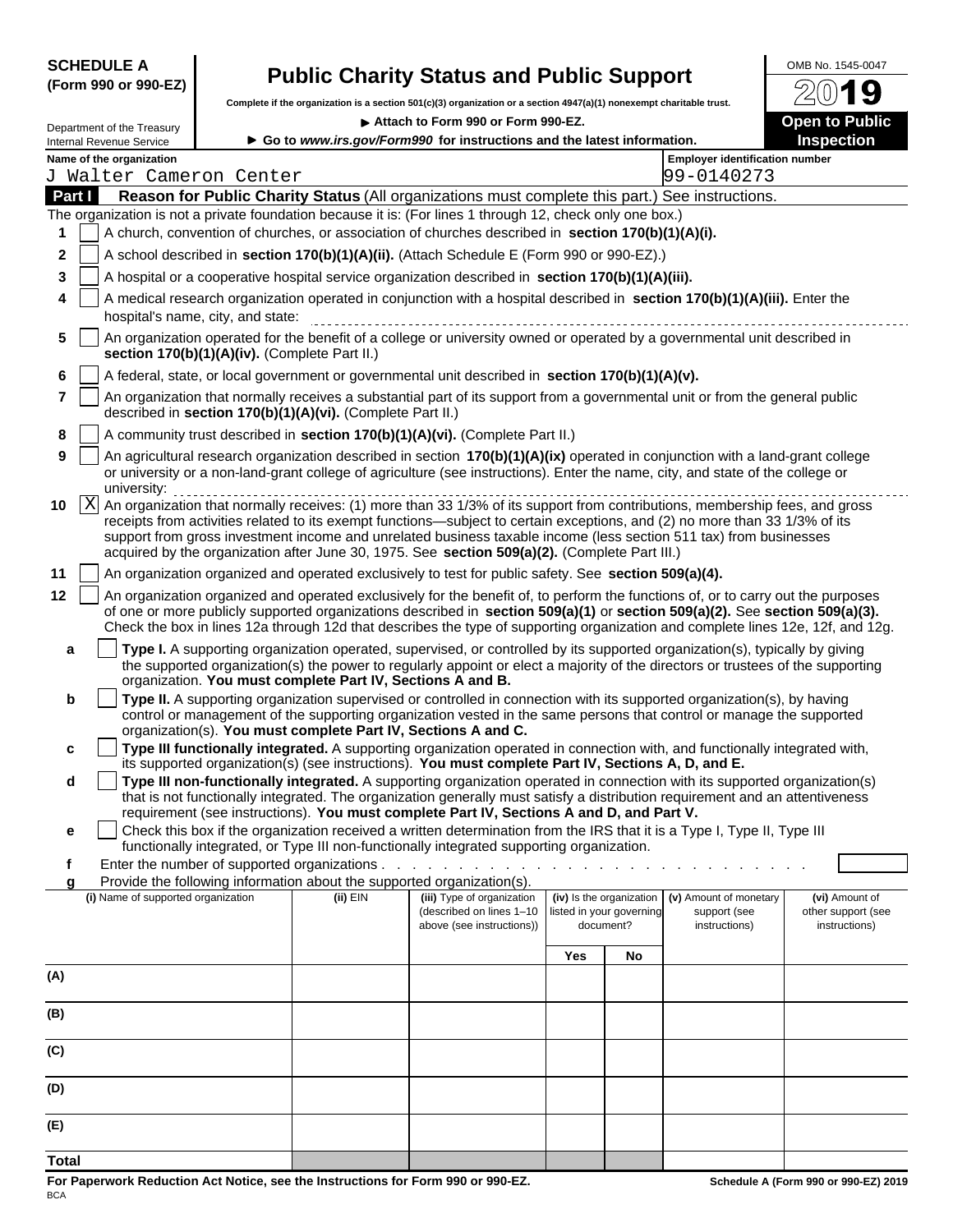**Part III Support Schedule for Organizations Described in Section 509(a)(2)** (Complete only if you checked the box on line 10 of Part I or if the organization failed to qualify under Part II. If the organization fails to qualify under the tests listed below, please complete Part II.)

| <b>Section A. Public Support</b>                                                                                                       |            |            |            |            |                  |                                          |
|----------------------------------------------------------------------------------------------------------------------------------------|------------|------------|------------|------------|------------------|------------------------------------------|
| Calendar year (or fiscal year beginning in)                                                                                            | $(a)$ 2015 | $(b)$ 2016 | $(c)$ 2017 | $(d)$ 2018 | $(e)$ 2019       | (f) Total                                |
| Gifts, grants, contributions, and membership fees                                                                                      |            |            |            |            |                  |                                          |
| received. (Do not include any "unusual grants.")                                                                                       | 2855750.   | 186190.    | 87438.     | 123418     | 681400.          | 3934196.                                 |
| 2 Gross receipts from admissions, merchandise<br>sold or services performed, or facilities                                             |            |            |            |            |                  |                                          |
| furnished in any activity that is related to the                                                                                       |            |            |            |            |                  |                                          |
| organization's tax-exempt purpose                                                                                                      | 623736.    | 590916.    | 514789.    | 598973     | 638370.          | 2966784.                                 |
| 3 Gross receipts from activities that are not an                                                                                       |            |            |            |            |                  |                                          |
| unrelated trade or business under section 513.                                                                                         |            |            |            |            |                  |                                          |
| 4 Tax revenues levied for the                                                                                                          |            |            |            |            |                  |                                          |
| organization's benefit and either paid to                                                                                              |            |            |            |            |                  |                                          |
| or expended on its behalf.                                                                                                             |            |            |            |            |                  |                                          |
| 5 The value of services or facilities                                                                                                  |            |            |            |            |                  |                                          |
| furnished by a governmental unit to the                                                                                                |            |            |            |            |                  |                                          |
| organization without charge.                                                                                                           |            |            |            |            |                  |                                          |
| 6 Total. Add lines 1 through 5.                                                                                                        | 3479486.   | 777106     | 602227     | 722391     | 1319770.         | 6900980.                                 |
|                                                                                                                                        |            |            |            |            |                  |                                          |
| 7a Amounts included on lines 1, 2, and 3                                                                                               |            |            |            |            |                  |                                          |
| received from disqualified persons                                                                                                     |            |            |            |            |                  |                                          |
| <b>b</b> Amounts included on lines 2 and 3                                                                                             |            |            |            |            |                  |                                          |
| received from other than disqualified                                                                                                  |            |            |            |            |                  |                                          |
| persons that exceed the greater of \$5,000                                                                                             |            |            |            |            |                  |                                          |
| or 1% of the amount on line 13 for the year                                                                                            |            |            |            |            |                  |                                          |
| c Add lines $7a$ and $7b$ .                                                                                                            |            |            |            |            |                  |                                          |
| 8 Public support (Subtract line 7c from                                                                                                |            |            |            |            |                  |                                          |
| $line 6.)$ .                                                                                                                           |            |            |            |            |                  | 6900980.                                 |
| <b>Section B. Total Support</b>                                                                                                        |            |            |            |            |                  |                                          |
| Calendar year (or fiscal year beginning in)                                                                                            | $(a)$ 2015 | (b) 2016   | $(c)$ 2017 | $(d)$ 2018 | $(e)$ 2019       | (f) Total                                |
| 9 Amounts from line 6.                                                                                                                 | 3479486.   | 777106.    | 602227     | 722391     | 1319770.         | 6900980.                                 |
| 10a Gross income from interest, dividends,                                                                                             |            |            |            |            |                  |                                          |
| payments received on securities loans, rents,                                                                                          |            |            |            |            |                  |                                          |
| royalties, and income from similar sources.                                                                                            | 58641.     | 50073.     | 64476.     | 64026.     | 60496.           | 297712.                                  |
| <b>b</b> Unrelated business taxable income (less                                                                                       |            |            |            |            |                  |                                          |
|                                                                                                                                        |            |            |            |            |                  |                                          |
| section 511 taxes) from businesses                                                                                                     |            |            |            |            |                  |                                          |
| acquired after June 30, 1975                                                                                                           |            |            |            |            |                  |                                          |
| c Add lines 10a and 10b.                                                                                                               | 58641.     | 50073.     | 64476.     | 64026.     | 60496.           | 297712.                                  |
| 11 Net income from unrelated business                                                                                                  |            |            |            |            |                  |                                          |
| activities not included in line 10b, whether                                                                                           |            |            |            |            |                  |                                          |
| or not the business is regularly carried on                                                                                            |            |            |            |            |                  |                                          |
| 12 Other income. Do not include gain or                                                                                                |            |            |            |            |                  |                                          |
| loss from the sale of capital assets                                                                                                   |            |            |            |            |                  |                                          |
| (Explain in Part VI.)                                                                                                                  |            |            |            |            |                  |                                          |
| 13 Total support. (Add lines 9, 10c, 11,                                                                                               |            |            |            |            |                  |                                          |
| and $12.$ ).                                                                                                                           | 3538127.   | 827179.    | 666703.    |            | 786417. 1380266. | 7198692.                                 |
| 14 First five years. If the Form 990 is for the organization's first, second, third, fourth, or fifth tax year as a section 501(c)(3)  |            |            |            |            |                  |                                          |
|                                                                                                                                        |            |            |            |            |                  | $\blacktriangleright$ $\Box$             |
| <b>Section C. Computation of Public Support Percentage</b>                                                                             |            |            |            |            |                  |                                          |
| 15 Public support percentage for 2019 (line 8, column (f), divided by line 13, column (f)).                                            |            |            |            |            | 15               | 95.86%                                   |
|                                                                                                                                        |            |            |            |            | 16               | 95.55%                                   |
| Section D. Computation of Investment Income Percentage                                                                                 |            |            |            |            |                  |                                          |
|                                                                                                                                        |            |            |            |            |                  | 4.14%                                    |
| 17 Investment income percentage for 2019 (line 10c, column (f), divided by line 13, column (f)).                                       |            |            |            |            | 17               |                                          |
| 18 Investment income percentage from 2018 Schedule A, Part III, line 17                                                                |            |            | .          |            | 18               | 4.44%                                    |
| 19a 33 1/3% support tests-2019. If the organization did not check the box on line 14, and line 15 is more than 33 1/3%, and line 17 is |            |            |            |            |                  |                                          |
| not more than 33 1/3%, check this box and stop here. The organization qualifies as a publicly supported organization                   |            |            |            |            |                  | $\blacktriangleright$ $\boxed{\text{X}}$ |
| b 33 1/3% support tests-2018. If the organization did not check a box on line 14 or line 19a, and line 16 is more than 33 1/3%, and    |            |            |            |            |                  |                                          |
| line 18 is not more than 33 1/3%, check this box and stop here. The organization qualifies as a publicly supported organization.       |            |            |            |            |                  | $\blacktriangleright$ $\sqsubseteq$      |
|                                                                                                                                        |            |            |            |            |                  |                                          |

**Schedule A (Form 990 or 990-EZ) 2019**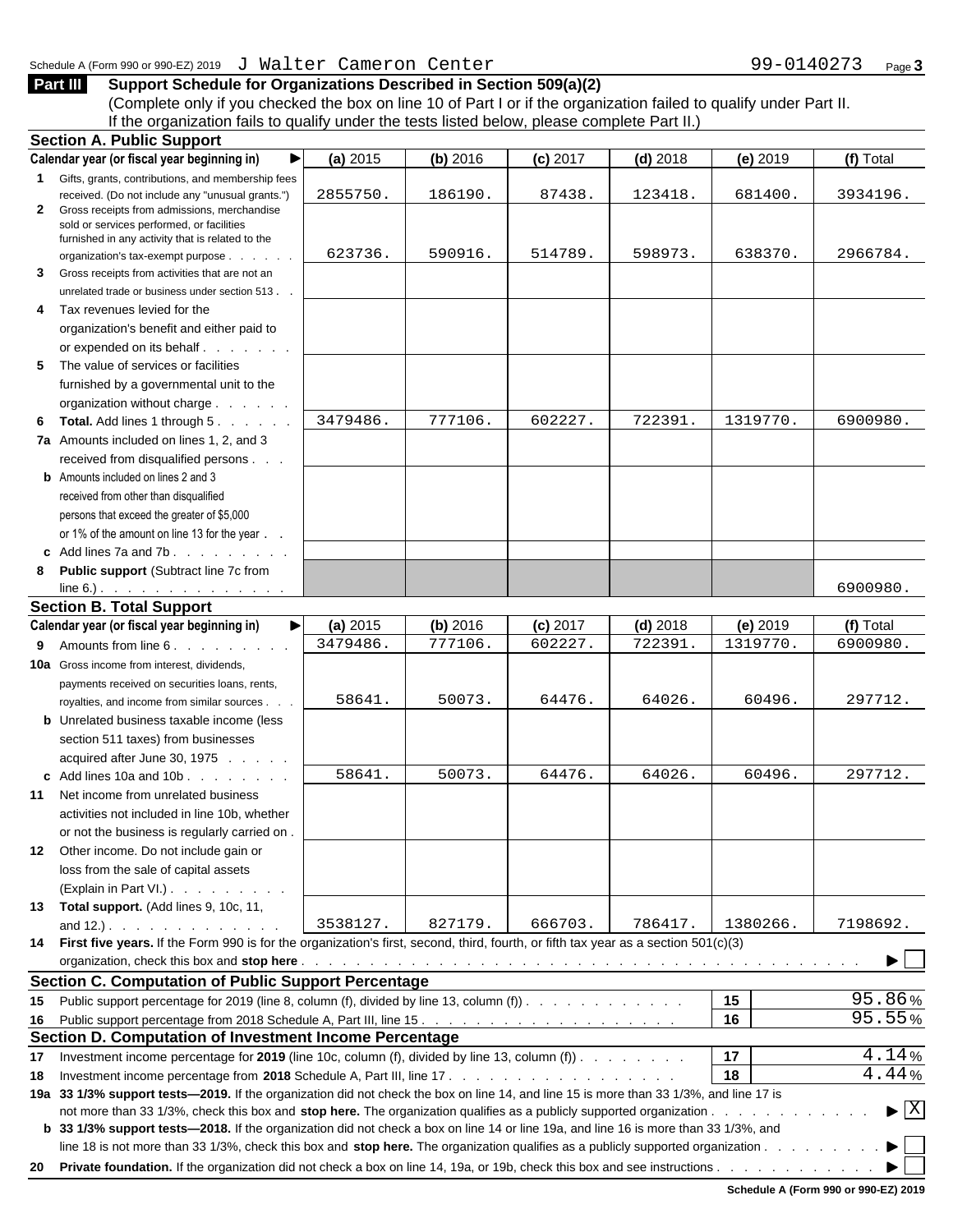| <b>SCHEDULE D</b> |  |
|-------------------|--|
| (Form 990)        |  |

#### **SCHEDULE D Supplemental Financial Statements** OMB No. 1545-0047 **(Form 990)**

**Complete if the organization answered "Yes" on Form 990, Part IV, line 6, 7, 8, 9, 10, 11a, 11b, 11c, 11d, 11e, 11f, 12a, or 12b. Attach to Form 990.**

| OMB No. 1545-0047 |  |  |  |  |  |
|-------------------|--|--|--|--|--|
| ص                 |  |  |  |  |  |
| Z(U)<br>-21       |  |  |  |  |  |
|                   |  |  |  |  |  |
| Open to Public    |  |  |  |  |  |
| <b>Inspection</b> |  |  |  |  |  |
|                   |  |  |  |  |  |

Internal Revenue Service **Internal Revenue Service 3 Form990** for instructions and the latest information. Department of the Treasury<br>Internal Revenue Service

| Name of the organization           |                                                                             |                                                                                                                                           | <b>Employer identification number</b>                                                                                                                                                                                                                                                                                                                                                                                                                                                                                                                                                                                               |
|------------------------------------|-----------------------------------------------------------------------------|-------------------------------------------------------------------------------------------------------------------------------------------|-------------------------------------------------------------------------------------------------------------------------------------------------------------------------------------------------------------------------------------------------------------------------------------------------------------------------------------------------------------------------------------------------------------------------------------------------------------------------------------------------------------------------------------------------------------------------------------------------------------------------------------|
|                                    | J Walter Cameron Center                                                     |                                                                                                                                           | 99-0140273                                                                                                                                                                                                                                                                                                                                                                                                                                                                                                                                                                                                                          |
|                                    |                                                                             | Part   Organizations Maintaining Donor Advised Funds or Other Similar Funds or Accounts.                                                  |                                                                                                                                                                                                                                                                                                                                                                                                                                                                                                                                                                                                                                     |
|                                    |                                                                             | Complete if the organization answered "Yes" on Form 990, Part IV, line 6.                                                                 |                                                                                                                                                                                                                                                                                                                                                                                                                                                                                                                                                                                                                                     |
|                                    |                                                                             | (a) Donor advised funds                                                                                                                   | (b) Funds and other accounts                                                                                                                                                                                                                                                                                                                                                                                                                                                                                                                                                                                                        |
|                                    | Total number at end of year                                                 |                                                                                                                                           |                                                                                                                                                                                                                                                                                                                                                                                                                                                                                                                                                                                                                                     |
|                                    | Aggregate value of contributions to (during year). .                        |                                                                                                                                           |                                                                                                                                                                                                                                                                                                                                                                                                                                                                                                                                                                                                                                     |
|                                    | Aggregate value of grants from (during year)                                |                                                                                                                                           |                                                                                                                                                                                                                                                                                                                                                                                                                                                                                                                                                                                                                                     |
|                                    | Aggregate value at end of year                                              |                                                                                                                                           |                                                                                                                                                                                                                                                                                                                                                                                                                                                                                                                                                                                                                                     |
|                                    |                                                                             | Did the organization inform all donors and donor advisors in writing that the assets held in donor advised                                |                                                                                                                                                                                                                                                                                                                                                                                                                                                                                                                                                                                                                                     |
|                                    |                                                                             | funds are the organization's property, subject to the organization's exclusive legal control?                                             | Yes     No                                                                                                                                                                                                                                                                                                                                                                                                                                                                                                                                                                                                                          |
| 6                                  |                                                                             | Did the organization inform all grantees, donors, and donor advisors in writing that grant funds can be used                              |                                                                                                                                                                                                                                                                                                                                                                                                                                                                                                                                                                                                                                     |
|                                    |                                                                             | only for charitable purposes and not for the benefit of the donor or donor advisor, or for any other purpose                              |                                                                                                                                                                                                                                                                                                                                                                                                                                                                                                                                                                                                                                     |
|                                    |                                                                             |                                                                                                                                           | $Yes$   No                                                                                                                                                                                                                                                                                                                                                                                                                                                                                                                                                                                                                          |
|                                    | <b>Part II</b> Conservation Easements.                                      |                                                                                                                                           |                                                                                                                                                                                                                                                                                                                                                                                                                                                                                                                                                                                                                                     |
|                                    |                                                                             | Complete if the organization answered "Yes" on Form 990, Part IV, line 7.                                                                 |                                                                                                                                                                                                                                                                                                                                                                                                                                                                                                                                                                                                                                     |
|                                    |                                                                             | Purpose(s) of conservation easements held by the organization (check all that apply).                                                     |                                                                                                                                                                                                                                                                                                                                                                                                                                                                                                                                                                                                                                     |
|                                    |                                                                             | Preservation of land for public use (for example, recreation or education)   Preservation of a historically important land area           |                                                                                                                                                                                                                                                                                                                                                                                                                                                                                                                                                                                                                                     |
|                                    |                                                                             |                                                                                                                                           |                                                                                                                                                                                                                                                                                                                                                                                                                                                                                                                                                                                                                                     |
|                                    | Protection of natural habitat                                               |                                                                                                                                           | Preservation of a certified historic structure                                                                                                                                                                                                                                                                                                                                                                                                                                                                                                                                                                                      |
|                                    | Preservation of open space                                                  |                                                                                                                                           |                                                                                                                                                                                                                                                                                                                                                                                                                                                                                                                                                                                                                                     |
| $\mathbf{2}$                       |                                                                             | Complete lines 2a through 2d if the organization held a qualified conservation contribution in the form of a conservation                 |                                                                                                                                                                                                                                                                                                                                                                                                                                                                                                                                                                                                                                     |
|                                    | easement on the last day of the tax year.                                   |                                                                                                                                           | Held at the End of the Tax Year                                                                                                                                                                                                                                                                                                                                                                                                                                                                                                                                                                                                     |
|                                    |                                                                             |                                                                                                                                           | 2a                                                                                                                                                                                                                                                                                                                                                                                                                                                                                                                                                                                                                                  |
|                                    |                                                                             |                                                                                                                                           | 2 <sub>b</sub>                                                                                                                                                                                                                                                                                                                                                                                                                                                                                                                                                                                                                      |
|                                    |                                                                             | c Number of conservation easements on a certified historic structure included in $(a)$                                                    | 2c                                                                                                                                                                                                                                                                                                                                                                                                                                                                                                                                                                                                                                  |
|                                    |                                                                             | d Number of conservation easements included in (c) acquired after 7/25/06, and not on a                                                   |                                                                                                                                                                                                                                                                                                                                                                                                                                                                                                                                                                                                                                     |
|                                    |                                                                             |                                                                                                                                           | <b>2d</b>                                                                                                                                                                                                                                                                                                                                                                                                                                                                                                                                                                                                                           |
| 3                                  |                                                                             | Number of conservation easements modified, transferred, released, extinguished, or terminated by the organization during                  |                                                                                                                                                                                                                                                                                                                                                                                                                                                                                                                                                                                                                                     |
| the tax year $\blacktriangleright$ | ----------------                                                            |                                                                                                                                           |                                                                                                                                                                                                                                                                                                                                                                                                                                                                                                                                                                                                                                     |
| 4                                  | Number of states where property subject to conservation easement is located |                                                                                                                                           | $\begin{array}{c} \color{red} \blacktriangleright \end{array} \begin{array}{c} \color{red} \blacktriangleright \end{array} \begin{array}{c} \color{red} \blacktriangleright \end{array} \begin{array}{c} \color{red} \blacktriangleright \end{array} \begin{array}{c} \color{red} \blacktriangleright \end{array} \begin{array}{c} \color{red} \blacktriangleright \end{array} \begin{array}{c} \color{red} \blacktriangleright \end{array} \begin{array}{c} \color{red} \blacktriangleright \end{array} \begin{array}{c} \color{red} \blacktriangleright \end{array} \begin{array}{c} \color{red} \blacktriangleright \end{array}$ |
| 5                                  |                                                                             | Does the organization have a written policy regarding the periodic monitoring, inspection, handling of                                    |                                                                                                                                                                                                                                                                                                                                                                                                                                                                                                                                                                                                                                     |
|                                    |                                                                             |                                                                                                                                           | Yes   No                                                                                                                                                                                                                                                                                                                                                                                                                                                                                                                                                                                                                            |
| 6                                  |                                                                             | Staff and volunteer hours devoted to monitoring, inspecting, handling of violations, and enforcing conservation easements during the year |                                                                                                                                                                                                                                                                                                                                                                                                                                                                                                                                                                                                                                     |
|                                    |                                                                             |                                                                                                                                           |                                                                                                                                                                                                                                                                                                                                                                                                                                                                                                                                                                                                                                     |
|                                    |                                                                             | Amount of expenses incurred in monitoring, inspecting, handling of violations, and enforcing conservation easements during the year       |                                                                                                                                                                                                                                                                                                                                                                                                                                                                                                                                                                                                                                     |
| $\triangleright$ \$                | _________________                                                           |                                                                                                                                           |                                                                                                                                                                                                                                                                                                                                                                                                                                                                                                                                                                                                                                     |
|                                    |                                                                             | Does each conservation easement reported on line 2(d) above satisfy the requirements of section 170(h)(4)(B)(i)                           |                                                                                                                                                                                                                                                                                                                                                                                                                                                                                                                                                                                                                                     |
|                                    |                                                                             |                                                                                                                                           |                                                                                                                                                                                                                                                                                                                                                                                                                                                                                                                                                                                                                                     |
|                                    |                                                                             | 9 In Part XIII, describe how the organization reports conservation easements in its revenue and expense statement and                     |                                                                                                                                                                                                                                                                                                                                                                                                                                                                                                                                                                                                                                     |
|                                    |                                                                             | balance sheet, and include, if applicable, the text of the footnote to the organization's financial statements that describes the         |                                                                                                                                                                                                                                                                                                                                                                                                                                                                                                                                                                                                                                     |
|                                    | organization's accounting for conservation easements.                       |                                                                                                                                           |                                                                                                                                                                                                                                                                                                                                                                                                                                                                                                                                                                                                                                     |
|                                    |                                                                             | Part III Organizations Maintaining Collections of Art, Historical Treasures, or Other Similar Assets.                                     |                                                                                                                                                                                                                                                                                                                                                                                                                                                                                                                                                                                                                                     |
|                                    |                                                                             | Complete if the organization answered "Yes" on Form 990, Part IV, line 8.                                                                 |                                                                                                                                                                                                                                                                                                                                                                                                                                                                                                                                                                                                                                     |
|                                    |                                                                             | 1a If the organization elected, as permitted under FASB ASC 958, not to report in its revenue statement and balance sheet                 |                                                                                                                                                                                                                                                                                                                                                                                                                                                                                                                                                                                                                                     |
|                                    |                                                                             | works of art, historical treasures, or other similar assets held for public exhibition, education, or research in furtherance of          |                                                                                                                                                                                                                                                                                                                                                                                                                                                                                                                                                                                                                                     |
|                                    |                                                                             | public service, provide in Part XIII the text of the footnote to its financial statements that describes these items.                     |                                                                                                                                                                                                                                                                                                                                                                                                                                                                                                                                                                                                                                     |
|                                    |                                                                             | <b>b</b> If the organization elected, as permitted under FASB ASC 958, to report in its revenue statement and balance sheet               |                                                                                                                                                                                                                                                                                                                                                                                                                                                                                                                                                                                                                                     |
|                                    |                                                                             | works of art, historical treasures, or other similar assets held for public exhibition, education, or research in furtherance of          |                                                                                                                                                                                                                                                                                                                                                                                                                                                                                                                                                                                                                                     |
|                                    | public service, provide the following amounts relating to these items:      |                                                                                                                                           |                                                                                                                                                                                                                                                                                                                                                                                                                                                                                                                                                                                                                                     |
|                                    |                                                                             |                                                                                                                                           |                                                                                                                                                                                                                                                                                                                                                                                                                                                                                                                                                                                                                                     |
|                                    |                                                                             |                                                                                                                                           | (ii) Assets included in Form 990, Part X.                                                                                                                                                                                                                                                                                                                                                                                                                                                                                                                                                                                           |
|                                    |                                                                             | 2 If the organization received or held works of art, historical treasures, or other similar assets for financial gain, provide the        |                                                                                                                                                                                                                                                                                                                                                                                                                                                                                                                                                                                                                                     |
|                                    |                                                                             | following amounts required to be reported under FASB ASC 958 relating to these items:                                                     |                                                                                                                                                                                                                                                                                                                                                                                                                                                                                                                                                                                                                                     |
|                                    |                                                                             |                                                                                                                                           |                                                                                                                                                                                                                                                                                                                                                                                                                                                                                                                                                                                                                                     |
|                                    |                                                                             |                                                                                                                                           |                                                                                                                                                                                                                                                                                                                                                                                                                                                                                                                                                                                                                                     |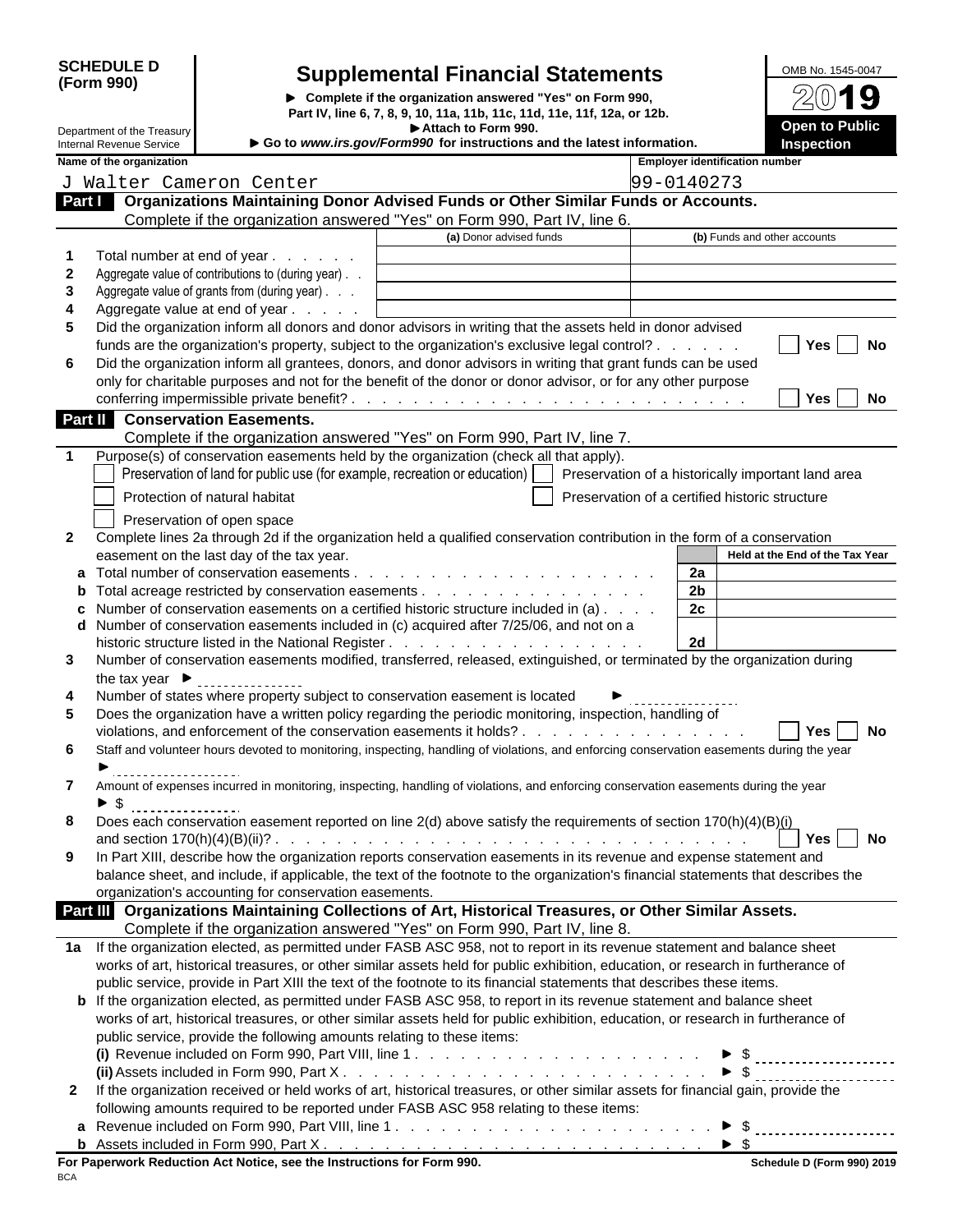| Schedule D (Form 990) 2019 J Walter Cameron Center                                                                                                                                                                                  | 99-0140273 <sub>Page</sub> 2                            |  |  |
|-------------------------------------------------------------------------------------------------------------------------------------------------------------------------------------------------------------------------------------|---------------------------------------------------------|--|--|
| Part III Organizations Maintaining Collections of Art, Historical Treasures, or Other Similar Assets (continued)                                                                                                                    |                                                         |  |  |
| 3 Using the organization's acquisition, accession, and other records, check any of the following that make significant use of its                                                                                                   |                                                         |  |  |
| collection items (check all that apply):                                                                                                                                                                                            |                                                         |  |  |
| Public exhibition<br>$\mathsf{d}$   Loan or exchange program<br>а                                                                                                                                                                   |                                                         |  |  |
|                                                                                                                                                                                                                                     |                                                         |  |  |
| Scholarly research<br>e   Other                                                                                                                                                                                                     |                                                         |  |  |
| Preservation for future generations                                                                                                                                                                                                 |                                                         |  |  |
| Provide a description of the organization's collections and explain how they further the organization's exempt purpose in Part<br>XIII                                                                                              |                                                         |  |  |
| During the year, did the organization solicit or receive donations of art, historical treasures, or other similar<br>5<br>assets to be sold to raise funds rather than to be maintained as part of the organization's collection? . | $\boxed{\phantom{1}}$ Yes $\boxed{\phantom{1}}$ No      |  |  |
| Part IV Escrow and Custodial Arrangements.                                                                                                                                                                                          |                                                         |  |  |
| Complete if the organization answered "Yes" on Form 990, Part IV, line 9, or reported an amount on Form<br>990, Part X, line 21.                                                                                                    |                                                         |  |  |
| 1a Is the organization an agent, trustee, custodian or other intermediary for contributions or other assets not                                                                                                                     |                                                         |  |  |
|                                                                                                                                                                                                                                     | $\Box$ Yes $\Box$ No                                    |  |  |
| <b>b</b> If "Yes," explain the arrangement in Part XIII and complete the following table:                                                                                                                                           |                                                         |  |  |
|                                                                                                                                                                                                                                     | Amount                                                  |  |  |
| 1c                                                                                                                                                                                                                                  |                                                         |  |  |
| 1 <sub>d</sub>                                                                                                                                                                                                                      |                                                         |  |  |
| 1e                                                                                                                                                                                                                                  |                                                         |  |  |
| 1f                                                                                                                                                                                                                                  |                                                         |  |  |
|                                                                                                                                                                                                                                     | $\overline{\phantom{a}}$ Yes $\overline{\mathrm{X}}$ No |  |  |
| Did the organization include an amount on Form 990, Part X, line 21, for escrow or custodial account liability?<br>2a                                                                                                               |                                                         |  |  |
| If "Yes," explain the arrangement in Part XIII. Check here if the explanation has been provided on Part XIII.                                                                                                                       |                                                         |  |  |
| Part V<br><b>Endowment Funds.</b>                                                                                                                                                                                                   |                                                         |  |  |
| Complete if the organization answered "Yes" on Form 990, Part IV, line 10.                                                                                                                                                          |                                                         |  |  |
| (a) Current year<br>(b) Prior year<br>(c) Two years back                                                                                                                                                                            | (d) Three years back (e) Four years back                |  |  |
| Beginning of year balance<br>1a l                                                                                                                                                                                                   |                                                         |  |  |
| Contributions                                                                                                                                                                                                                       |                                                         |  |  |
| Net investment earnings, gains,                                                                                                                                                                                                     |                                                         |  |  |
| and losses                                                                                                                                                                                                                          |                                                         |  |  |
| Grants or scholarships                                                                                                                                                                                                              |                                                         |  |  |
| e Other expenditures for facilities                                                                                                                                                                                                 |                                                         |  |  |
| and programs $\ldots$ $\ldots$ $\ldots$                                                                                                                                                                                             |                                                         |  |  |
| Administrative expenses                                                                                                                                                                                                             |                                                         |  |  |
| End of year balance                                                                                                                                                                                                                 |                                                         |  |  |
| Provide the estimated percentage of the current year end balance (line 1g, column (a)) held as:                                                                                                                                     |                                                         |  |  |
| Board designated or quasi-endowment $\blacktriangleright$ _____0.00 %<br>a                                                                                                                                                          |                                                         |  |  |
| $0.00\%$<br>Permanent endowment                                                                                                                                                                                                     |                                                         |  |  |
| <u>. 0 . 00 % </u><br>c Term endowment $\blacktriangleright$                                                                                                                                                                        |                                                         |  |  |
| The percentages on lines 2a, 2b, and 2c should equal 100%.                                                                                                                                                                          |                                                         |  |  |
| 3a Are there endowment funds not in the possession of the organization that are held and administered for the                                                                                                                       |                                                         |  |  |
| organization by:                                                                                                                                                                                                                    | Yes No                                                  |  |  |
|                                                                                                                                                                                                                                     | 3a(i)                                                   |  |  |
|                                                                                                                                                                                                                                     | 3a(ii)                                                  |  |  |
| <b>b</b> If "Yes" on line $3a(ii)$ , are the related organizations listed as required on Schedule R?                                                                                                                                | 3 <sub>b</sub>                                          |  |  |
| Describe in Part XIII the intended uses of the organization's endowment funds.                                                                                                                                                      |                                                         |  |  |
|                                                                                                                                                                                                                                     |                                                         |  |  |
| Part VI Land, Buildings, and Equipment.                                                                                                                                                                                             |                                                         |  |  |
| Complete if the organization answered "Yes" on Form 990, Part IV, line 11a. See Form 990, Part X, line 10.                                                                                                                          |                                                         |  |  |
| (a) Cost or other basis<br>(b) Cost or other basis<br>(c) Accumulated<br>Description of property                                                                                                                                    | (d) Book value                                          |  |  |
| (other)<br>depreciation<br>(investment)                                                                                                                                                                                             |                                                         |  |  |
| 574,970.<br><b>1a</b> Land.                                                                                                                                                                                                         | 574,970.                                                |  |  |
| 7,446,283.<br>4,302,723.<br>Buildings.<br>b                                                                                                                                                                                         | 3,143,560.                                              |  |  |
| 5,386,343.<br>887,817.<br>c Leasehold improvements                                                                                                                                                                                  | $\overline{4,498},526.$                                 |  |  |
| 741,132.<br>463,095.<br>d Equipment.                                                                                                                                                                                                | 278,037.                                                |  |  |
| 836,100.<br><b>e</b> Other                                                                                                                                                                                                          | 836,100.                                                |  |  |
| Total. Add lines 1a through 1e. (Column (d) must equal Form 990, Part X, column (B), line 10c.)                                                                                                                                     | 9,331,193.                                              |  |  |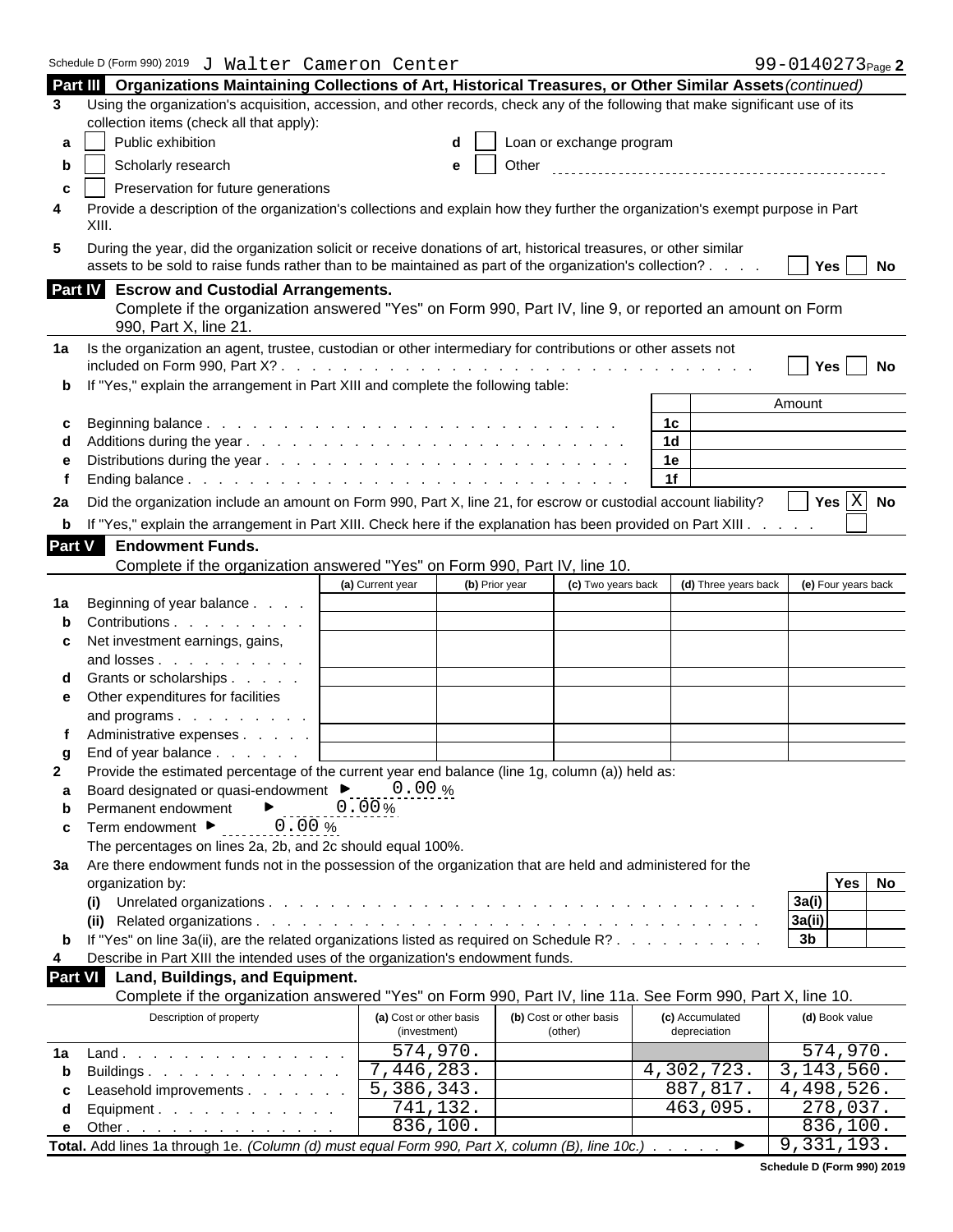| $\sigma$ narch cancreased concer                                                                                                                     |                              | $22$ $22$ $10$ $21$ $2$ $1$ $3$ $10$                                                                                                   |
|------------------------------------------------------------------------------------------------------------------------------------------------------|------------------------------|----------------------------------------------------------------------------------------------------------------------------------------|
| Part VII Investments-Other Securities.                                                                                                               |                              |                                                                                                                                        |
| (a) Description of security or category                                                                                                              |                              | Complete if the organization answered "Yes" on Form 990, Part IV, line 11b. See Form 990, Part X, line 12.<br>(c) Method of valuation: |
| (including name of security)                                                                                                                         | (b) Book value               | Cost or end-of-year market value                                                                                                       |
| (1) Financial derivatives                                                                                                                            |                              |                                                                                                                                        |
| (2) Closely held equity interests<br>$(3)$ Other                                                                                                     |                              |                                                                                                                                        |
|                                                                                                                                                      |                              |                                                                                                                                        |
|                                                                                                                                                      |                              |                                                                                                                                        |
| ___(C) _______________                                                                                                                               |                              |                                                                                                                                        |
|                                                                                                                                                      |                              |                                                                                                                                        |
|                                                                                                                                                      |                              |                                                                                                                                        |
| ___(F) ______________                                                                                                                                |                              |                                                                                                                                        |
|                                                                                                                                                      |                              |                                                                                                                                        |
| (H)<br>Total. (Column (b) must equal Form 990, Part X, col. (B) line 12.) $\blacktriangleright$                                                      |                              |                                                                                                                                        |
| Part VIII Investments-Program Related.                                                                                                               |                              |                                                                                                                                        |
|                                                                                                                                                      |                              | Complete if the organization answered "Yes" on Form 990, Part IV, line 11c. See Form 990, Part X, line 13.                             |
| (a) Description of investment                                                                                                                        | (b) Book value               | (c) Method of valuation:                                                                                                               |
|                                                                                                                                                      |                              | Cost or end-of-year market value                                                                                                       |
| (1)                                                                                                                                                  |                              |                                                                                                                                        |
| (2)                                                                                                                                                  |                              |                                                                                                                                        |
| (3)<br>(4)                                                                                                                                           |                              |                                                                                                                                        |
| (5)                                                                                                                                                  |                              |                                                                                                                                        |
| (6)                                                                                                                                                  |                              |                                                                                                                                        |
| (7)                                                                                                                                                  |                              |                                                                                                                                        |
| (8)                                                                                                                                                  |                              |                                                                                                                                        |
| (9)                                                                                                                                                  |                              |                                                                                                                                        |
| Total. (Column (b) must equal Form 990, Part X, col. (B) line 13.) $\blacktriangleright$                                                             |                              |                                                                                                                                        |
| <b>Part IX Other Assets.</b>                                                                                                                         |                              |                                                                                                                                        |
|                                                                                                                                                      |                              | Complete if the organization answered "Yes" on Form 990, Part IV, line 11d. See Form 990, Part X, line 15.                             |
|                                                                                                                                                      | (a) Description              | (b) Book value                                                                                                                         |
| (1)                                                                                                                                                  |                              |                                                                                                                                        |
| (2)                                                                                                                                                  |                              |                                                                                                                                        |
| (3)<br>(4)                                                                                                                                           |                              |                                                                                                                                        |
| (5)                                                                                                                                                  |                              |                                                                                                                                        |
| (6)                                                                                                                                                  |                              |                                                                                                                                        |
| (7)                                                                                                                                                  |                              |                                                                                                                                        |
| (8)                                                                                                                                                  |                              |                                                                                                                                        |
| (9)                                                                                                                                                  |                              |                                                                                                                                        |
| Total. (Column (b) must equal Form 990, Part X, col. (B) line 15.).                                                                                  |                              | ▶                                                                                                                                      |
| Part X Other Liabilities.                                                                                                                            |                              | Complete if the organization answered "Yes" on Form 990, Part IV, line 11e or 11f. See Form 990, Part X,                               |
| line 25.                                                                                                                                             |                              |                                                                                                                                        |
| (1) Federal income taxes                                                                                                                             | (a) Description of liability | (b) Book value                                                                                                                         |
| (2) Capital Lease Obligations                                                                                                                        |                              | 51,396.                                                                                                                                |
| (3)                                                                                                                                                  |                              |                                                                                                                                        |
| (4)                                                                                                                                                  |                              |                                                                                                                                        |
| (5)                                                                                                                                                  |                              |                                                                                                                                        |
| (6)                                                                                                                                                  |                              |                                                                                                                                        |
| (7)                                                                                                                                                  |                              |                                                                                                                                        |
| (8)                                                                                                                                                  |                              |                                                                                                                                        |
| (9)                                                                                                                                                  |                              |                                                                                                                                        |
|                                                                                                                                                      |                              | 51,396.<br>▸                                                                                                                           |
| 2. Liability for uncertain tax positions. In Part XIII, provide the text of the footnote to the organization's financial statements that reports the |                              |                                                                                                                                        |

**Schedule D (Form 990) 2019**

organization's liability for uncertain tax positions under FASB ASC 740. Check here if the text of the footnote has been provided in Part XIII.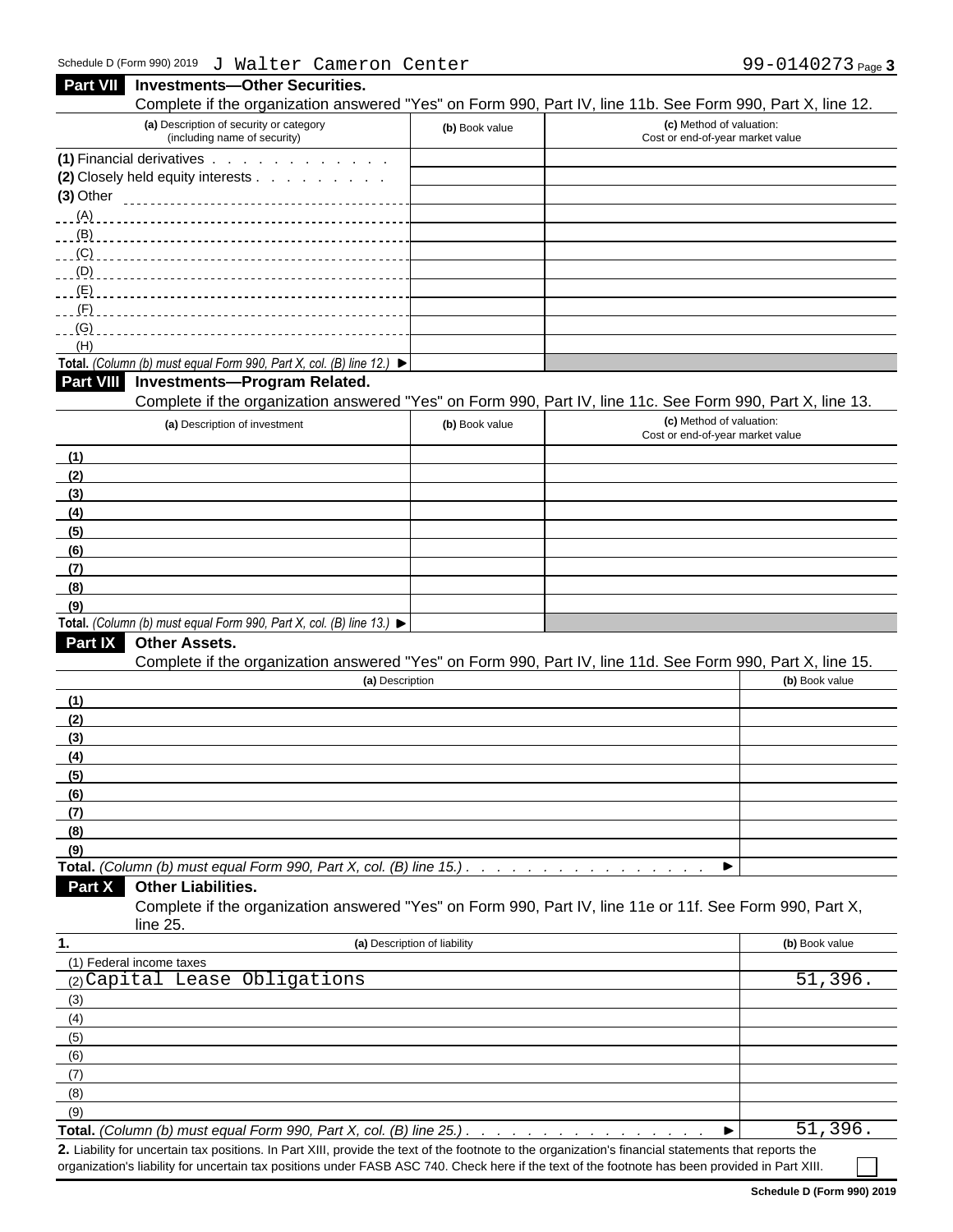| Part XI Reconciliation of Revenue per Audited Financial Statements With Revenue per Return.                                                                                                                                                                                          |  |
|--------------------------------------------------------------------------------------------------------------------------------------------------------------------------------------------------------------------------------------------------------------------------------------|--|
| Complete if the organization answered "Yes" on Form 990, Part IV, line 12a.                                                                                                                                                                                                          |  |
| 12,051,597.<br>Total revenue, gains, and other support per audited financial statements.                                                                                                                                                                                             |  |
| Amounts included on line 1 but not on Form 990, Part VIII, line 12:<br>$\overline{2}$                                                                                                                                                                                                |  |
| $ 2a $ 237,640.<br>a Net unrealized gains (losses) on investments                                                                                                                                                                                                                    |  |
| 2b<br>356,000.<br><b>b</b> Donated services and use of facilities                                                                                                                                                                                                                    |  |
| 2c                                                                                                                                                                                                                                                                                   |  |
| 2d<br><b>d</b> Other (Describe in Part XIII.). $\ldots$ $\ldots$ $\ldots$ $\ldots$ $\ldots$ $\ldots$ $\ldots$                                                                                                                                                                        |  |
| 593,640.<br>2e                                                                                                                                                                                                                                                                       |  |
| 31<br>,457,957.                                                                                                                                                                                                                                                                      |  |
| Amounts included on Form 990, Part VIII, line 12, but not on line 1:                                                                                                                                                                                                                 |  |
| 4a                                                                                                                                                                                                                                                                                   |  |
| a Investment expenses not included on Form 990, Part VIII, line 7b<br>4 <sub>b</sub>                                                                                                                                                                                                 |  |
| <b>b</b> Other (Describe in Part XIII.). $\ldots$ $\ldots$ $\ldots$ $\ldots$ $\ldots$ $\ldots$ $\ldots$                                                                                                                                                                              |  |
| 4c                                                                                                                                                                                                                                                                                   |  |
| $\overline{51, 457, 957}.$<br>Total revenue. Add lines 3 and 4c. (This must equal Form 990, Part I, line 12.)                                                                                                                                                                        |  |
| Part XII Reconciliation of Expenses per Audited Financial Statements With Expenses per Return.                                                                                                                                                                                       |  |
| Complete if the organization answered "Yes" on Form 990, Part IV, line 12a.                                                                                                                                                                                                          |  |
| 11,632,362.<br>Total expenses and losses per audited financial statements.<br>the second contract of the second contract of                                                                                                                                                          |  |
| Amounts included on line 1 but not on Form 990, Part IX, line 25:                                                                                                                                                                                                                    |  |
| $ 2a $ 356,000.<br>a Donated services and use of facilities                                                                                                                                                                                                                          |  |
| 2 <sub>b</sub>                                                                                                                                                                                                                                                                       |  |
| 2c                                                                                                                                                                                                                                                                                   |  |
| 2d<br><b>d</b> Other (Describe in Part XIII.). $\ldots$ $\ldots$ $\ldots$ $\ldots$ $\ldots$ $\ldots$ $\ldots$                                                                                                                                                                        |  |
| 356,000.<br>2e<br>e Add lines 2a through 2d.<br><u>. A participants are a participants of the contract of the contract of the contract of the contract of the contract of the contract of the contract of the contract of the contract of the contract of the contract of the co</u> |  |
| 31, 276, 362.<br>Subtract line 2e from line 1.<br>de la caractería de la caractería de la caractería de la caractería de                                                                                                                                                             |  |
| Amounts included on Form 990, Part IX, line 25, but not on line 1:                                                                                                                                                                                                                   |  |
| 4a<br>a Investment expenses not included on Form 990, Part VIII, line 7b                                                                                                                                                                                                             |  |
| 4 <sub>b</sub><br><b>b</b> Other (Describe in Part XIII.). $\ldots$ $\ldots$ $\ldots$ $\ldots$ $\ldots$ $\ldots$ $\ldots$                                                                                                                                                            |  |
| 4с                                                                                                                                                                                                                                                                                   |  |
| 51, 276, 362.<br>5 Total expenses. Add lines 3 and 4c. (This must equal Form 990, Part I, line 18.)                                                                                                                                                                                  |  |
|                                                                                                                                                                                                                                                                                      |  |
| Part XIII Supplemental Information.                                                                                                                                                                                                                                                  |  |
| Provide the descriptions required for Part II, lines 3, 5, and 9; Part III, lines 1a and 4; Part IV, lines 1b and 2b; Part V, line 4; Part X, line                                                                                                                                   |  |
| 2; Part XI, lines 2d and 4b; and Part XII, lines 2d and 4b. Also complete this part to provide any additional information.                                                                                                                                                           |  |
|                                                                                                                                                                                                                                                                                      |  |
|                                                                                                                                                                                                                                                                                      |  |
|                                                                                                                                                                                                                                                                                      |  |
|                                                                                                                                                                                                                                                                                      |  |
|                                                                                                                                                                                                                                                                                      |  |
|                                                                                                                                                                                                                                                                                      |  |
|                                                                                                                                                                                                                                                                                      |  |
|                                                                                                                                                                                                                                                                                      |  |
|                                                                                                                                                                                                                                                                                      |  |
|                                                                                                                                                                                                                                                                                      |  |
|                                                                                                                                                                                                                                                                                      |  |
|                                                                                                                                                                                                                                                                                      |  |
|                                                                                                                                                                                                                                                                                      |  |
|                                                                                                                                                                                                                                                                                      |  |
|                                                                                                                                                                                                                                                                                      |  |
|                                                                                                                                                                                                                                                                                      |  |
|                                                                                                                                                                                                                                                                                      |  |
|                                                                                                                                                                                                                                                                                      |  |
|                                                                                                                                                                                                                                                                                      |  |
|                                                                                                                                                                                                                                                                                      |  |
|                                                                                                                                                                                                                                                                                      |  |
|                                                                                                                                                                                                                                                                                      |  |
|                                                                                                                                                                                                                                                                                      |  |
|                                                                                                                                                                                                                                                                                      |  |
|                                                                                                                                                                                                                                                                                      |  |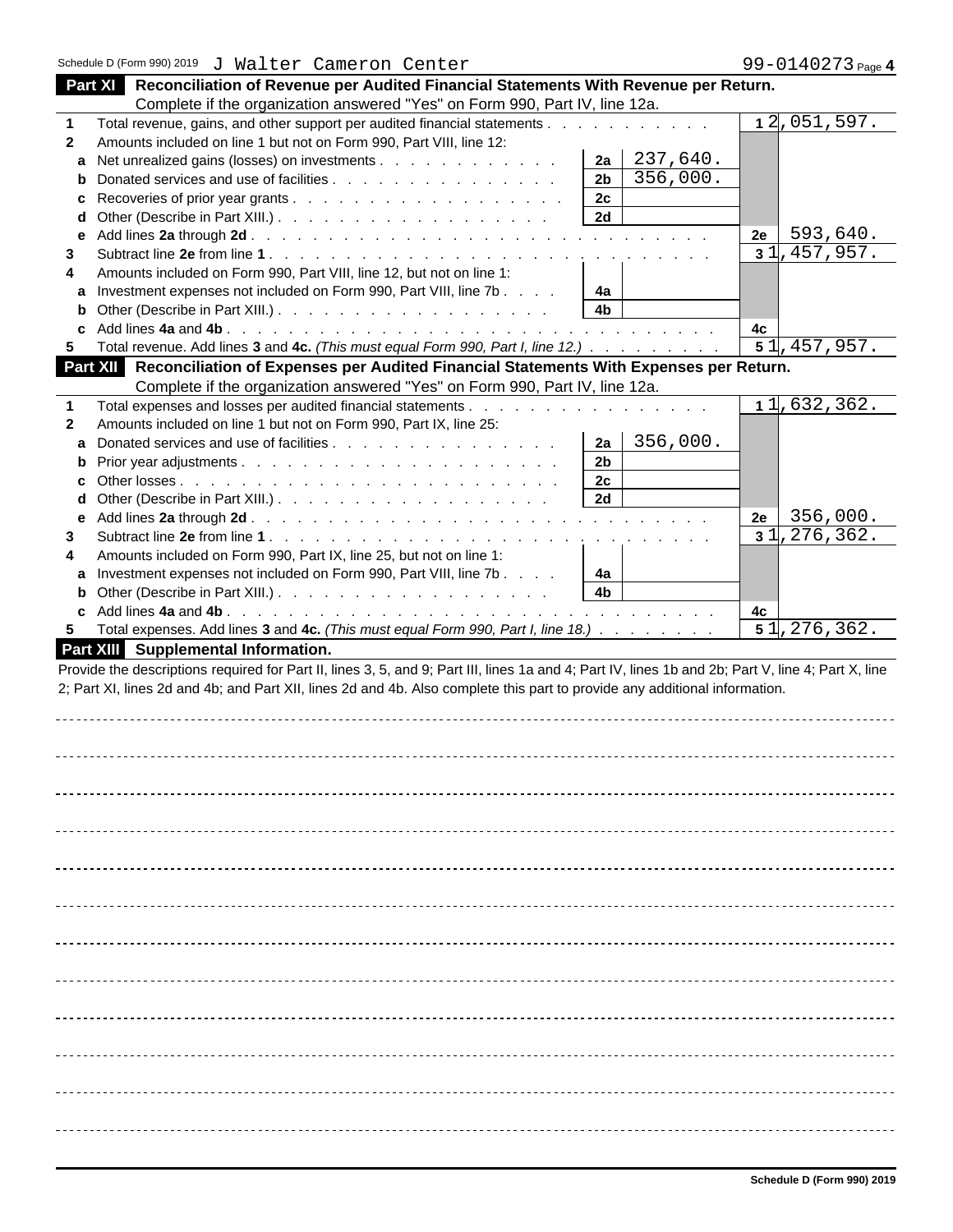| <b>SCHEDULE O</b>                                                              | Supplemental Information to Form 990 or 990-EZ                                                                                                                                                                                   | OMB No. 1545-0047                                   |
|--------------------------------------------------------------------------------|----------------------------------------------------------------------------------------------------------------------------------------------------------------------------------------------------------------------------------|-----------------------------------------------------|
| (Form 990 or 990-EZ)<br>Department of the Treasury<br>Internal Revenue Service | Complete to provide information for responses to specific questions on<br>Form 990 or 990-EZ or to provide any additional information.<br>Attach to Form 990 or 990-EZ.<br>Go to www.irs.gov/Form990 for the latest information. | <b>Open to Public</b><br><b>Inspection</b>          |
| Name of the organization<br>J Walter Cameron Center                            |                                                                                                                                                                                                                                  | <b>Employer identification number</b><br>99-0140273 |
|                                                                                |                                                                                                                                                                                                                                  |                                                     |
|                                                                                |                                                                                                                                                                                                                                  |                                                     |
|                                                                                |                                                                                                                                                                                                                                  |                                                     |
|                                                                                |                                                                                                                                                                                                                                  |                                                     |
|                                                                                |                                                                                                                                                                                                                                  |                                                     |
|                                                                                | 990 Part VI Line 12c and the contract of the contract of the contract of the contract of the contract of the contract of the contract of the contract of the contract of the contract of the contract of the contract of the c   |                                                     |
|                                                                                |                                                                                                                                                                                                                                  |                                                     |
|                                                                                |                                                                                                                                                                                                                                  |                                                     |
|                                                                                |                                                                                                                                                                                                                                  |                                                     |
|                                                                                |                                                                                                                                                                                                                                  |                                                     |
|                                                                                |                                                                                                                                                                                                                                  |                                                     |
|                                                                                |                                                                                                                                                                                                                                  |                                                     |
|                                                                                |                                                                                                                                                                                                                                  |                                                     |
|                                                                                |                                                                                                                                                                                                                                  |                                                     |
| 990 Part XI Line 9                                                             |                                                                                                                                                                                                                                  |                                                     |
|                                                                                | Other changes in net assets includes rounding 1                                                                                                                                                                                  |                                                     |
|                                                                                |                                                                                                                                                                                                                                  |                                                     |
|                                                                                |                                                                                                                                                                                                                                  |                                                     |
| 990 Part VI Line 19                                                            |                                                                                                                                                                                                                                  |                                                     |
|                                                                                | Copies of the conflict of interest policy and financial measurements of the conflict of interest policy and financial                                                                                                            |                                                     |
|                                                                                | statements are available to the public by calling the office                                                                                                                                                                     |                                                     |
|                                                                                |                                                                                                                                                                                                                                  |                                                     |
|                                                                                |                                                                                                                                                                                                                                  |                                                     |
|                                                                                |                                                                                                                                                                                                                                  |                                                     |
|                                                                                |                                                                                                                                                                                                                                  |                                                     |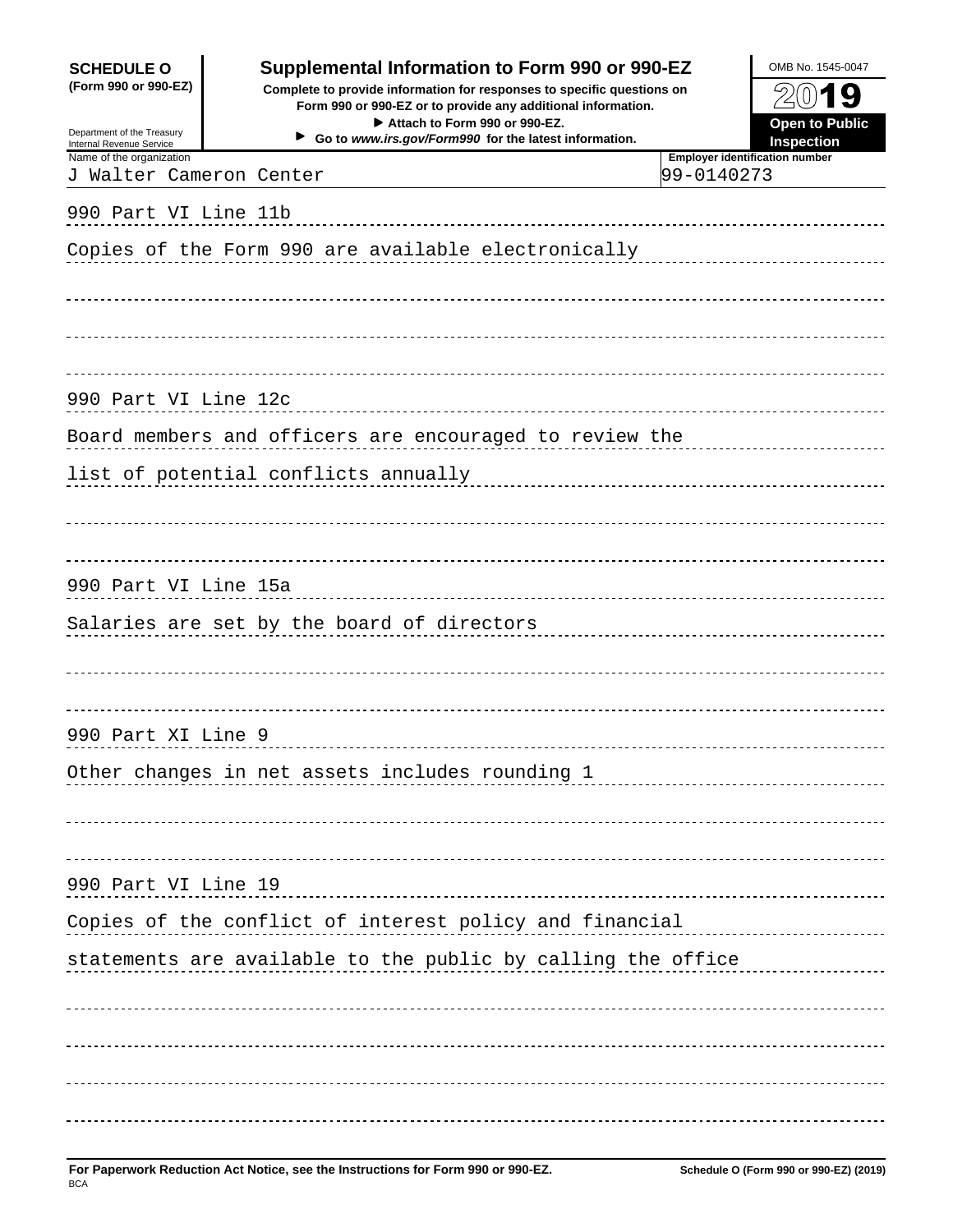| or 990-PF) (2019)                     | <u>പറസ്</u> |
|---------------------------------------|-------------|
| Schedule B (Form 990, 990-EZ, or you. | ' ayc       |
|                                       |             |

J Walter Cameron Center

Name of organization<br>
J Walter Cameron Center<br>
J Walter Cameron Center<br>
99-0140273

| Part I                                                                                                                                                                                                                                                                                                                                                                                                                                | Contributors (see instructions). Use duplicate copies of Part I if additional space is needed.                                                                                                                                                                                             |                                   |                                                                                                    |
|---------------------------------------------------------------------------------------------------------------------------------------------------------------------------------------------------------------------------------------------------------------------------------------------------------------------------------------------------------------------------------------------------------------------------------------|--------------------------------------------------------------------------------------------------------------------------------------------------------------------------------------------------------------------------------------------------------------------------------------------|-----------------------------------|----------------------------------------------------------------------------------------------------|
| (a)<br>No.                                                                                                                                                                                                                                                                                                                                                                                                                            | (b)<br>Name, address, and ZIP + 4                                                                                                                                                                                                                                                          | (c)<br><b>Total contributions</b> | (d)<br><b>Type of contribution</b>                                                                 |
| $7\phantom{1}$<br>--------                                                                                                                                                                                                                                                                                                                                                                                                            | <u>County of Maui</u><br>200 South High Street<br><u> WAILUKU HI 96793-</u>                                                                                                                                                                                                                | $$$ 356,000.                      | Person<br>Payroll<br>$\overline{X}$<br>Noncash<br>(Complete Part II for<br>noncash contributions.) |
| (a)<br>No.                                                                                                                                                                                                                                                                                                                                                                                                                            | (b)<br>Name, address, and ZIP + 4                                                                                                                                                                                                                                                          | (c)<br><b>Total contributions</b> | (d)<br><b>Type of contribution</b>                                                                 |
| -------                                                                                                                                                                                                                                                                                                                                                                                                                               | Foreign State or Province: _____________________________                                                                                                                                                                                                                                   |                                   | Person<br><b>Payroll</b><br>Noncash<br>(Complete Part II for<br>noncash contributions.)            |
| (a)<br>No.                                                                                                                                                                                                                                                                                                                                                                                                                            | (b)<br>Name, address, and ZIP + 4                                                                                                                                                                                                                                                          | (c)<br><b>Total contributions</b> | (d)<br>Type of contribution                                                                        |
| -------                                                                                                                                                                                                                                                                                                                                                                                                                               | Foreign State or Province: ______________________________                                                                                                                                                                                                                                  |                                   | Person<br>Payroll<br>Noncash<br>(Complete Part II for<br>noncash contributions.)                   |
| (a)<br>No.                                                                                                                                                                                                                                                                                                                                                                                                                            | (b)<br>Name, address, and ZIP + 4                                                                                                                                                                                                                                                          | (c)<br><b>Total contributions</b> | (d)<br>Type of contribution                                                                        |
| -------                                                                                                                                                                                                                                                                                                                                                                                                                               | Foreign State or Province: _____________________________                                                                                                                                                                                                                                   | ---------------------------       | Person<br>Payroll<br>Noncash<br>(Complete Part II for<br>noncash contributions.)                   |
| (a)<br>No.                                                                                                                                                                                                                                                                                                                                                                                                                            | (b)<br>Name, address, and ZIP + 4                                                                                                                                                                                                                                                          | (c)<br><b>Total contributions</b> | (d)<br>Type of contribution                                                                        |
| $\label{eq:reduced} \begin{split} \mathbf{u} & = \mathbf{u} + \mathbf{u} + \mathbf{u} + \mathbf{u} + \mathbf{u} + \mathbf{u} + \mathbf{u} + \mathbf{u} + \mathbf{u} + \mathbf{u} + \mathbf{u} + \mathbf{u} + \mathbf{u} + \mathbf{u} + \mathbf{u} + \mathbf{u} + \mathbf{u} + \mathbf{u} + \mathbf{u} + \mathbf{u} + \mathbf{u} + \mathbf{u} + \mathbf{u} + \mathbf{u} + \mathbf{u} + \mathbf{u} + \mathbf{u} + \mathbf{u} + \mathbf$ | Foreign State or Province: _____________________________                                                                                                                                                                                                                                   | ---------------------------       | Person<br><b>Payroll</b><br>Noncash<br>(Complete Part II for<br>noncash contributions.)            |
| (a)<br>No.                                                                                                                                                                                                                                                                                                                                                                                                                            | (b)<br>Name, address, and ZIP + 4                                                                                                                                                                                                                                                          | (c)<br><b>Total contributions</b> | (d)<br><b>Type of contribution</b>                                                                 |
|                                                                                                                                                                                                                                                                                                                                                                                                                                       | Foreign State or Province: _____________________________<br>Foreign Country: encouragement of the country of the country of the country of the country of the country of the country of the country of the country of the country of the country of the country of the country of the coun |                                   | Person<br><b>Payroll</b><br><b>Noncash</b><br>(Complete Part II for<br>noncash contributions.)     |

**Schedule B (Form 990, 990-EZ, or 990-PF) (2019)**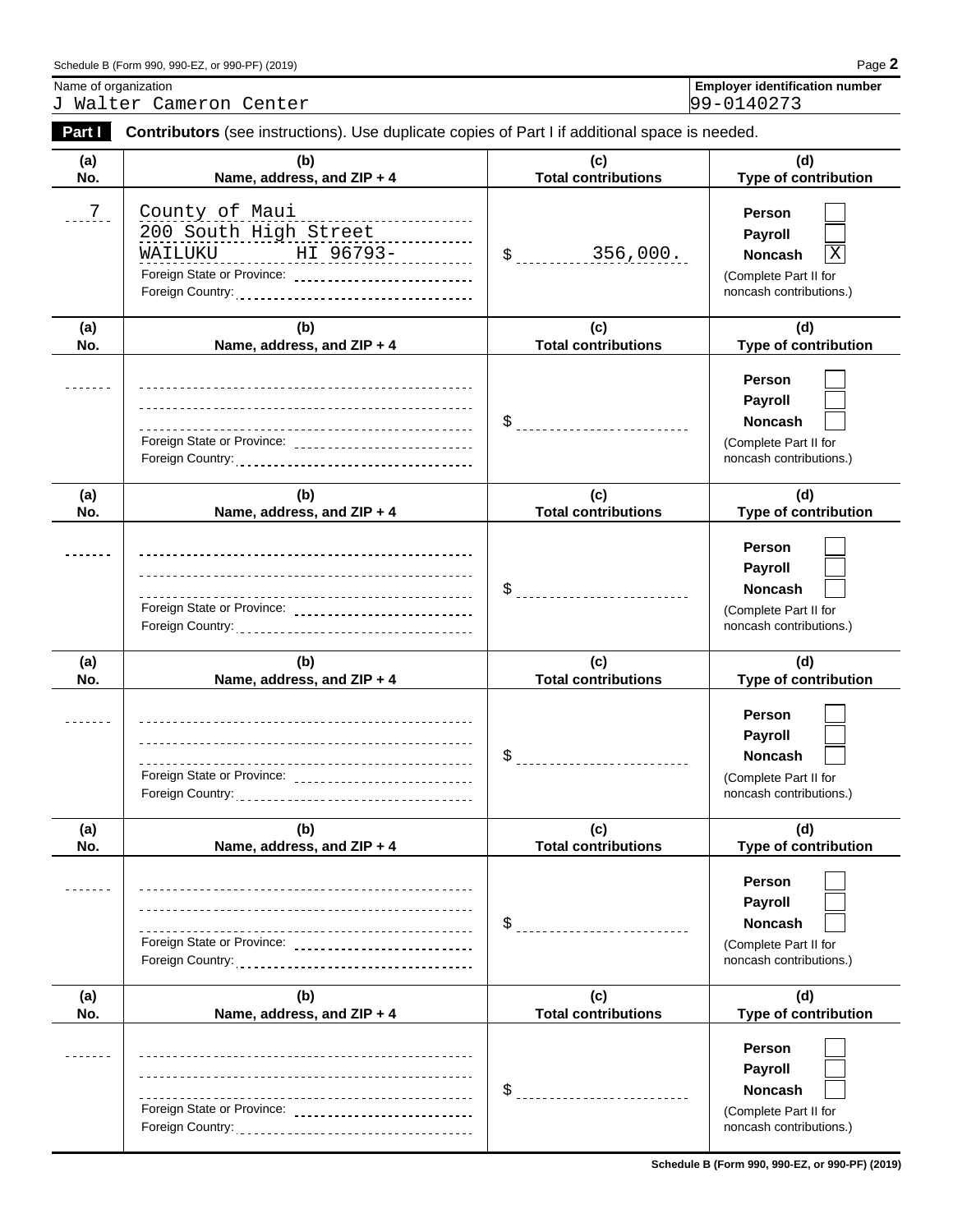| Form 4562                                                                           |                                            | <b>Depreciation and Amortization</b>                                                                                                                                                                                           |                              | OMB No. 1545-0172              |
|-------------------------------------------------------------------------------------|--------------------------------------------|--------------------------------------------------------------------------------------------------------------------------------------------------------------------------------------------------------------------------------|------------------------------|--------------------------------|
|                                                                                     |                                            | (Including Information on Listed Property)                                                                                                                                                                                     |                              | 2019                           |
| Department of the Treasury<br>Internal Revenue Service<br>(99)                      |                                            | $\blacktriangleright$ Attach to your tax return.<br>Go to www.irs.gov/Form4562 for instructions and the latest information.                                                                                                    |                              | Attachment<br>Sequence No. 179 |
| Name(s) shown on return                                                             |                                            | Business or activity to which this form relates                                                                                                                                                                                | <b>Identifying number</b>    |                                |
| J Walter Cameron Center                                                             |                                            | Program Services                                                                                                                                                                                                               |                              | 99-0140273                     |
| Part I                                                                              |                                            | <b>Election To Expense Certain Property Under Section 179</b>                                                                                                                                                                  |                              |                                |
|                                                                                     |                                            | Note: If you have any listed property, complete Part V before you complete Part I.                                                                                                                                             |                              |                                |
|                                                                                     |                                            |                                                                                                                                                                                                                                |                              |                                |
|                                                                                     |                                            |                                                                                                                                                                                                                                |                              | 2 <sup>1</sup>                 |
|                                                                                     |                                            |                                                                                                                                                                                                                                |                              |                                |
|                                                                                     |                                            |                                                                                                                                                                                                                                |                              |                                |
|                                                                                     |                                            | 5 Dollar limitation for tax year. Subtract line 4 from line 1. If zero or less, enter -0-. If married filing                                                                                                                   |                              |                                |
|                                                                                     |                                            |                                                                                                                                                                                                                                |                              |                                |
|                                                                                     | (a) Description of property                | (b) Cost (business use only)                                                                                                                                                                                                   | (c) Elected cost             |                                |
|                                                                                     |                                            |                                                                                                                                                                                                                                |                              |                                |
|                                                                                     |                                            |                                                                                                                                                                                                                                | 7                            |                                |
|                                                                                     |                                            | 8 Total elected cost of section 179 property. Add amounts in column (c), lines 6 and 7                                                                                                                                         |                              |                                |
|                                                                                     |                                            |                                                                                                                                                                                                                                |                              |                                |
|                                                                                     |                                            |                                                                                                                                                                                                                                |                              | $\overline{10}$                |
|                                                                                     |                                            | 11 Business income limitation. Enter the smaller of business income (not less than zero) or line 5. See instructions                                                                                                           |                              | $\overline{11}$                |
|                                                                                     |                                            | 12 Section 179 expense deduction. Add lines 9 and 10, but don't enter more than line 11                                                                                                                                        |                              | 12                             |
|                                                                                     |                                            | 13 Carryover of disallowed deduction to 2020. Add lines 9 and 10, less line 12 15 13                                                                                                                                           |                              |                                |
| Note: Don't use Part II or Part III below for listed property. Instead, use Part V. |                                            |                                                                                                                                                                                                                                |                              |                                |
|                                                                                     |                                            | Part II Special Depreciation Allowance and Other Depreciation (Don't include listed property. See instructions.)                                                                                                               |                              |                                |
|                                                                                     |                                            | 14 Special depreciation allowance for qualified property (other than listed property) placed in service                                                                                                                        |                              |                                |
|                                                                                     |                                            |                                                                                                                                                                                                                                |                              |                                |
|                                                                                     |                                            |                                                                                                                                                                                                                                |                              | 358,918                        |
| <b>Part III</b>                                                                     |                                            | <b>MACRS Depreciation (Don't include listed property. See instructions.)</b>                                                                                                                                                   |                              |                                |
|                                                                                     |                                            | <b>Section A</b>                                                                                                                                                                                                               |                              |                                |
|                                                                                     |                                            | 17 MACRS deductions for assets placed in service in tax years beginning before 2019                                                                                                                                            |                              | 17 <sup>1</sup>                |
|                                                                                     |                                            | 18 If you are electing to group any assets placed in service during the tax year into one or more general                                                                                                                      |                              |                                |
|                                                                                     |                                            | asset accounts, check here enterpreteration of the contract of the contract of the contract of the contract of the contract of the contract of the contract of the contract of the contract of the contract of the contract of |                              |                                |
|                                                                                     |                                            | Section B - Assets Placed in Service During 2019 Tax Year Using the General Depreciation System                                                                                                                                |                              |                                |
|                                                                                     |                                            | (c) Basis for depreciation                                                                                                                                                                                                     |                              |                                |
| (a) Classification of property                                                      | (b) Month and<br>year placed<br>in service | (d) Recovery<br>(business/investment use<br>(e) Convention<br>period<br>only-see instructions)                                                                                                                                 | (f) Method                   | (g) Depreciation deduction     |
| 19 a 3-year property                                                                |                                            |                                                                                                                                                                                                                                |                              |                                |
| <b>b</b> 5-year property                                                            |                                            |                                                                                                                                                                                                                                |                              |                                |
| c 7-year property                                                                   |                                            |                                                                                                                                                                                                                                |                              |                                |
| d 10-year property                                                                  |                                            |                                                                                                                                                                                                                                |                              |                                |
| e 15-year property                                                                  |                                            |                                                                                                                                                                                                                                |                              |                                |
| f 20-year property                                                                  |                                            | 25 yrs.                                                                                                                                                                                                                        | S/L                          |                                |
| g 25-year property<br>h Residential rental                                          |                                            | $\overline{27.5}$ yrs.<br>MM                                                                                                                                                                                                   | S/L                          |                                |
|                                                                                     |                                            | 27.5 yrs.<br>МM                                                                                                                                                                                                                | S/L                          |                                |
| property<br><i>i</i> Nonresidential real                                            |                                            | МM<br>39 yrs.                                                                                                                                                                                                                  | S/L                          |                                |
| property                                                                            |                                            | МM                                                                                                                                                                                                                             | S/L                          |                                |
|                                                                                     |                                            | Section C - Assets Placed in Service During 2019 Tax Year Using the Alternative Depreciation System                                                                                                                            |                              |                                |
| 20 a Class life                                                                     |                                            |                                                                                                                                                                                                                                | S/L                          |                                |
| $b$ 12-year                                                                         |                                            | 12 yrs.                                                                                                                                                                                                                        | S/L                          |                                |
| $c$ 30-year                                                                         |                                            | МM<br>30 yrs.                                                                                                                                                                                                                  | S/L                          |                                |
| $d$ 40-year                                                                         |                                            | МM<br>40 yrs.                                                                                                                                                                                                                  | S/L                          |                                |
| <b>Part IV Summary (See instructions.)</b>                                          |                                            |                                                                                                                                                                                                                                |                              |                                |
| 21 Listed property. Enter amount from line 28                                       |                                            |                                                                                                                                                                                                                                |                              | 21                             |
|                                                                                     |                                            | 22 Total. Add amounts from line 12, lines 14 through 17, lines 19 and 20 in column (g), and line 21. Enter                                                                                                                     |                              |                                |
|                                                                                     |                                            | here and on the appropriate lines of your return. Partnerships and S corporations-see instructions.                                                                                                                            | the contract of the contract | 358,918<br> 22                 |
| 23 For assets shown above and placed in service during the current year, enter the  |                                            |                                                                                                                                                                                                                                |                              |                                |
|                                                                                     |                                            |                                                                                                                                                                                                                                |                              |                                |
| For Paperwork Reduction Act Notice, see separate instructions.                      |                                            |                                                                                                                                                                                                                                |                              | Form 4562 (2019)               |
| <b>BCA</b>                                                                          |                                            |                                                                                                                                                                                                                                |                              |                                |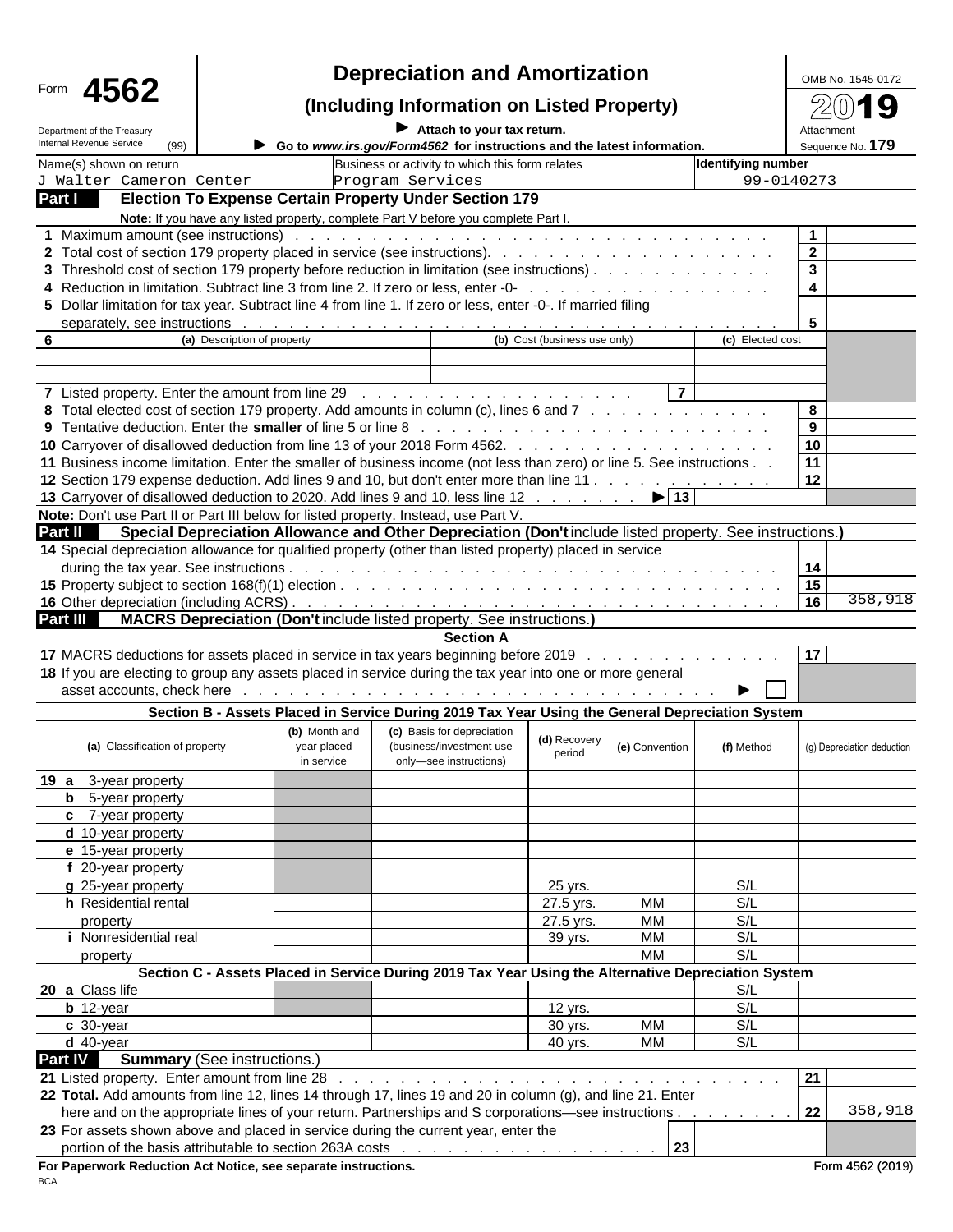| <b>US 990</b>                                                                                                | <b>Other Functional Expenses: Page 10, Line 24</b>                                                                  |                                           |                                                  | 2019                                              |
|--------------------------------------------------------------------------------------------------------------|---------------------------------------------------------------------------------------------------------------------|-------------------------------------------|--------------------------------------------------|---------------------------------------------------|
|                                                                                                              |                                                                                                                     | Program                                   | Management                                       |                                                   |
| Description of the Asset<br>Public Relations<br>Equipment Rental<br>Conferences<br>Bad Debt<br>Miscellaneous | $\begin{array}{r} \text{Total} \\ \hline 2,505 \\ 1,854 \\ 3,912 \\ 5,148 \\ 1,758 \\ 15,177 \\ \hline \end{array}$ | Services                                  | and General                                      | $\frac{\text{Fundraising}}{2,505}$<br>93.<br>774. |
|                                                                                                              |                                                                                                                     |                                           |                                                  |                                                   |
|                                                                                                              |                                                                                                                     | 93.<br>1,162.<br>5,148.<br>551.<br>6,954. | $\begin{bmatrix} 1, 668 \\ 1, 976 \end{bmatrix}$ |                                                   |
|                                                                                                              |                                                                                                                     |                                           |                                                  |                                                   |
|                                                                                                              |                                                                                                                     |                                           |                                                  |                                                   |
|                                                                                                              |                                                                                                                     |                                           | $\begin{bmatrix} 533. \\ 4,177. \end{bmatrix}$   | $\begin{bmatrix} 674. \\ 4,046. \end{bmatrix}$    |
|                                                                                                              |                                                                                                                     |                                           |                                                  |                                                   |
|                                                                                                              |                                                                                                                     |                                           |                                                  |                                                   |
|                                                                                                              |                                                                                                                     |                                           |                                                  |                                                   |
|                                                                                                              |                                                                                                                     |                                           |                                                  |                                                   |
|                                                                                                              |                                                                                                                     |                                           |                                                  |                                                   |
|                                                                                                              |                                                                                                                     |                                           |                                                  |                                                   |
|                                                                                                              |                                                                                                                     |                                           |                                                  |                                                   |
|                                                                                                              |                                                                                                                     |                                           |                                                  |                                                   |
|                                                                                                              |                                                                                                                     |                                           |                                                  |                                                   |
|                                                                                                              |                                                                                                                     |                                           |                                                  |                                                   |
|                                                                                                              |                                                                                                                     |                                           |                                                  |                                                   |
|                                                                                                              |                                                                                                                     |                                           |                                                  |                                                   |
|                                                                                                              |                                                                                                                     |                                           |                                                  |                                                   |
|                                                                                                              |                                                                                                                     |                                           |                                                  |                                                   |
|                                                                                                              |                                                                                                                     |                                           |                                                  |                                                   |
|                                                                                                              |                                                                                                                     |                                           |                                                  |                                                   |
|                                                                                                              |                                                                                                                     |                                           |                                                  |                                                   |
|                                                                                                              |                                                                                                                     |                                           |                                                  |                                                   |
|                                                                                                              |                                                                                                                     |                                           |                                                  |                                                   |
|                                                                                                              |                                                                                                                     |                                           |                                                  |                                                   |
|                                                                                                              |                                                                                                                     |                                           |                                                  |                                                   |
|                                                                                                              |                                                                                                                     |                                           |                                                  |                                                   |
|                                                                                                              |                                                                                                                     |                                           |                                                  |                                                   |
|                                                                                                              |                                                                                                                     |                                           |                                                  |                                                   |
|                                                                                                              |                                                                                                                     |                                           |                                                  |                                                   |
|                                                                                                              |                                                                                                                     |                                           |                                                  |                                                   |
|                                                                                                              |                                                                                                                     |                                           |                                                  |                                                   |
|                                                                                                              |                                                                                                                     |                                           |                                                  |                                                   |
|                                                                                                              |                                                                                                                     |                                           |                                                  |                                                   |
|                                                                                                              |                                                                                                                     |                                           |                                                  |                                                   |
|                                                                                                              |                                                                                                                     |                                           |                                                  |                                                   |
|                                                                                                              |                                                                                                                     |                                           |                                                  |                                                   |
|                                                                                                              |                                                                                                                     |                                           |                                                  |                                                   |
|                                                                                                              |                                                                                                                     |                                           |                                                  |                                                   |
|                                                                                                              |                                                                                                                     |                                           |                                                  |                                                   |
|                                                                                                              |                                                                                                                     |                                           |                                                  |                                                   |
|                                                                                                              |                                                                                                                     |                                           |                                                  |                                                   |
|                                                                                                              |                                                                                                                     |                                           |                                                  |                                                   |
|                                                                                                              |                                                                                                                     |                                           |                                                  |                                                   |
|                                                                                                              |                                                                                                                     |                                           |                                                  |                                                   |
|                                                                                                              |                                                                                                                     |                                           |                                                  |                                                   |
|                                                                                                              |                                                                                                                     |                                           |                                                  |                                                   |
|                                                                                                              |                                                                                                                     |                                           |                                                  |                                                   |
|                                                                                                              |                                                                                                                     |                                           |                                                  |                                                   |
|                                                                                                              |                                                                                                                     |                                           |                                                  |                                                   |
|                                                                                                              |                                                                                                                     |                                           |                                                  |                                                   |
|                                                                                                              |                                                                                                                     |                                           |                                                  |                                                   |

H.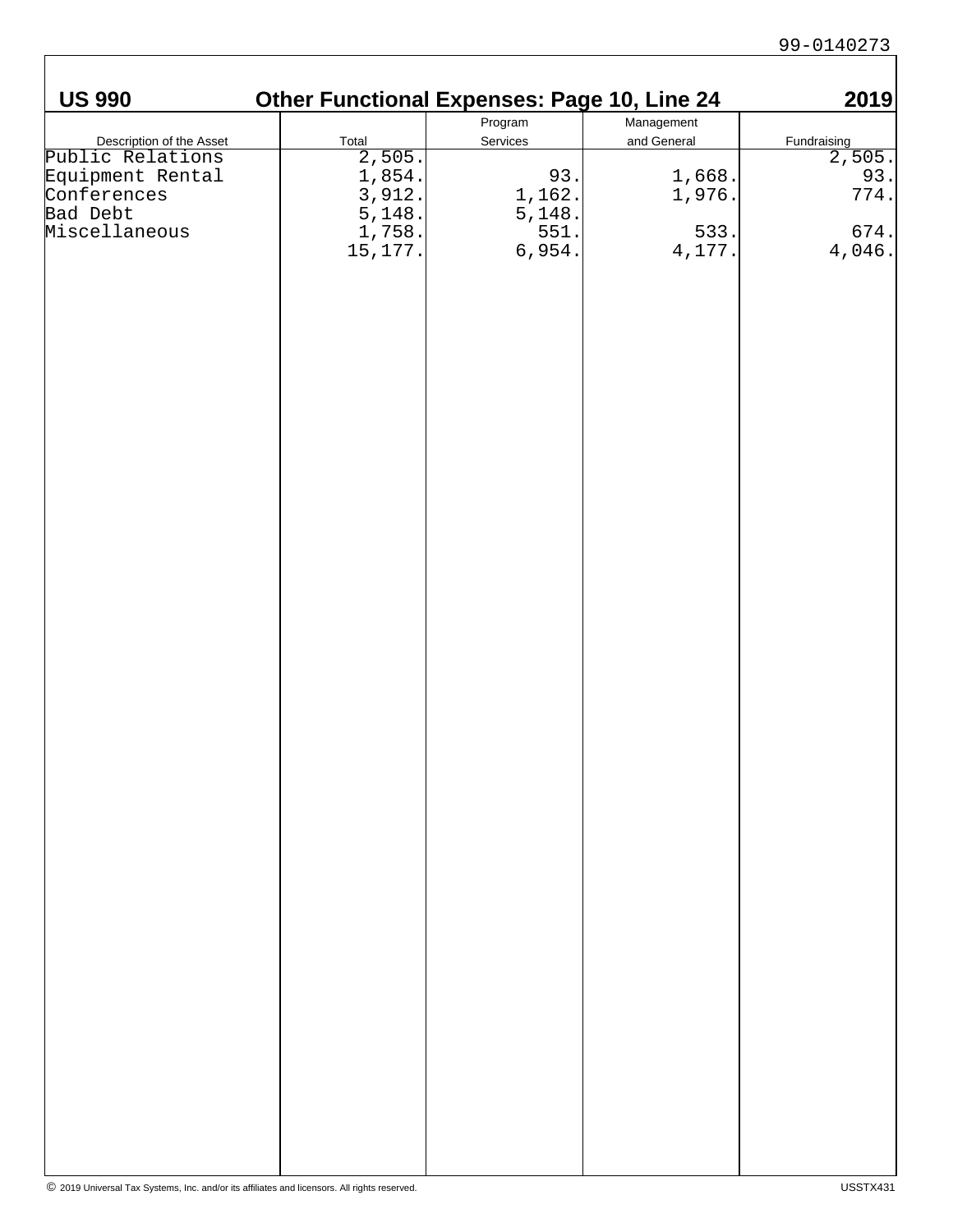|                                                           | Date |                         |     | Bus. 179+ |                              |                               | Rec.            | Prior   | Current                  | Next             | Prior           | Current         | Gain/             | Sales                  | Date |
|-----------------------------------------------------------|------|-------------------------|-----|-----------|------------------------------|-------------------------------|-----------------|---------|--------------------------|------------------|-----------------|-----------------|-------------------|------------------------|------|
| Description<br>------------                               | Acqd | Cost                    | Use | Spec.     | --------                     | Basis Method<br>-------- ---- | Per. Cv         | Depr.   | Depr.<br>--------        | Year<br>-------- | AMT<br>-------- | AMT<br>-------- | Price<br>-------- | Price<br>------------- | Sold |
| Form: Program Services                                    |      |                         |     |           |                              |                               |                 |         |                          |                  |                 |                 |                   |                        |      |
| Rental Property: N/A                                      |      |                         |     |           |                              |                               |                 |         |                          |                  |                 |                 |                   |                        |      |
| Depreciation Class: Furniture and fixtures nonrental      |      |                         |     |           |                              |                               |                 |         |                          |                  |                 |                 |                   |                        |      |
| In Service Year: N/A                                      |      |                         |     |           |                              |                               |                 |         |                          |                  |                 |                 |                   |                        |      |
| Furniture an                                              |      | 189870 100              |     |           |                              | 189870 MACRS                  | 7.0 HY          | 64304   | 13328                    |                  |                 |                 |                   |                        |      |
| Depreciation Class: Land                                  |      |                         |     |           |                              |                               |                 |         |                          |                  |                 |                 |                   |                        |      |
| In Service Year: N/A                                      |      |                         |     |           |                              |                               |                 |         |                          |                  |                 |                 |                   |                        |      |
| Expansion Si                                              |      | 574970 100              |     |           | 574970 LAND                  |                               |                 |         |                          |                  |                 |                 |                   |                        |      |
| Depreciation Class: Leasehold Improvements nonresidential |      |                         |     |           |                              |                               |                 |         |                          |                  |                 |                 |                   |                        |      |
| In Service Year: N/A                                      |      |                         |     |           |                              |                               |                 |         |                          |                  |                 |                 |                   |                        |      |
| Expansion Si                                              |      | 5386343 100             |     |           | 5386343 MACRS                |                               | 39.0 HY         | 766917  | 120900                   |                  |                 |                 |                   |                        |      |
| Construction                                              |      | 836100 100              |     |           |                              | 836100 MACRS                  | 39.0 HY         |         |                          |                  |                 |                 |                   |                        |      |
|                                                           |      | -------<br>6222443      |     |           | $- - - - - - - -$<br>6222443 |                               |                 | ------- | -------<br>766917 120900 |                  |                 |                 |                   |                        |      |
| Depreciation Class: Machinery and equipment other         |      |                         |     |           |                              |                               |                 |         |                          |                  |                 |                 |                   |                        |      |
| In Service Year: N/A                                      |      |                         |     |           |                              |                               |                 |         |                          |                  |                 |                 |                   |                        |      |
| Equipment                                                 |      | 551262 100              |     |           |                              | 551262 MACRS                  | 7.0 HY          | 359956  | 25507                    |                  |                 |                 |                   |                        |      |
| Depreciation Class: Real property nonresidential          |      |                         |     |           |                              |                               |                 |         |                          |                  |                 |                 |                   |                        |      |
| In Service Year: N/A                                      |      |                         |     |           |                              |                               |                 |         |                          |                  |                 |                 |                   |                        |      |
| Building                                                  |      | 7446283 100<br>-------- |     |           | 7446283 MACRS<br>--------    |                               | 39.0 HY 4103540 | ------- | 199183<br>_______        |                  |                 |                 |                   |                        |      |
| Form Totals:                                              |      | 14984828                |     |           | 14984828                     |                               |                 | 5294717 | 358918                   |                  |                 |                 |                   |                        |      |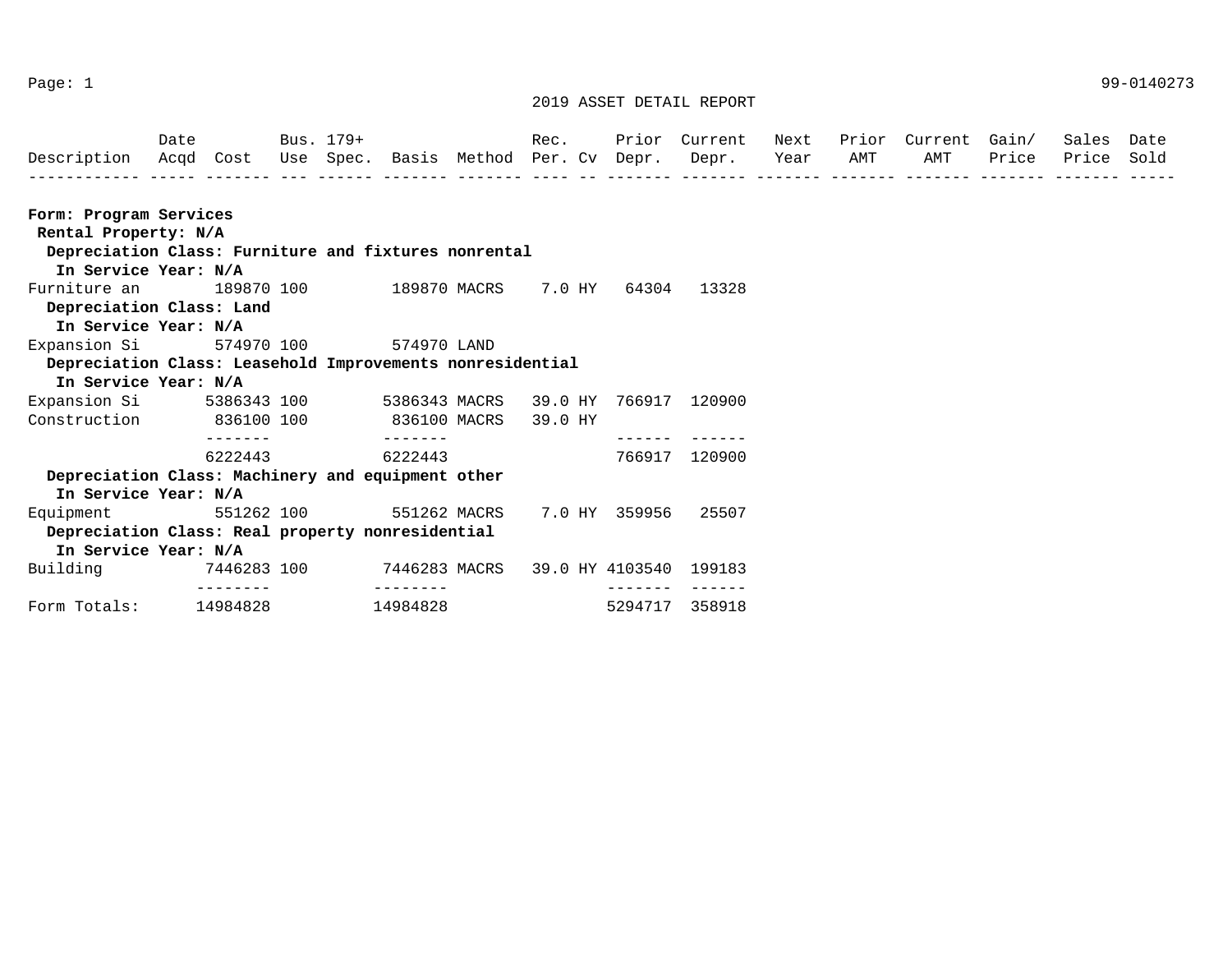| <b>SCHEDULE L</b> |  |
|-------------------|--|
|-------------------|--|

## **SCHEDULE L Transactions With Interested Persons**<br>(Form 990 or 990-EZ)  $\bullet$  Complete if the organization answered "Yes" on Form 990, Part IV, line 25a, 29

**(Form 990 or 990-EZ) Complete if the organization answered "Yes" on Form 990, Part IV, line 25a, 25b, 26, 27, 28a, 28b, or 28c, or Form 990-EZ, Part V, line 38a or 40b.**

Department of the Treasury **Attach to Form 990 or Form 990-EZ. Attach to Form 990 or Form 990-EZ.** 

| OMB No. 1545-0047                    |
|--------------------------------------|
| $2(0)$ 19                            |
| <b>Open To Public<br/>Inspection</b> |

| Internal Revenue Service                                                                                                                         |                                       | Go to www.irs.gov/Form990 for instructions and the latest information.                                                                                                                                                                      |              |                                             |                                  |                     |                                |                                       |                       | <b>Inspection</b>         |     |                             |  |  |
|--------------------------------------------------------------------------------------------------------------------------------------------------|---------------------------------------|---------------------------------------------------------------------------------------------------------------------------------------------------------------------------------------------------------------------------------------------|--------------|---------------------------------------------|----------------------------------|---------------------|--------------------------------|---------------------------------------|-----------------------|---------------------------|-----|-----------------------------|--|--|
| Name of the organization                                                                                                                         |                                       |                                                                                                                                                                                                                                             |              |                                             |                                  |                     |                                | <b>Employer identification number</b> |                       |                           |     |                             |  |  |
| J Walter Cameron Center                                                                                                                          |                                       |                                                                                                                                                                                                                                             |              |                                             |                                  |                     |                                | 99-0140273                            |                       |                           |     |                             |  |  |
| <b>Part I</b>                                                                                                                                    |                                       | Excess Benefit Transactions (section $501(c)(3)$ , section $501(c)(4)$ , and section $501(c)(29)$ organizations only).                                                                                                                      |              |                                             |                                  |                     |                                |                                       |                       |                           |     |                             |  |  |
|                                                                                                                                                  |                                       | Complete if the organization answered "Yes" on Form 990, Part IV, line 25a or 25b, or Form 990-EZ, Part V, line 40b.                                                                                                                        |              |                                             |                                  |                     |                                |                                       |                       |                           |     |                             |  |  |
| (a) Name of disqualified person                                                                                                                  |                                       | (b) Relationship between disqualified person and                                                                                                                                                                                            | organization |                                             |                                  |                     | (c) Description of transaction |                                       |                       |                           | Yes | (d) Corrected?<br><b>No</b> |  |  |
| (1)                                                                                                                                              |                                       |                                                                                                                                                                                                                                             |              |                                             |                                  |                     |                                |                                       |                       |                           |     |                             |  |  |
| (2)                                                                                                                                              |                                       |                                                                                                                                                                                                                                             |              |                                             |                                  |                     |                                |                                       |                       |                           |     |                             |  |  |
| (3)                                                                                                                                              |                                       |                                                                                                                                                                                                                                             |              |                                             |                                  |                     |                                |                                       |                       |                           |     |                             |  |  |
| (4)                                                                                                                                              |                                       |                                                                                                                                                                                                                                             |              |                                             |                                  |                     |                                |                                       |                       |                           |     |                             |  |  |
| (5)                                                                                                                                              |                                       |                                                                                                                                                                                                                                             |              |                                             |                                  |                     |                                |                                       |                       |                           |     |                             |  |  |
| (6)                                                                                                                                              |                                       |                                                                                                                                                                                                                                             |              |                                             |                                  |                     |                                |                                       |                       |                           |     |                             |  |  |
| Enter the amount of tax incurred by the organization managers or disqualified persons during the year<br>$\overline{2}$                          |                                       |                                                                                                                                                                                                                                             |              |                                             |                                  |                     |                                |                                       | $\blacktriangleright$ |                           |     |                             |  |  |
| Enter the amount of tax, if any, on line 2, above, reimbursed by the organization $\ldots$ , $\ldots$ , $\ldots$ , $\blacktriangleright$ \$<br>3 |                                       |                                                                                                                                                                                                                                             |              |                                             |                                  |                     |                                |                                       |                       |                           |     |                             |  |  |
| <b>Part II</b>                                                                                                                                   |                                       | Loans to and/or From Interested Persons.<br>Complete if the organization answered "Yes" on Form 990-EZ, Part V, line 38a or Form 990, Part IV, line 26; or if the<br>organization reported an amount on Form 990, Part X, line 5, 6, or 22. |              |                                             |                                  |                     |                                |                                       |                       |                           |     |                             |  |  |
| (a) Name of interested person                                                                                                                    | (b) Relationship<br>with organization | (c) Purpose of<br>loan                                                                                                                                                                                                                      |              | (d) Loan to or<br>from the<br>organization? | (e) Original<br>principal amount |                     | (f) Balance due                | (g) In default? (h) Approved          |                       | by board or<br>committee? |     | (i) Written<br>agreement?   |  |  |
|                                                                                                                                                  |                                       |                                                                                                                                                                                                                                             | To           | From                                        |                                  |                     |                                | Yes<br>No                             | Yes                   | No                        | Yes | No                          |  |  |
| (1)                                                                                                                                              |                                       |                                                                                                                                                                                                                                             |              |                                             |                                  |                     |                                |                                       |                       |                           |     |                             |  |  |
| (2)                                                                                                                                              |                                       |                                                                                                                                                                                                                                             |              |                                             |                                  |                     |                                |                                       |                       |                           |     |                             |  |  |
| (3)                                                                                                                                              |                                       |                                                                                                                                                                                                                                             |              |                                             |                                  |                     |                                |                                       |                       |                           |     |                             |  |  |
| (4)                                                                                                                                              |                                       |                                                                                                                                                                                                                                             |              |                                             |                                  |                     |                                |                                       |                       |                           |     |                             |  |  |
| (5)                                                                                                                                              |                                       |                                                                                                                                                                                                                                             |              |                                             |                                  |                     |                                |                                       |                       |                           |     |                             |  |  |
| (6)                                                                                                                                              |                                       |                                                                                                                                                                                                                                             |              |                                             |                                  |                     |                                |                                       |                       |                           |     |                             |  |  |
| (7)                                                                                                                                              |                                       |                                                                                                                                                                                                                                             |              |                                             |                                  |                     |                                |                                       |                       |                           |     |                             |  |  |
| (8)                                                                                                                                              |                                       |                                                                                                                                                                                                                                             |              |                                             |                                  |                     |                                |                                       |                       |                           |     |                             |  |  |
| (9)                                                                                                                                              |                                       |                                                                                                                                                                                                                                             |              |                                             |                                  |                     |                                |                                       |                       |                           |     |                             |  |  |
| (10)                                                                                                                                             |                                       |                                                                                                                                                                                                                                             |              |                                             |                                  |                     |                                |                                       |                       |                           |     |                             |  |  |
| Total.                                                                                                                                           |                                       | and a construction of the construction of the construction of the construction of the construction of the construction of the construction of the construction of the construction of the construction of the construction of               |              |                                             |                                  | $\triangleright$ \$ |                                |                                       |                       |                           |     |                             |  |  |
| Part III                                                                                                                                         |                                       | <b>Grants or Assistance Benefiting Interested Persons.</b><br>Complete if the organization answered "Yes" on Form 990, Part IV, line 27.                                                                                                    |              |                                             |                                  |                     |                                |                                       |                       |                           |     |                             |  |  |
| (a) Name of interested person                                                                                                                    |                                       | (b) Relationship between interested $\vert$ (c) Amount of assistance<br>person and the organization                                                                                                                                         |              |                                             |                                  |                     | (d) Type of assistance         |                                       |                       | (e) Purpose of assistance |     |                             |  |  |
| (1)                                                                                                                                              |                                       |                                                                                                                                                                                                                                             |              |                                             |                                  |                     |                                |                                       |                       |                           |     |                             |  |  |
| (2)                                                                                                                                              |                                       |                                                                                                                                                                                                                                             |              |                                             |                                  |                     |                                |                                       |                       |                           |     |                             |  |  |
| (3)                                                                                                                                              |                                       |                                                                                                                                                                                                                                             |              |                                             |                                  |                     |                                |                                       |                       |                           |     |                             |  |  |
| (4)                                                                                                                                              |                                       |                                                                                                                                                                                                                                             |              |                                             |                                  |                     |                                |                                       |                       |                           |     |                             |  |  |
| (5)                                                                                                                                              |                                       |                                                                                                                                                                                                                                             |              |                                             |                                  |                     |                                |                                       |                       |                           |     |                             |  |  |
| (6)                                                                                                                                              |                                       |                                                                                                                                                                                                                                             |              |                                             |                                  |                     |                                |                                       |                       |                           |     |                             |  |  |
| (7)                                                                                                                                              |                                       |                                                                                                                                                                                                                                             |              |                                             |                                  |                     |                                |                                       |                       |                           |     |                             |  |  |
| (8)                                                                                                                                              |                                       |                                                                                                                                                                                                                                             |              |                                             |                                  |                     |                                |                                       |                       |                           |     |                             |  |  |
| (9)                                                                                                                                              |                                       |                                                                                                                                                                                                                                             |              |                                             |                                  |                     |                                |                                       |                       |                           |     |                             |  |  |
| (10)                                                                                                                                             |                                       |                                                                                                                                                                                                                                             |              |                                             |                                  |                     |                                |                                       |                       |                           |     |                             |  |  |

For Paperwork Reduction Act Notice, see the Instructions for Form 990 or 990-EZ.<br>BCA **BCA BCA**